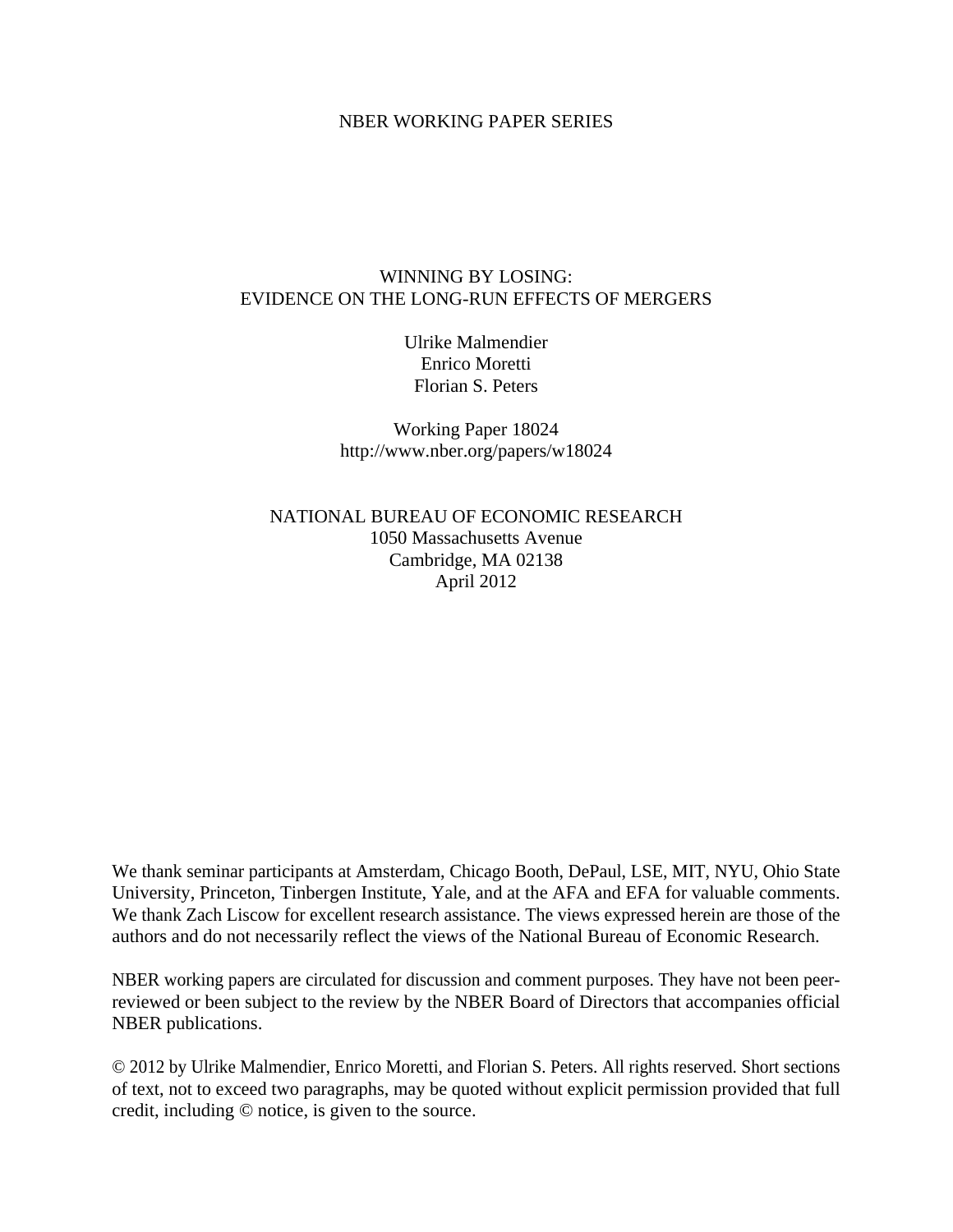Winning by Losing: Evidence on the Long-Run Effects of Mergers Ulrike Malmendier, Enrico Moretti, and Florian S. Peters NBER Working Paper No. 18024 April 2012 JEL No. G02,G14,G34

### **ABSTRACT**

Do acquirors profit from acquisitions, or do acquiring CEOs overbid and destroy shareholder value? We present a novel approach to estimating the long-run abnormal returns to mergers exploiting detailed data on merger contests. In the sample of close bidding contests, we use the loser's post-merger performance to construct the counterfactual performance of the winner had he not won the contest. We find that bidder returns are closely aligned in the years before the contest, but diverge afterwards: Winners underperform losers by 50 percent over the following three years. Existing methodologies, including announcement effects, fail to capture the acquirors' underperformance.

Ulrike Malmendier Department of Economics 549 Evans Hall # 3880 University of California, Berkeley Berkeley, CA 94720-3880 and NBER ulrike@econ.berkeley.edu

Enrico Moretti University of California, Berkeley Department of Economics 549 Evans Hall Berkeley, CA 94720-3880 and NBER moretti@econ.berkeley.edu

Florian S. Peters Finance Group University of Amsterdam Roetersstraat 11, 1018 WB Amsterdam The Netherlands and Duisenberg School of Finance f.s.peters@uva.nl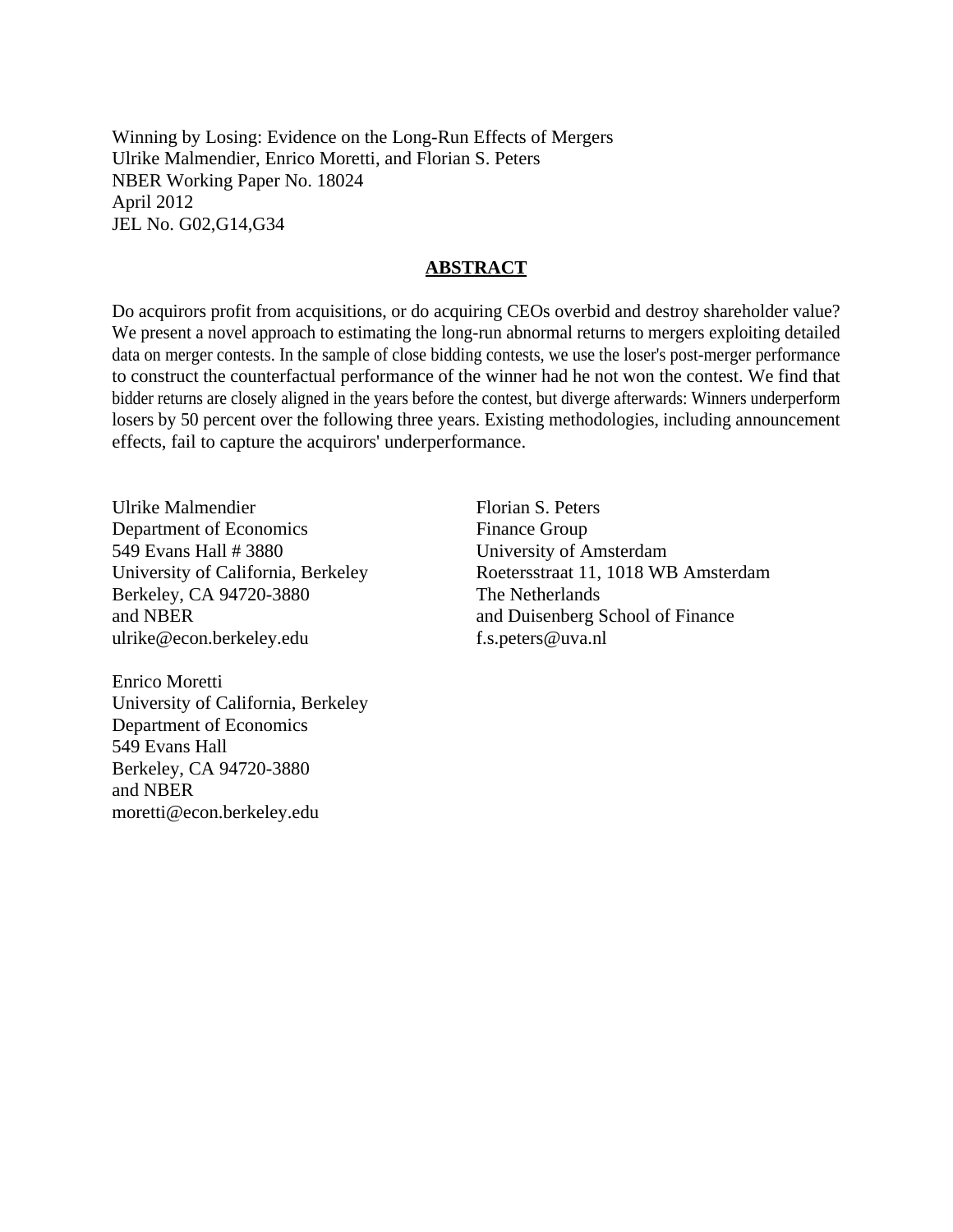Do acquiring companies profit from acquisitions, or do acquirors overbid and destroy shareholder value? The negative announcement effects documented for a large number of U.S. mergers and acquisitions (see, e.g., Moeller, Schlingemann, and Stulz (2005)) have attracted considerable attention to this question. Such findings have been interpreted as evidence of empire building (Jensen, 1986), other misaligned personal objectives of CEOs (Morck, Shleifer, and Vishny, 1990), or CEO overconfidence (Roll, 1986; Malmendier and Tate, 2008).

A major obstacle in the evaluation of mergers, however, is the difficulty of obtaining unbiased estimates of the value created, or destroyed. Estimates based on announcement returns may be biased due to price pressure around mergers, information revealed in the merger bid, or market inefficiencies.<sup>1</sup> Estimates based on long-run abnormal returns may be biased due to unobserved differences between the firms that merge and those that do not. To the extent that the returns to mergers are revealed only over time, it is hard to measure what portion of the long-run returns can be attributed to the merger rather than other corporate events or market movements. For example, Shleifer and Vishny (2003) and Rhodes-Kropf and Viswanathan (2004) argue that CEOs tend to pursue takeovers when they have private information that their own firm is overvalued. Under this scenario, the acquiror's stock price may decline even when the merger is in the best interest of shareholders: The stock price would have declined even more had the merger not taken place. More generally, acquiring firms are a selected group and engage in mergers at selected points in time. This makes it difficult to find a valid control group.

In this paper, we exploit a new data set on contested mergers to measure the causal effect of mergers on acquiror returns. We identify cases in which, ex ante, at least two bidders had a significant chance of winning the bidding contest and use the post-merger

<sup>1</sup> See, for example, Mitchell, Pulvino, and Stafford (2004); Asquith, Bruner, and Mullins Jr (1987); and Loughran and Vijh (1997).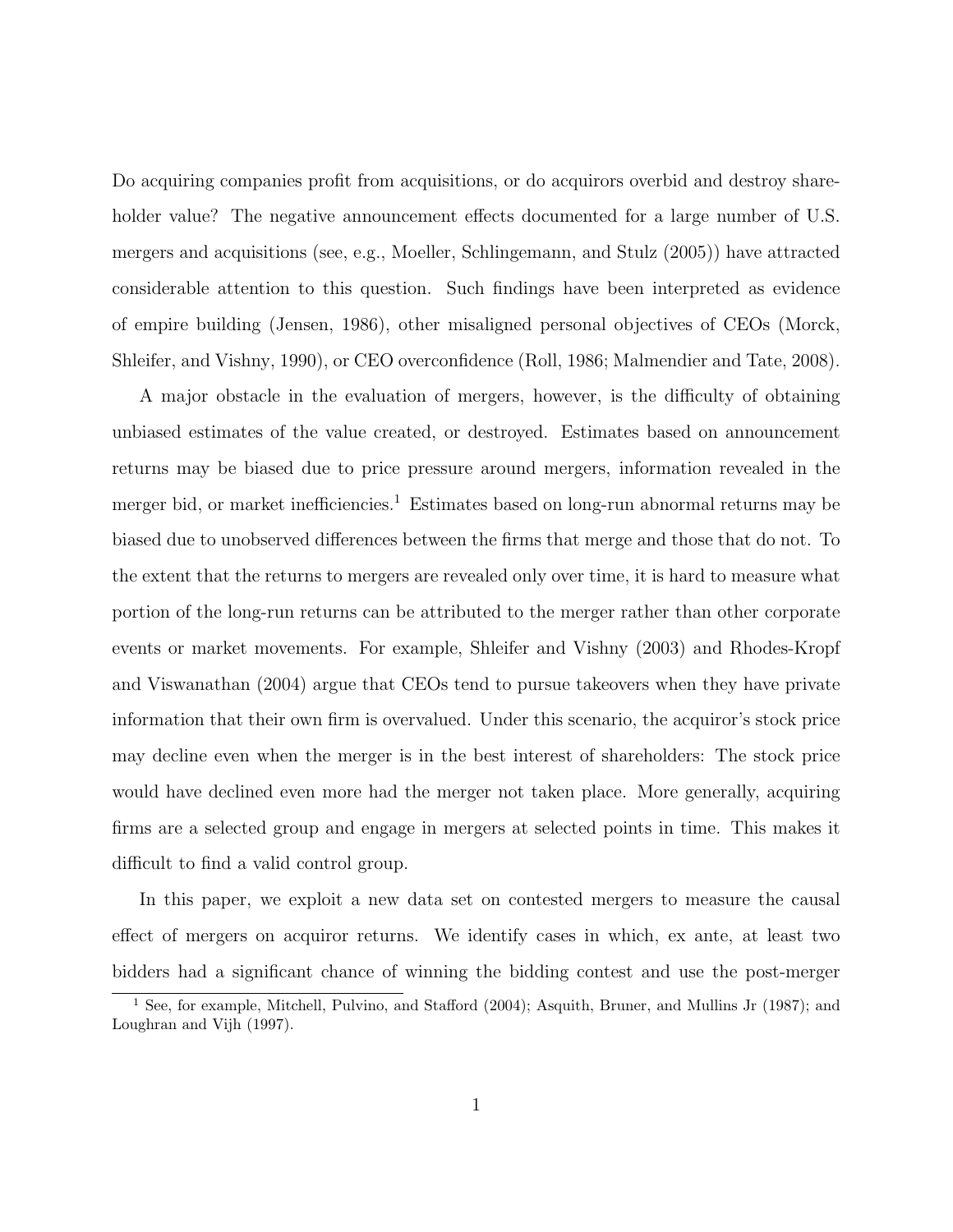performance of the loser to calculate the counterfactual performance of the winner had he not undertaken the merger. Effectively, participation in a close bidding contest provides a novel matching criterion, over and above the usual market-, industry-, and firm-level observable characteristics. Our approach offers an improvement if winners are more similar to losers than to the average firm in the market or other previously used control groups, for example in terms of the strategic considerations that lead a firm to attempt a specific takeover at a specific point in time and that are hard to control for with the standard set of financial variables. Our counterfactual scenario allows for the rest of the industry to re-optimize, which includes the possibility that another firm will acquire the target.

One attractive feature of this approach is that we can probe the validity of our identifying assumption by comparing the valuation paths of winners and losers in the months and years prior to the merger contest. Any differences in expected performance between winners and losers should materialize in diverging price paths. Our approach has the disadvantage that it is restricted to merger contests. We cannot speak to the value generated in a broader set of mergers. The methodological implications of our findings, however, go beyond the sample of contests. Comparing our estimates to those based on existing methodologies, such as announcement effects, we provide evidence on the biases embedded in existing approaches and their potential magnitude.

We collect data on all U.S. mergers with concurrent bids of at least two potential acquirors from 1985 to 2009. We identify the subset of contests where all bidders had a significant ex-ante chance at winning: long-duration contests with protracted back and forth between bidders. Comparing winners' and losers' performance prior to the merger contest, we find that their abnormal returns closely track each other during the 20 months before the merger announcement. Consistent with our identifying assumption, the market appears to have similar expectations about the future profitability of winners and losers. In addition, analyst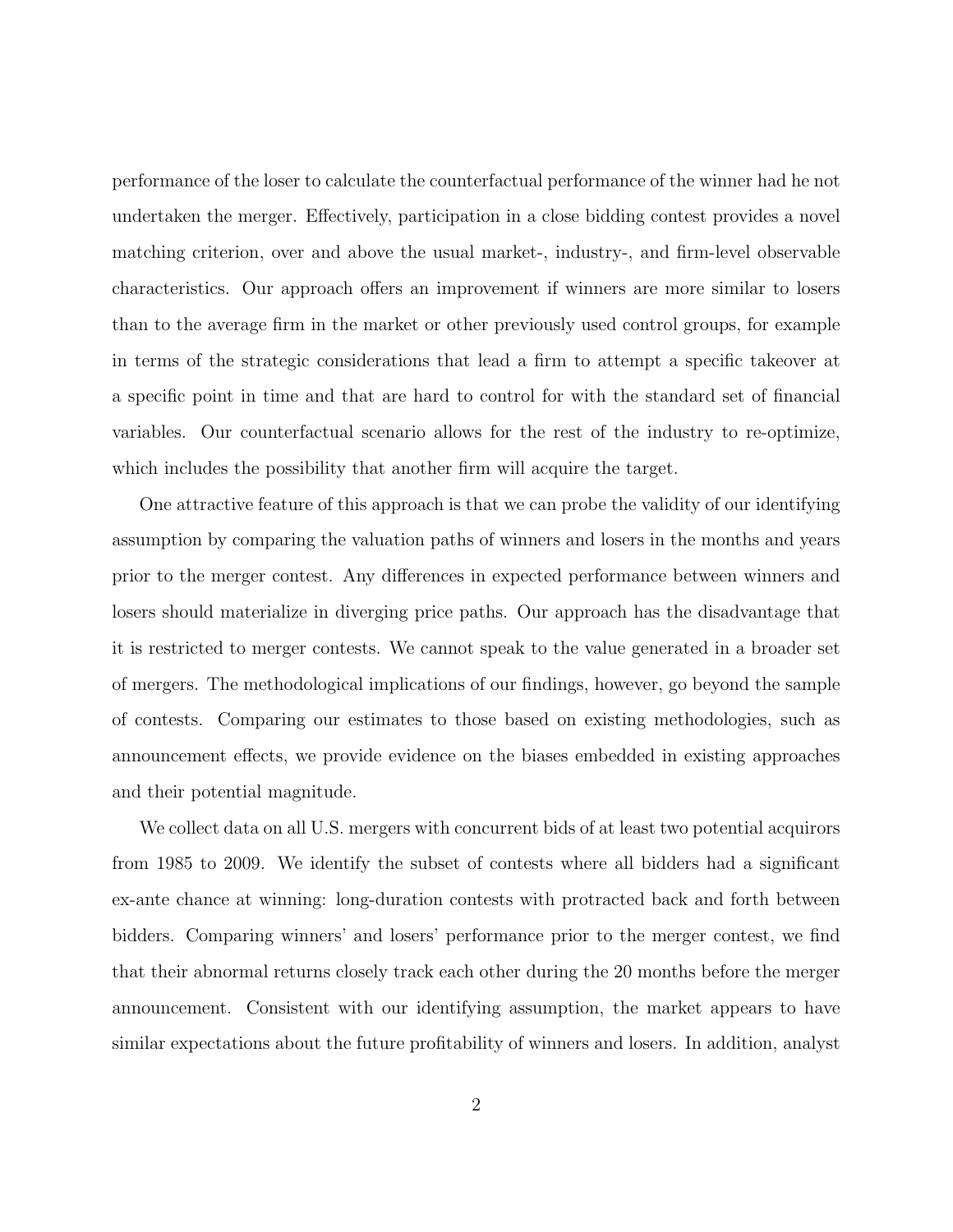forecasts, operating cash flows, leverage ratios and a host of other firm characteristics are also closely aligned in the two groups of bidders before the merger.

After the merger, however, losers significantly outperform winners. The effect is economically large: Depending on the measure of abnormal performance, the difference amounts to 49-54 percent over the three years following the merger. This difference in post-merger performance cannot be attributed to changes in the risk profile of winners relative to losers since our methodology adjusts for time-varying risk exposure: When calculating (risk-adjusted) cumulative abnormal returns, we estimate betas separately for the pre- and the post-merger period. We also show that the underperformance of winners does not reflect differences between hostile and friendly acquisitions, variation in acquiror Q, the number of bidders, differences between diversifying and concentrating mergers, variation in target size or acquiror size, or differences in the method of payment.

What explains the winners' underperformance? We show that it is not due to a high offer premium, and we do not detect any differences in operating performance. However, we uncover a sharp divergence in capital structure post-merger. Specifically, winners have significantly higher leverage ratios than losers, which the market may view as potentially harmful to the long-term health of the company.

Our empirical approach to estimating merger effects also allows us to evaluate existing measures of merger returns. We find that announcement returns, alphas based on four-factor portfolio regressions, and abnormal returns based on characteristics-matched portfolios fail to capture the negative long-run return implications of mergers. In fact, announcement returns display a *negative* correlation with our estimates, i.e., they fail to predict the causal effect of contested mergers even directionally. Existing methodologies to estimate long-run abnormal returns fare better. We find that long-run return estimates calculated using market-adjusted, industry-adjusted, risk-adjusted, or characteristics-adjusted abnormal returns, are all posi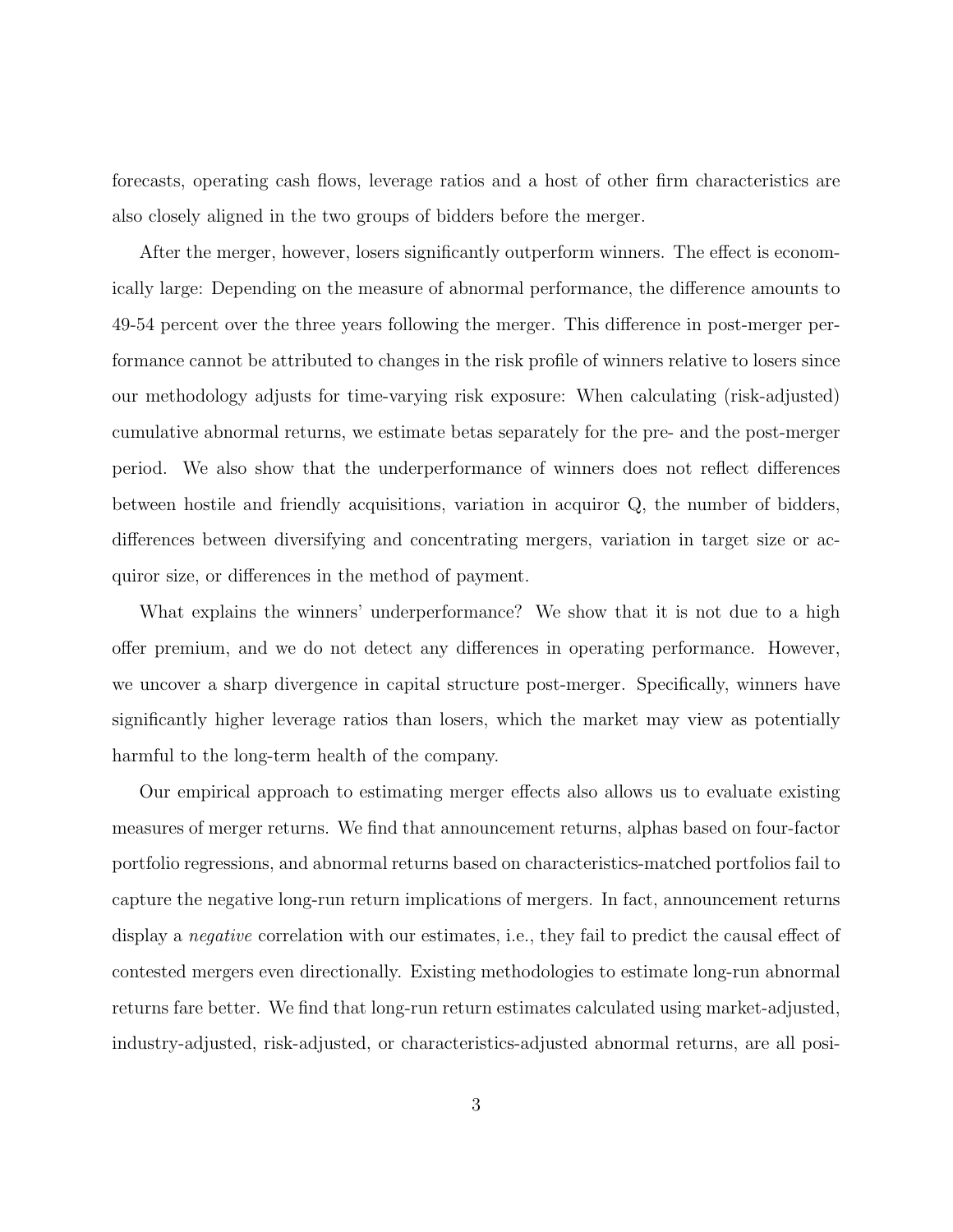tively correlated with the corresponding winner-loser estimates, though smaller in magnitude (about half the size).

This paper relates to a large literature estimating the value created in corporate takeovers. Reviews of the empirical evidence go back to at least Roll (1986) and Jensen and Ruback (1983). More recent assessments are from Andrade, Mitchell, and Stafford (2001) and Betton, Eckbo, and Thorburn (2008). The evidence on the value effects of mergers for acquirors is mixed. Recent studies of acquiror percentage announcement returns find relatively small but statistically significant effects of 0.5-1 percent (Moeller, Schlingemann, and Stulz, 2004; Betton, Eckbo, and Thorburn, 2008). The analysis of *dollar* announcement returns (Moeller, Schlingemann, and Stulz, 2005) reveals that a small number of large losses swamp the majority of profitable, but smaller, acquisitions. Studies of long-run post-merger performance suggest that stock mergers and mergers by highly valued acquirors are followed by poor performance (Loughran and Vijh, 1997; Rau and Vermaelen, 1998).

Our research design is motivated by Greenstone and Moretti (2004) and Greenstone, Hornbeck, and Moretti (2010), who analyze bids by local governments to attract "milliondollar plants" to their jurisdiction. Compared to their county-level analysis, mergers allow for considerably more convincing controls of bidder heterogeneity. In contrast to measures such as firm productivity or labor earnings, stock prices incorporate not just current conditions but also expectations about future performance. Our identification strategy also relates to Savor and Lu (2009), who use a small sample of failed acquisitions to construct a counterfactual.

The paper proceeds as follows. Section I describes the data. Section II provides the details of our winner-loser matching methodology and tests of our identifying assumption. Section III explains the econometric model. Section IV describes the results, and Section V compares the winner-loser methodology with existing methodologies. Section VI concludes.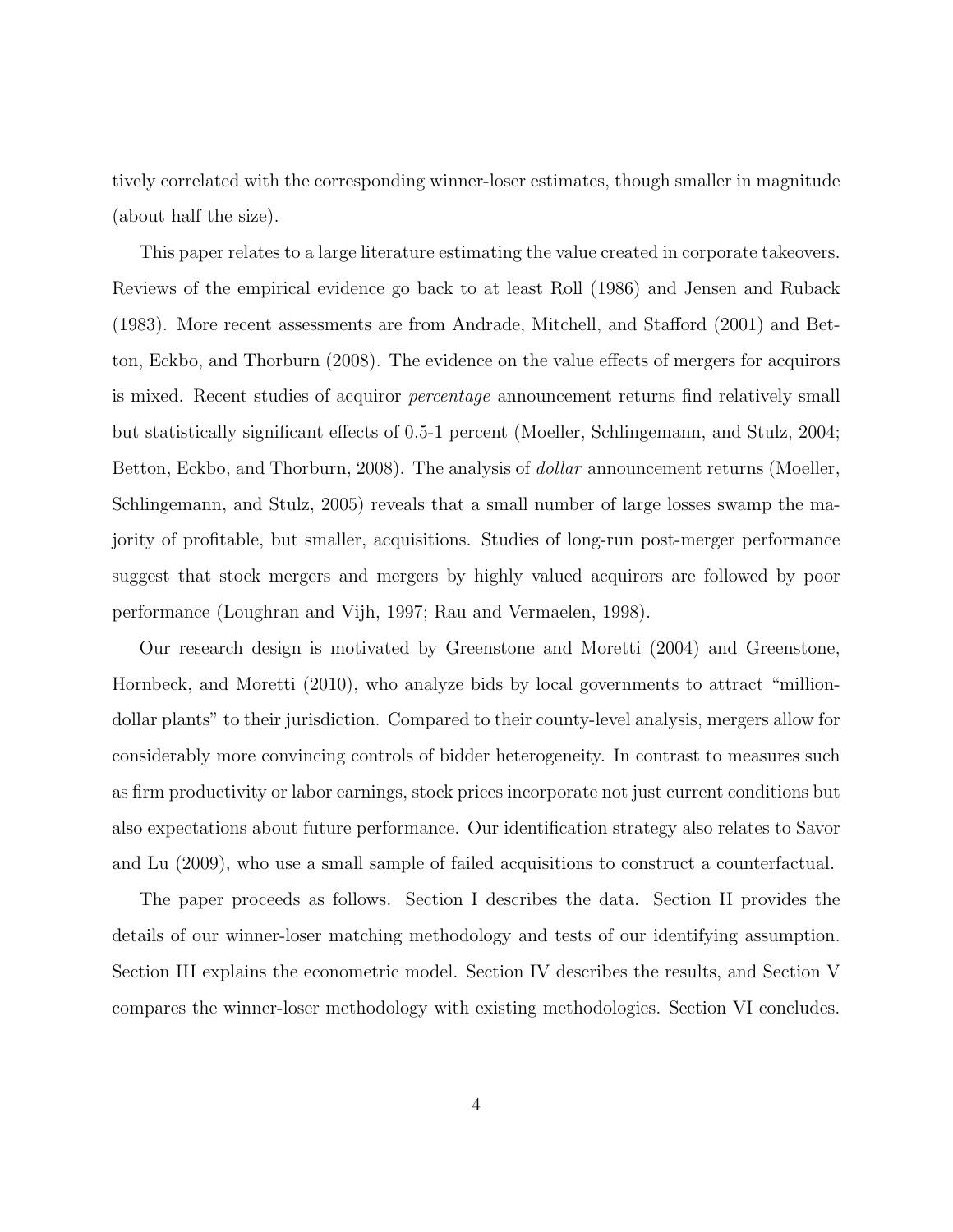### I. Data

Our merger data come from the SDC Mergers and Acquisitions database, which records all public and binding bids.<sup>2</sup> We include bids by public U.S. firms that take place between January 1, 1985 and December 31, 2009. We exclude privately held and government-owned firms, investor groups, joint ventures, mutually owned companies, subsidiaries, and firms whose status SDC cannot reliably identify. We also exclude white knights since they are likely to lack ex-ante similarity with other bidders in their success chances, i.e., since they do not provide a plausible hypothetical counterfactual. A detailed description of the sample construction, including the identification of merger contests, is in the Data Appendix.

For each contest and bidder, we merge the SDC data with financial and accounting information from the CRSP Monthly Stock and the CRSP/Compustat merged databases, using monthly data for stock returns, and both quarterly and yearly data for accounting items from three years before to three years after the contest. We construct an event time variable t that counts the months relative to each contest. We set  $t = 0$  at the end of the month preceding the start of the contest, i.e., preceding the earliest bid. The end of the month prior to that is  $-1$ , the end of the month before that  $-2$ , etc. Going forward, we set  $t = +1$  at the end of the month in which the contest ends, i.e., in which the merger is completed. The end of the following month is  $+2$ , the end of the month after that  $+3$ , etc. Hence, event-time periods before and after the merger contest are exactly one month long, but period 1 is of variable length, corresponding to the duration of the merger contest.

The construction of event time is illustrated in Figure 1(a). Figure 1(b) provides a concrete example from our data, the merger contest between Westcott Communications and Automatic Data Processing for Sandy Corporation. The final sample contains 12, 384

<sup>2</sup> We focus on public and binding bids, rather than the initial, non-binding bids in a typical takeover process (see Boone and Mulherin (2007)), in order to identify bidders that are most seriously interested in the acquisition and thus more likely to be similar ex ante, consistent with our identification strategy.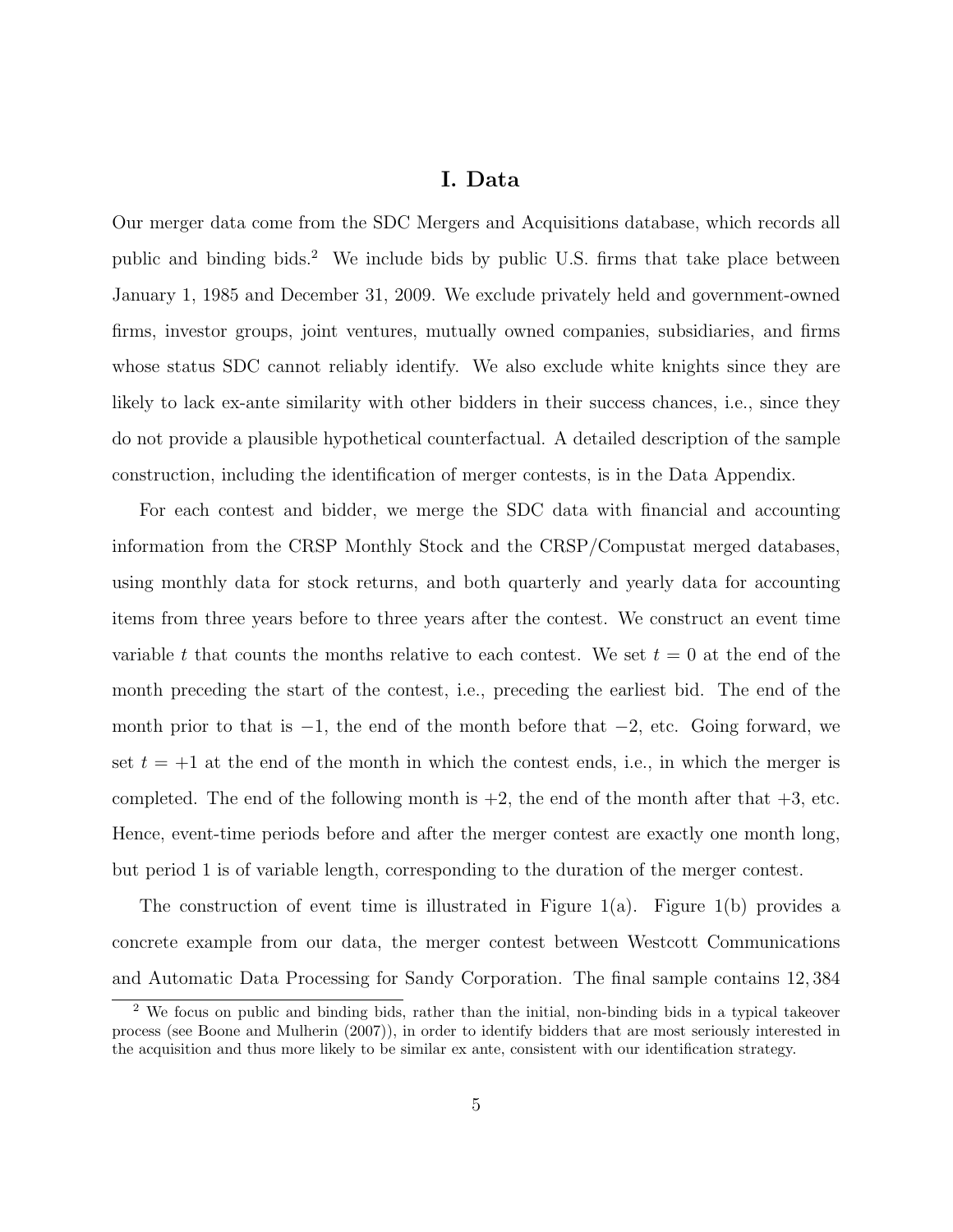event-time observations and uses data from 172 bidders, 82 winners and 90 losers.

[Figure 1 approximately here]

Table I summarizes bidder and deal characteristics. The bidder statistics (Panel A) are computed from balance sheet and income data at the end of the fiscal year preceding the contest. The first three rows indicate that both winners and losers are large compared to the average Compustat firm. This is mainly due to requiring firms to be public. The table also shows that winners tend to be larger than losers though the size difference is insignificant (and small compared to the difference between the average acquiring and nonacquiring firm in Compustat). The difference between the average Tobin's Q of winners, 1.88, and losers, 1.79, is also very small, and profitability, book leverage, and market leverage are virtually identical for winners and losers. The last two rows of Panel A report the three-day announcement CARs, in percentage and dollar terms. Announcement returns are negative and large compared to those found in large-sample studies of uncontested mergers, where acquiror announcement returns are typically around  $+1\%$  (Moeller, Schlingemann, and Stulz, 2004, 2005; Betton, Eckbo, and Thorburn, 2008). This suggests that the market views participation in a merger contest negatively, equally so for the ultimate winner and loser. The tests for differences in means reveal that none of the observable characteristics differ significantly between winners and losers. This is a first indication that losers might be a valid counterfactual for the winners.

Panel B shows that the transaction values of contested mergers are large compared to the size of the firms involved, about one quarter of the losers' market capitalization and about 16 percent of the winners' market capitalization. Deal type (tender offer or merger), attitude (hostile or friendly), and means of payment (stock, cash, or other means) do not differ markedly from those found in uncontested mergers. About 33% of our sample involves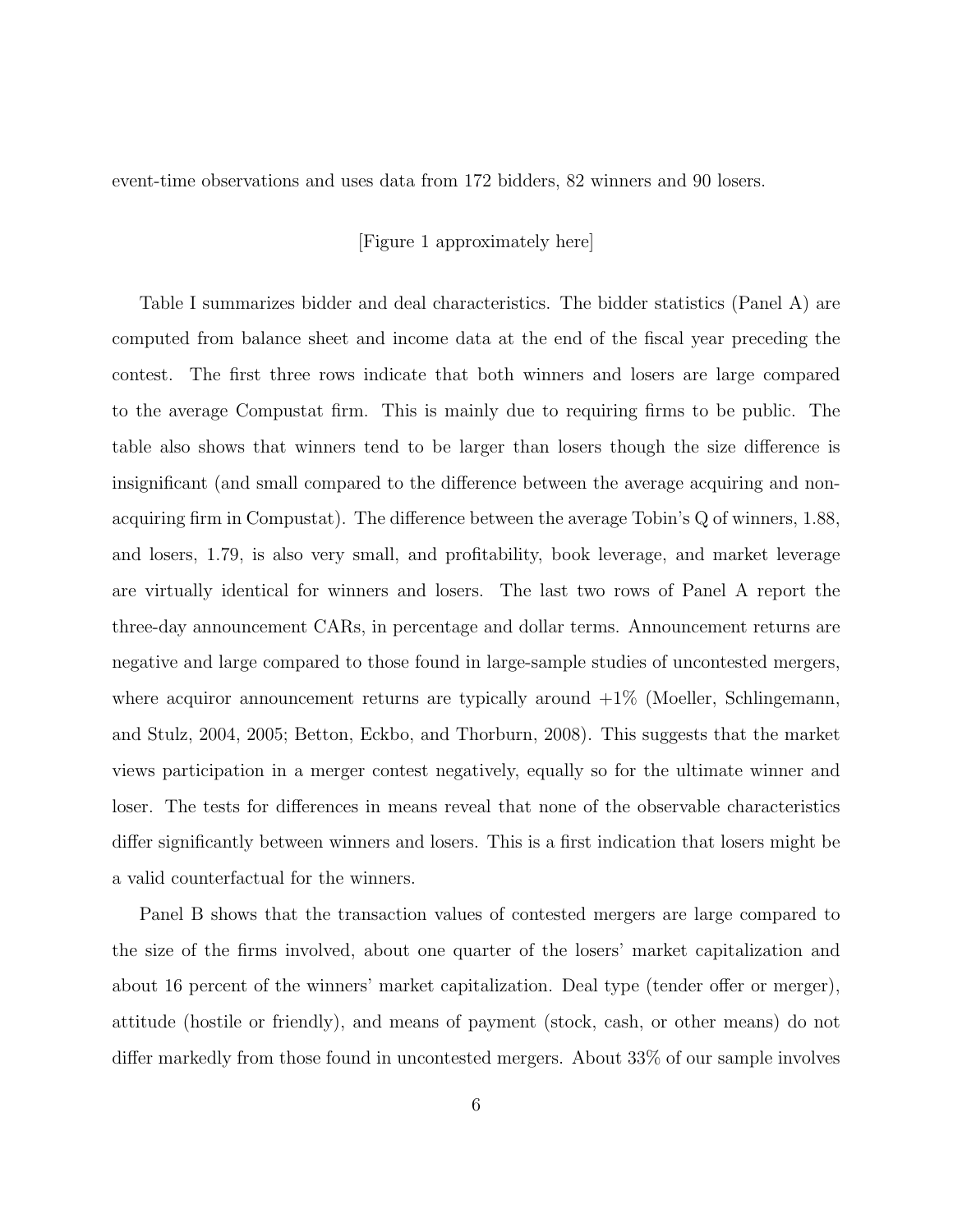more than two bidders, but contests with more than three bidders are rare (six cases). The average offer premium in our sample is 14 percent if expressed as a percentage of the acquiror's market capitalization and 65 percent if expressed as a percentage of the target. This is somewhat larger than in a typical sample of non-contested bids, for example, 48 percent relative to target value in a sample of 4,889 bids for US targets during 1980-2002, analyzed by Betton, Eckbo, and Thorburn (2008), and may indicate overbidding, or winner's curse, brought about by the competing offers. Below we explore this possibility in more detail.

The most striking difference between contested and non-contested acquisitions is the duration of the process. While the average time from announcement to completion in singlebidder mergers is about 65 trading days (see Betton, Eckbo, and Thorburn (2008)), the bottom row in the table shows that merger contests take three times as long, on average 9.5 months. We also observe large heterogeneity in our sample, e.g., a median of four months in the lowest-duration quartile but of 15.5 months in the longest-duration quartile. In the next section, we will exploit contest duration to identify "close" contests in which winners and losers are particularly likely to be similar along observables and unobservables and provide corroborating evidence.

### II. Are Winners and Losers Comparable?

The descriptive statistics in Table I showed no significant winner-loser differences prior to the merger. The similarity of winners and losers in those observable characteristics is reassuring. But our identifying assumption requires similarity in all determinants of stock returns, observed and unobserved. In fact, the distinctive feature of our approach is that it aims at controlling for differences in unobservables.

In our empirical analysis, we focus on the subset of mergers in which the similarity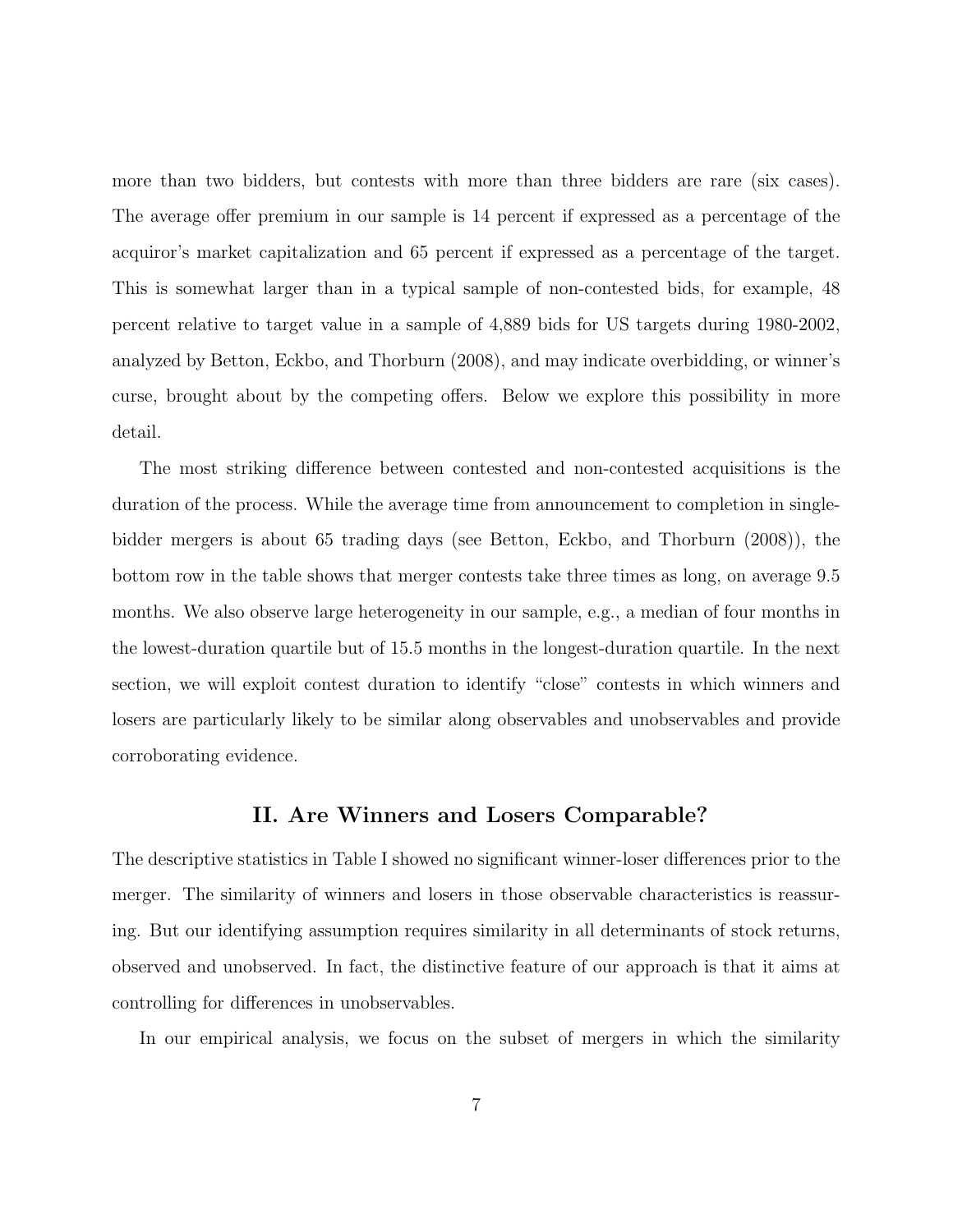between winners and losers is maximized. Specifically, our identifying assumption is more likely to hold in merger contests where, ex ante, both bidders have a significant chance to win the contest. To distinguish those cases from contests where, ex ante, one of the bidders has an overwhelming probability of winning, we analyze in detail company and media reports of all mergers in our sample. These news wire searches of the merger negotiations reveal long contest duration to be a strong indicator of "close" contests. In short-duration mergers, one bidder typically withdraws the bid shortly after the competing bid comes in, suggesting that the withdrawing company does not see much of a chance to win. The short completion time reveals that the two potential acquirors differ too much in terms of expected synergies from the merger, and the loser is unlikely to provide a good counterfactual. By contrast, competing firms in longer-duration merger contests are more likely to have similar expected synergies from the merger. The protracted back-and-forth indicates that neither offer clearly dominates, at least initially, and that target management or target shareholders take both bids seriously. In this case, the loser performance is more likely to provide a valid counterfactual for the winner's performance.

We split our sample into duration quartiles. Merger contests in the first quartile last two to four months, which roughly corresponds to the completion time of non-contested mergers. Those in the second quartile last five to seven months; those in the third quartile eight to twelve months; and those in the fourth quartile more than a year. We will perform all empirical tests both on the full sample and on the four quartile subsamples separately. The longest-duration quartile provides the ex-ante most convincing identification, though at the cost of lower statistical power (sample size).<sup>3</sup>

<sup>3</sup> We also researched, for each merger contest, whether the loser decided voluntarily to pass on the deal. Withdrawal shortly after the competing bid occurs in 23 percent of the merger contests, but none of these cases fall in the long-duration quartile. We also find that 25 percent of losers lost due to a higher bid by the competitor after a bidding war, and 46 percent because the target management or shareholders rejected the bid for other known or unknown reasons. In 6 percent of the cases, the losing bidder withdrew after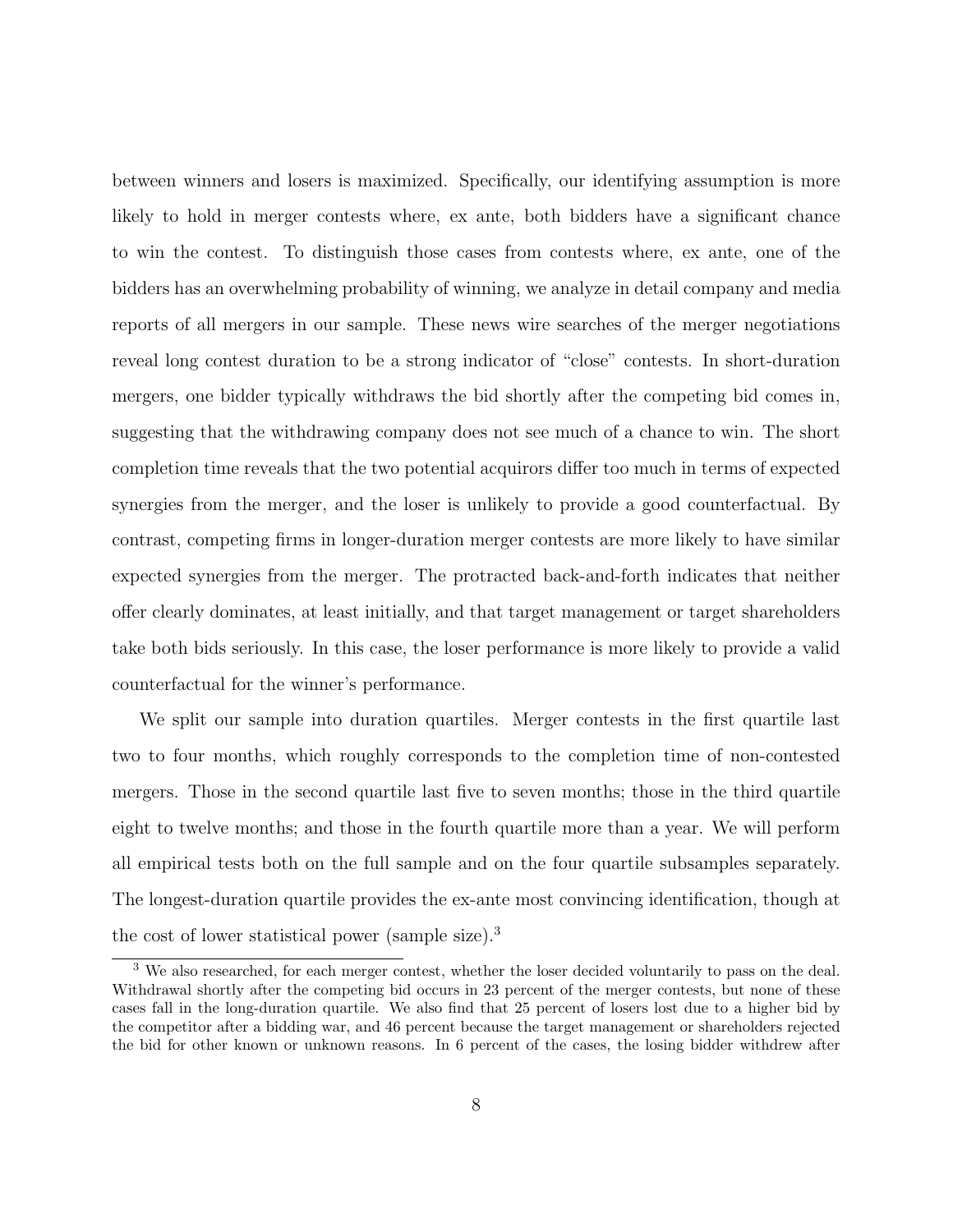We perform three empirical tests to assess whether winners and losers in long-duration contests are indeed comparable. While our identifying assumption—similarity in all observable and unobservable determinants of stock returns—cannot be tested directly, the tests provide indirect evidence on its validity.

1) First, we compare earnings forecasts for winners and losers. The closer the forecasts are in the months leading up to the merger, the more similar are analyst expectations regarding the future performance of winners and losers. We extract two-years-ahead earnings forecasts for the 36 months before (and, for completeness, for the 36 months after) the merger from the I/B/E/S' summary history file. We construct the forecasted-earnings-to-price ratios (FE/P ratios) as the two-year consensus (mean) forecast divided by the stock price at the end of the month.<sup>4</sup> Our sample includes forecasts for 106 firms,  $61.6\%$  of our total sample.<sup>5</sup>

Figure 2 plots the FE/P ratios for the 36 months before and after the merger contest, both for the entire sample (top graph) and separately by duration quartile (bottom graphs). For long-duration contests, analyst forecasts for winners and losers closely track each other in the 36 months before the merger fight, suggesting that analysts were expecting similar performance for winners and losers. By contrast, winners and losers do not always appear aligned in contests of shorter duration. In fact, comparing the pre-merger paths of FE/P ratios in the full sample and in all subsamples, we find that winners and losers are most closely aligned in the fourth quartile, confirming our choice of long-duration contests as the preferred sample.

### [Figure 2 approximately here]

re-evaluating the merger opportunity, but none of those latter cases fall into the long-duration quartile.

<sup>&</sup>lt;sup>4</sup> As in previous literature, we drop observations with negative forecasted earnings (see, e.g., Richardson, Sloan, and You (2011)). Alternatively, we use the median forecast with very similar results.

<sup>&</sup>lt;sup>5</sup> Since firms are covered by analysts at different points in time and for different periods of time, the number of available consensus forecasts varies across periods. The average number of available consensus forecasts is 75, which constitutes 43.6% of our total sample.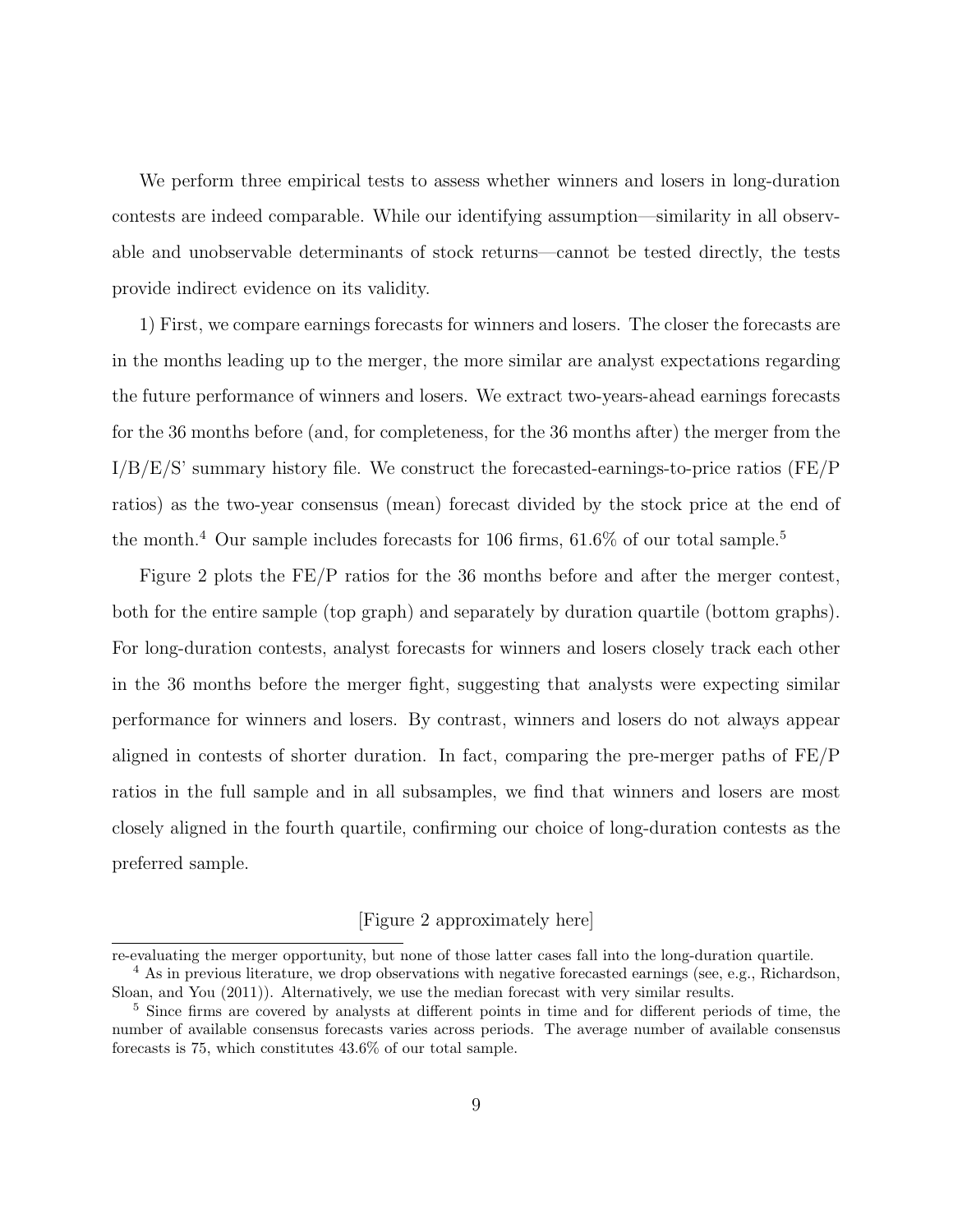In our second and third test, we turn from analyst expectations to market expectations and compare abnormal stock returns of winners and losers in the months leading up to the merger. The closer abnormal stock returns are within a winner-loser match before the contest, the more similar are market expectations regarding the future performance of those matched winners and losers. We decompose stock returns into the component that is due to observables (normal returns) and the component that is due to unobservables (abnormal returns) using four standard benchmarks for normal returns:

- the market return,  $r_{mt}$ ;
- the value-weighted industry return,  $r_{ikt}$ , where k is the industry of bidder i based on the Fama-French 12-industry classification;
- the CAPM required return,  $r_{ft} + \beta_{ij}(r_{mt} r_{ft})$ , where  $r_{ft}$  is the risk free rate;
- the value-weighted characteristics-based return,  $r_{ijt}^{cm}$ , based on a portfolio of firms matched on size, book-to-market, and twelve-month momentum (Daniel, Grinblatt, Titman, and Wermers, 1997).

We call the adjusted performance measures market-adjusted, industry-adjusted, risk-adjusted, and characteristics-adjusted CARs, respectively. For example, we can write risk-adjusted abnormal returns as  $r_{ijt} - r_{ft} - \beta_{ij}(r_{mt} - r_{ft}) = \alpha_{ij} + \varepsilon_{ijt}$ . The component  $\beta_{ij}(r_{mt} - r_{ft})$  is explained by the exposure to market risk and the excess return of the market portfolio. By contrast, the intercept  $\alpha_{ij}$  and the residual  $\varepsilon_{ijt}$  are due to non-systematic factors:  $\alpha_{ij}$  is the average excess return, i.e., the part of the performance trend that cannot be explained by market exposure and market returns, and  $\varepsilon_{ijt}$  is the monthly unexplained residual return. Since, by definition, abnormal performance captures the value effects of unobserved factors, this approach emphasizes that the winner-loser match aims at controlling for these unobserved factors, in addition to observables.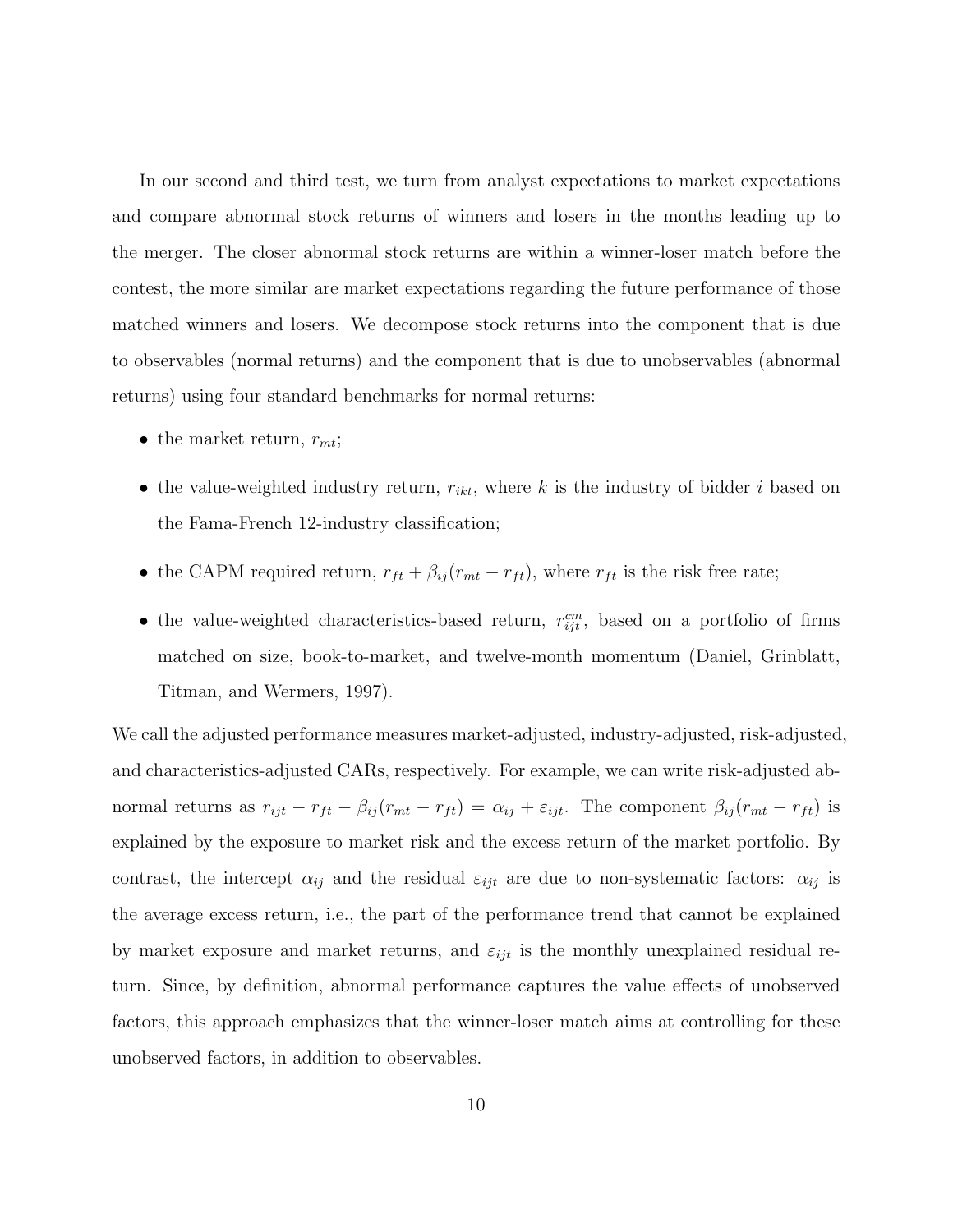2) For our second test, we correlate winners' abnormal performance trends prior to the merger (their pre-merger alphas) with the matched losers' abnormal performance trends prior to the merger, and the winners' unexplained residual performance prior to the merger (their pre-merger residuals) with the matched losers' pre-merger residuals. We first estimate bidderspecific pre-merger alphas and residuals by regressing the pre-merger abnormal returns of each bidder on a constant. We then regress the winner alphas on matched-loser alphas, and the winner residuals on the matched-loser residuals.

Consistent with our assumption, we find that the pre-merger alphas of winners and losers are highly correlated irrespective of the adjustment method used. As shown in Table II, the correlation is typically strongest in the sample of close (long-duration) contests. In fact, with the exception of characteristics-adjusted returns, the alpha correlation is highly significant in the longest-duration quartile (Q4) but always insignificant in the subsample of the shortest contests (Q1), and the R-squared is always highest in the quartile containing the longest contests. Similarly, the residual regressions (not reported) also show a positive and highly statistically significant correlation between winners and losers, and an analogous pattern across the duration subsamples.

The results indicate that winning bidders who experience abnormal run-ups during the three years preceding the merger are typically challenged by rival bidders who have experienced a similar run-up. These findings confirm bidder similarity and, hence, the credibility of the identifying assumption. In addition, they alleviate concerns that contestants differ in their acquisition motives or prospects. For example, one may worry that bidders who are motivated by overvaluation of their own stock, possibly following a pre-merger run-up, systematically differ in their post-merger performance from bidders who did not experience a recent run-up, and that winners might be particularly likely to be in the former group and losers to be in the latter group. Here, we find instead that pre-merger trends of both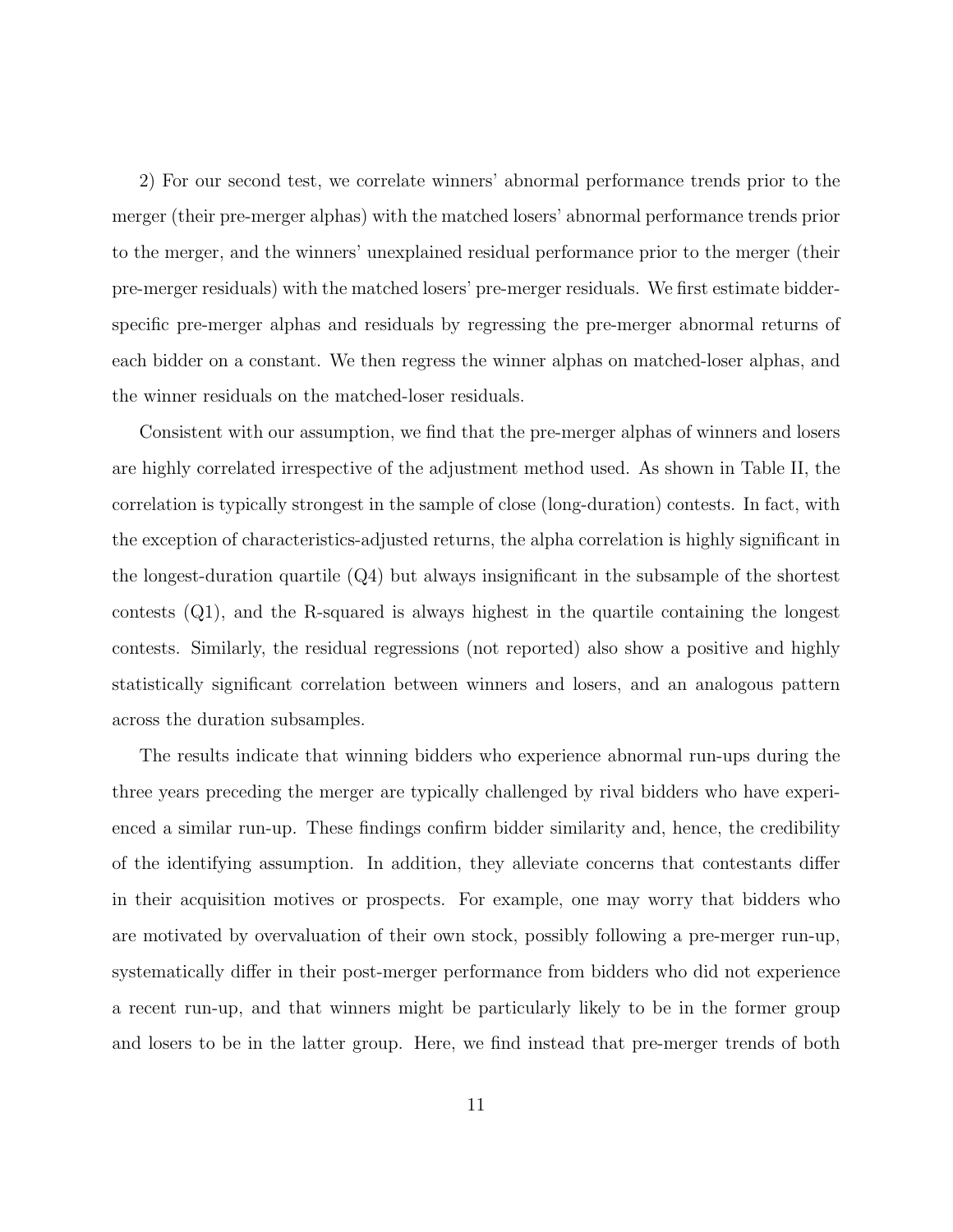sets of bidders are closely aligned. Moreover, this similarity is strongest in the sample of long-duration contests, confirming our identification of the most credible comparison set.

Table II also previews our main results. In the last column, we show that, during the post-merger period, the winner-loser correlation in alphas drops substantially and becomes insignificant or marginally significant. Even more striking is the drop in R-squared, by at least half, in all four panels. Hence, the correlational evidence suggests that loser abnormal performance explains winner abnormal performance before but not after the merger.

3) In our third and key test, we apply our methodology of estimating the merger effect, winner-loser differences in post-merger abnormal returns, to the pre-merger period. Since the pre-merger and the post-merger coefficients are jointly estimated, we will present the details of the empirical specification in Section III and the details of the results in Section IV.

The main result for the pre-merger period is that, in long contests, abnormal returns of winners and losers are statistically indistinguishable. We will also show that measures of realized operating performance provide a similar picture: winners and losers in longduration contests have very similar levels of and very similar trends in operating cash flow in the months leading up to the merger.

Overall, the analysis in this and the previous section indicates that losers represent a plausible counterfactual for winners in long-duration contests. Before the contest, winners and losers are similar in terms of operating performance and other firm characteristics. In addition, the market expects them to perform similarly in the future. This is true both for explicit analyst forecasts and for implicit expectations capitalized into stock prices. In the next two sections, we turn to the divergence in post-merger performance.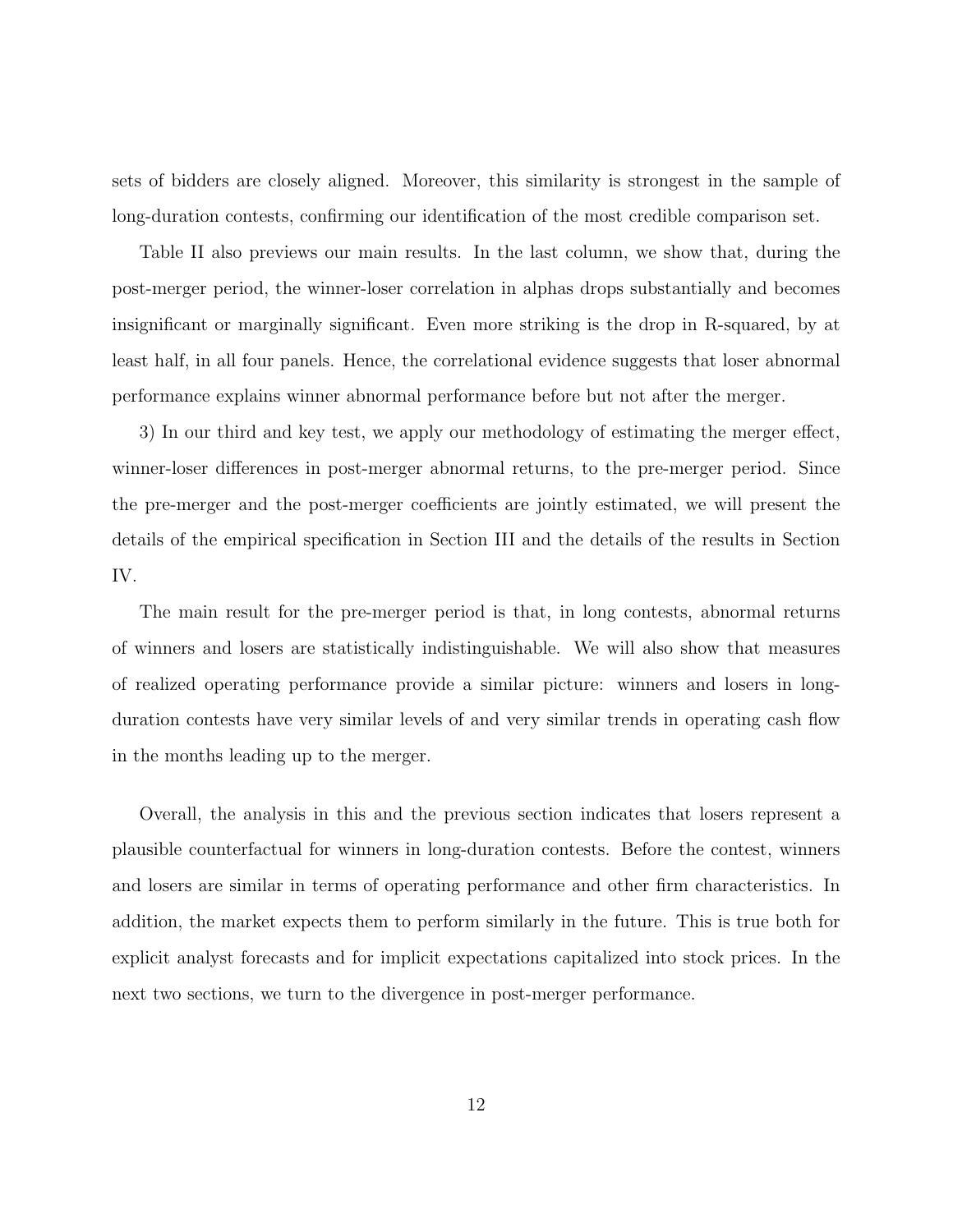### III. Econometric Model

### A. The Effect of Mergers on Acquirors

We evaluate winner-loser differences in abnormal performance over the three years prior to and the three years after the merger contest using a controlled regression framework. We compute buy-and-hold cumulative abnormal returns (CARs) for each month in the  $+/$ three-year event window around merger contests, separately for each bidder. The CAR is calculated as the difference between the cumulated bidder stock return and a cumulated benchmark return, starting from 0 at  $t = 0$ . Cumulating forward, this amounts to:

$$
CAR_{ijt} = \prod_{s=1}^{t} (1 + r_{ijs}) - \prod_{s=1}^{t} (1 + r_{ijs}^{bm}),
$$
\n(1)

where i denotes the bidder, j the bidding contest, t and s index the period in event time,  $r_{ijs}$ is the bidder's stock return earned in event period s, i.e., over the time interval from  $s - 1$ to s (including all distributions), and  $r_{ijs}^{bm}$  is the benchmark return in event period s.<sup>6</sup> Recall that event time is defined such that  $t = 0$  indicates the end of the month preceding the start of the merger contest, and  $t = 1$  the end of the month of merger completion. Hence, the return at  $t = 1$  captures the performance over the whole (variable-length) contest, collapsed into one event period, including the stock price reactions at the initial announcement and at contest resolution. After  $t = 1$  and before  $t = 0$ , event time proceeds in steps of calendar months and, hence,  $r_{ijt}$  corresponds to the respective calendar-month return.

We use the four benchmarks described in Section II to adjust for systematic differences in asset prices (risk factors): market returns, industry returns, CAPM required returns, and characteristics-based portfolio returns. Notice that the benchmarks adjust not only for time-invariant winner-loser differences in observables but also for time variation in those

<sup>&</sup>lt;sup>6</sup> Cumulating backward, this corresponds to  $CAR_{ijt} = \prod_{s=0}^{t+1} (1 + r_{ijs})^{-1} - \prod_{s=0}^{t+1} (1 + r_{ijs}^{bm})^{-1}$  for  $t < 0$ .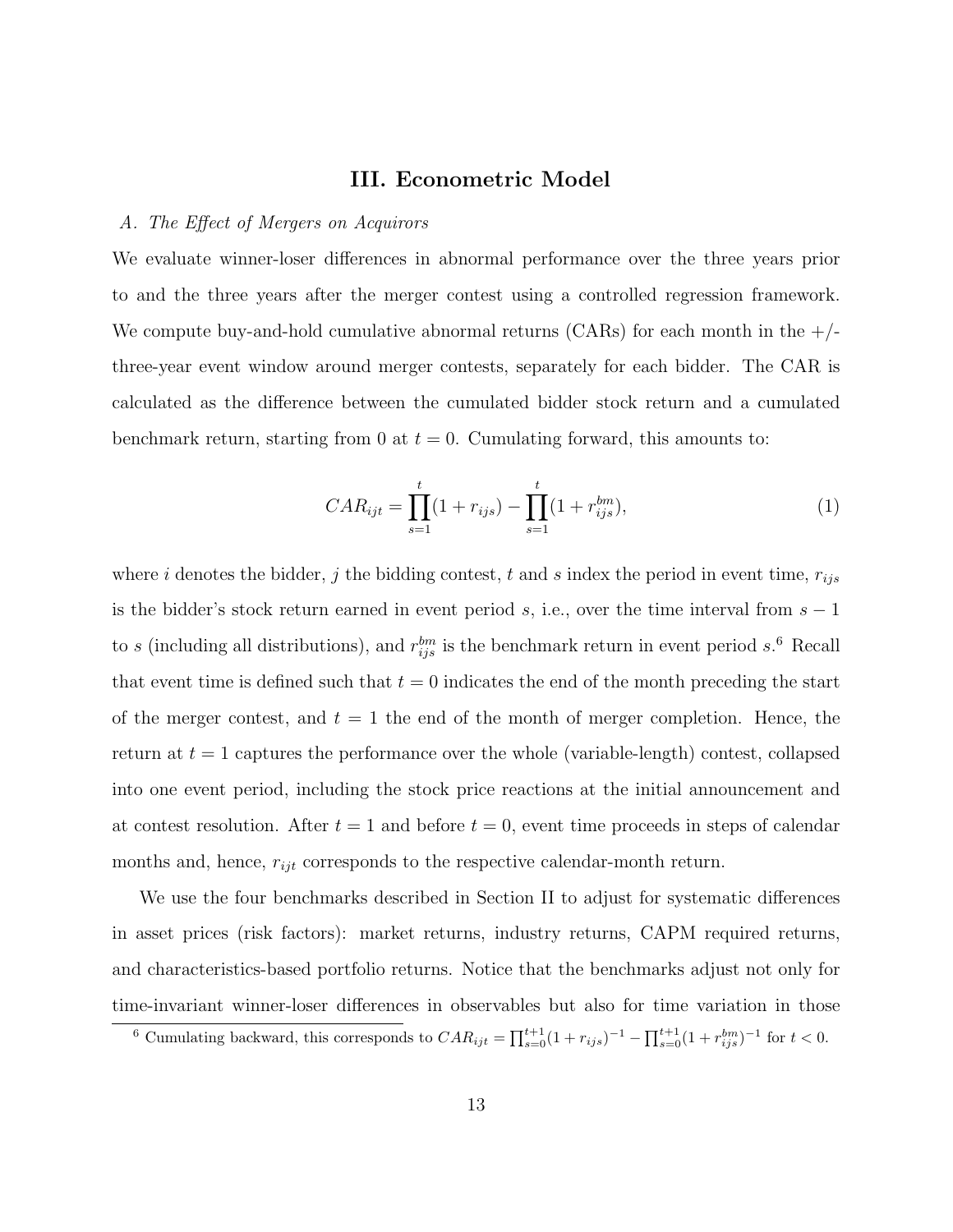differences. For example, the market exposure (beta) of the winner changes mechanically from that of the pre-merger, stand-alone company to the weighted average of the winner and the target after the merger, and we account for such shifts by estimating betas separately for the pre- and the post-merger periods. Similarly, the firm characteristics of the winner change because of the merger, and we account for the return implications of such changes by benchmarking against a dynamically rebalanced, characteristics-matched portfolio. Importantly, the computation of CARs also accounts for calendar time-specific shocks since we subtract the cumulated benchmark return realized over the same calendar period as the bidder return.

We evaluate the winner-loser differences in abnormal performance using the following regression equation:

$$
CAR_{ijt} = \sum_{t'=1}^{\overline{T}} \pi_{t'}^W W_{ijt}^{t'} + \sum_{t'=1}^{\overline{T}} \pi_{t'}^L L_{ijt}^{t'} + \eta_j + \varepsilon_{ijt}.
$$
 (2)

The key independent variables are the two sets of indicators  $W_{ijt}^{t'}$  and  $L_{ijt}^{t'}$ .  $W_{ijt}^{t'}$  equals 1 if event time t equals t' and bidder i is a winner in contest j, i.e.,  $W_{ijt}^{t'} = 1_{\{t=t'\text{ and }i\text{ is a winner in contest }j\}}$ .  $L_{ijt}^{t'}$  is an equivalent set of loser event-time dummies, i.e.,  $L_{ijt}^{t'} = 1_{\{t=t'\text{ and }i\text{ is a loser in contest }j\}}$ . Thus, our specification allows the effect of winner or loser status to vary with event time, and the coefficients  $\pi_{t'}^W(\pi_{t'}^L)$  measure the average winner (loser) return at event time t'. For example,  $\pi_3^W$  is the conditional mean of the winner CARs three months after the end of the bidding contest, and  $\pi_3^L$  is the conditional mean of the loser CARs three months after the merger. Note that some firms are winners and/or losers more than once, and any observation from these firms will simultaneously identify multiple  $\pi$ 's.

The vector  $\eta_j$  is a full set of contest fixed effects and adjusts for case-specific differences, i.e., for all fixed characteristics in each group of contestants, and  $\varepsilon_{ijt}$  is a stochastic error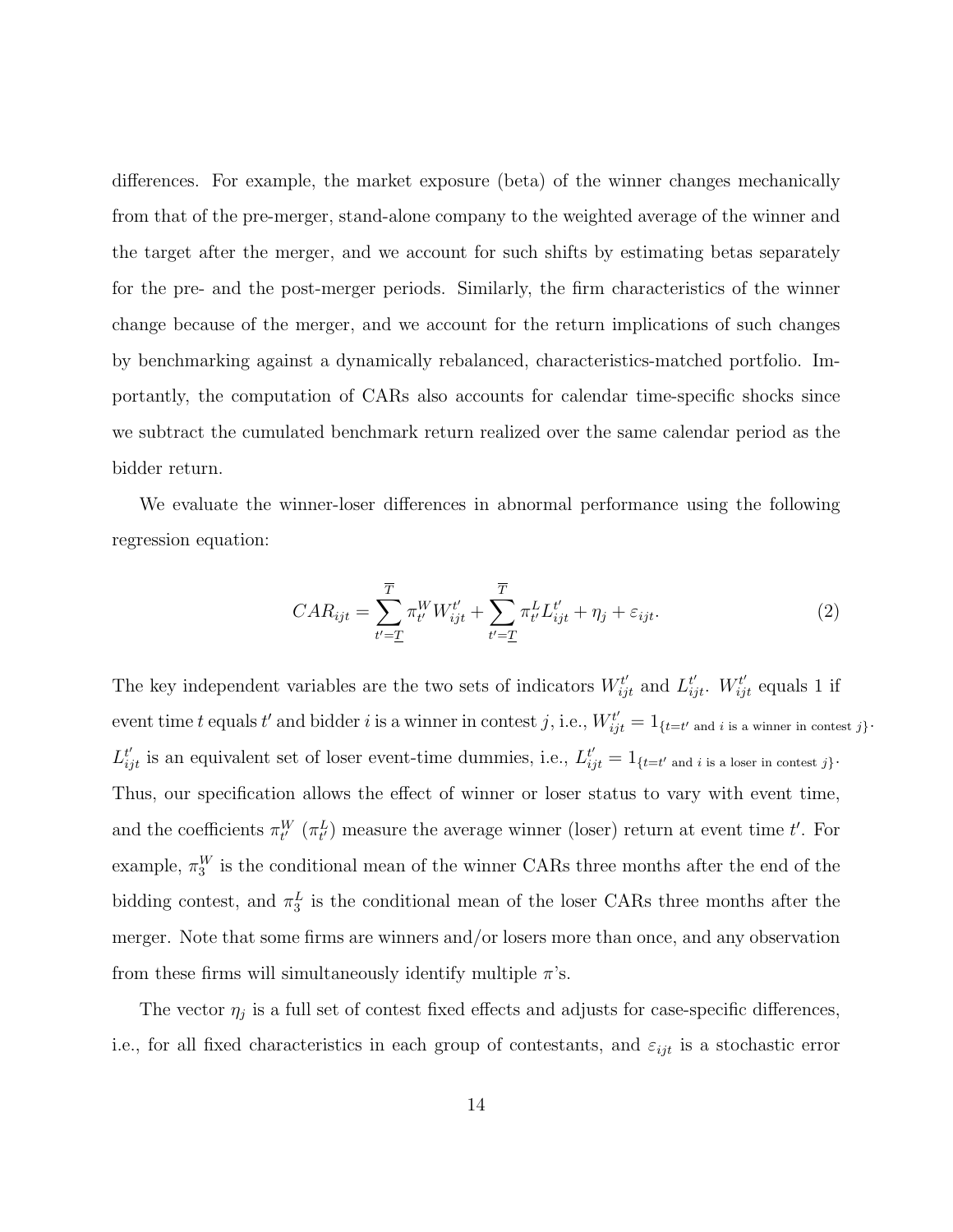term. The inclusion of case fixed effects guarantees that the  $\pi$ -series are identified from comparisons within a winner-loser pair. Thus, we retain the intuitive appeal of pairwise differencing in a regression framework.

Equation (2) also allows us to include calendar year-month fixed effects since merger announcements occur in multiple years and months. However, their inclusion is redundant when using abnormal returns (rather than raw returns) as they account already for periodspecific shocks.<sup>7</sup>

We can reformulate equation (2) to directly estimate winner-loser *differences* in performance, replacing the loser-period dummies  $L_{ijt}^{t'}$  with period dummies  $C_{ijt}^{t'} = 1_{\{t=t'\}}$ :

$$
CAR_{ijt} = \sum_{t'=T}^T \pi_{t'} W_{ijt}^{t'} + \sum_{t'=T}^T \delta_{t'} C_{ijt}^{t'} + \eta_j + \varepsilon_{ijt}
$$
\n
$$
\tag{3}
$$

Here, the coefficients  $\pi_{t'}$  directly estimate the period-specific winner-loser differences while the coefficients  $\delta_{t'}$  estimate the period-specific loser performance.<sup>8</sup>

Equation (3) yields 72 coefficients for winners and 72 for losers–one for each month in the three years prior to and after the merger. This detailed information is useful for graphically assessing the evolution of winners' and losers' performance over time. However, in order to

$$
\Delta CAR_{jt} = \sum_{t'=1}^{T} \overline{\pi}_{t'} C_{jt}^{t'} + \varepsilon_{jt}.
$$
\n(4)

<sup>7</sup> Note that abnormal returns adjust more finely than fixed effects since the shocks that are subtracted vary with the firm's exposure, e.g. with the firm's risk exposure in the case of risk-adjusted abnormal returns.

<sup>8</sup> Alternatively, we could use "differenced" data, i.e., the period-specific winner-loser CAR difference within a contest, $\Delta CAR_{it}$ , as the outcome variable. For example, the OLS estimate of theπ-vector in regression (3) is approximately equal to the estimate of the  $\bar{\pi}$ -vector in:

However, while the OLS estimates of  $\pi$  in equation (3) and  $\overline{\pi}$  in equation (4) are numerically identical in a balanced sample with only one loser per contest, they differ in unbalanced samples and in samples with multiple losers. The "level" specification of equation (3) makes more efficient use of multiple losers by including each loser separately rather than collapsing the observations into one difference.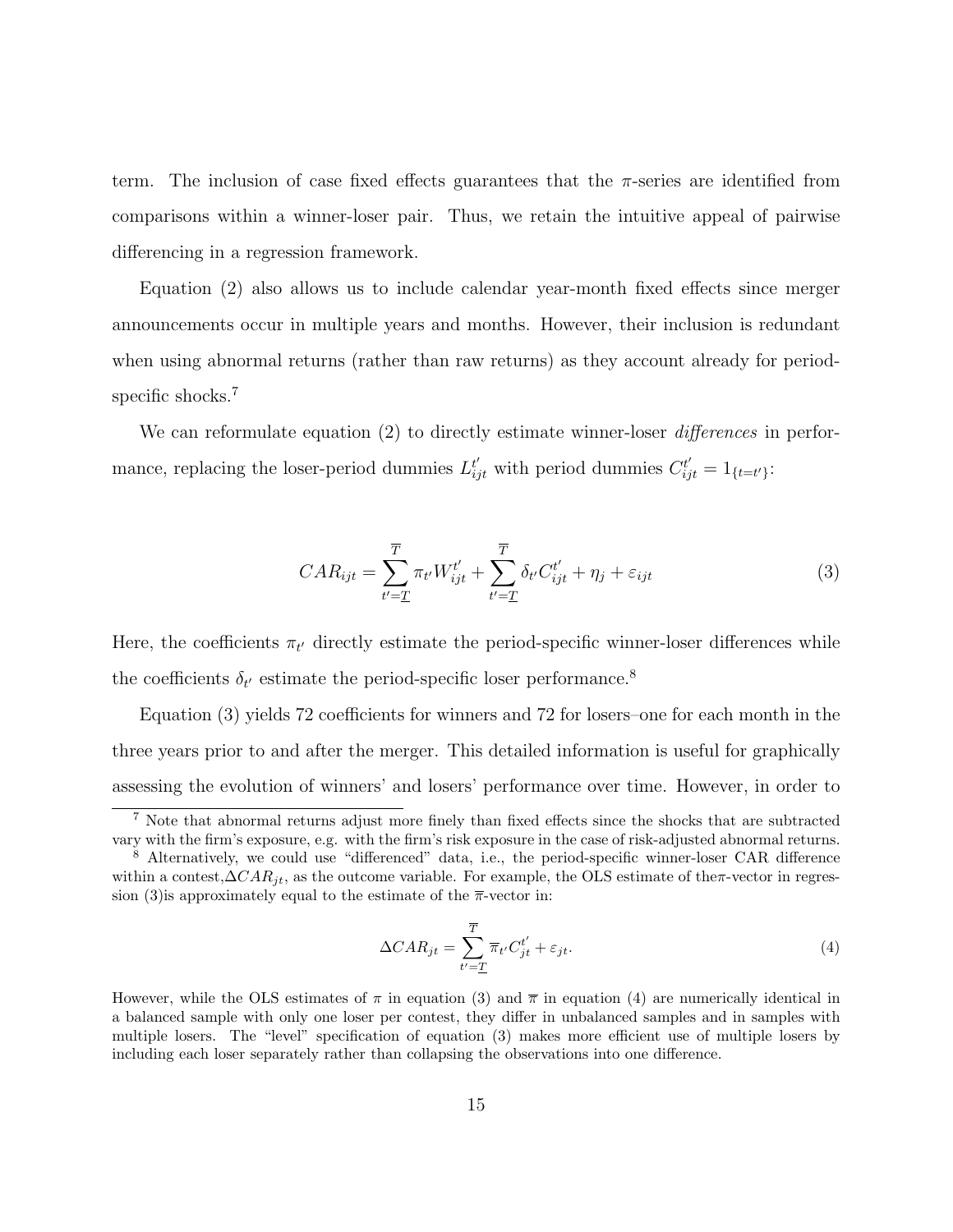perform statistical tests of the merger effects, we also need a more parsimonious version with few interpretable coefficients. We estimate the following piecewise-linear approximation:

$$
CAR_{ijt} = \alpha_0 + \alpha_1 W_{ijt} + \alpha_2 t + \alpha_3 t \cdot W_{ijt} + \alpha_4 Post_{ijt} + \alpha_5 Post_{ijt} \cdot W_{ijt}
$$

$$
+ \alpha_6 t \cdot Post_{ijt} + \alpha_7 t \cdot Post_{ijt} \cdot W_{ijt} + \eta_j + \varepsilon_{ijt}.
$$

$$
\tag{5}
$$

This specification allows for different levels of performance before and after the merger ( $\alpha_0$ ) and  $\alpha_4 Post$  as well as for winner-loser differences in performance levels pre- and postmerger  $(\alpha_1 W_{ijt}$  and  $\alpha_5 Post_{ijt}W_{ijt})$ . It also accounts for two separate linear time trends in the pre-merger and post-merger periods  $(\alpha_2 t \text{ and } \alpha_6 t \text{Post}_{i\text{it}})$ , and for winners deviating from these trends, separately in the pre-merger and in the post-merger periods  $(\alpha_3 tW_{ijt}$  and  $\alpha_7 t Post_{ijt} W_{ijt}$ . Finally, the specification retains the contest dummies  $\eta_j$ . We account for possible serial correlation and correlations between winners and losers and cluster standard errors by contest.<sup>9</sup>

We use this parsimonious specification to perform two tests. First, we check the validity of our identifying assumption. Our identifying assumption requires that winners and losers have similar trends in abnormal returns before the merger contest. Hence, we test whether  $\hat{\alpha}_3 = 0$ . Different winner trends prior to the merger would suggest differences in (possibly unobservable) characteristics that might affect performance even without the merger contest.<sup>10</sup>

<sup>&</sup>lt;sup>9</sup> Cross-correlations due to overlapping event periods and CAR skewness (because CARs are bounded below at −100% but unbounded above) could still affect the standard errors but the optimal correction is debated, e.g., the effectiveness of Lyon, Barber, and Tsai (1999)'s bootstrapped and skewness-adjusted t-statistic, which is also problematic to implement in a regression framework (Mitchell and Stafford, 2000). See the discussion of standard errors in long-horizon event studies in Kothari and Warner (2005).

<sup>&</sup>lt;sup>10</sup> Alternatively, we test whether the estimated winner-loser difference at  $t = -36$ ,  $[\hat{\alpha}_1 -$ # of pre-merger periods  $\cdot \hat{\alpha}_3$ , is significantly different from 0. A positive (negative) difference would indicated that winners have been declining (increasing) in value relative to losers in the three years leading up to the merger. Given our normalization of CARs at  $t = 0$ , the two tests are identical.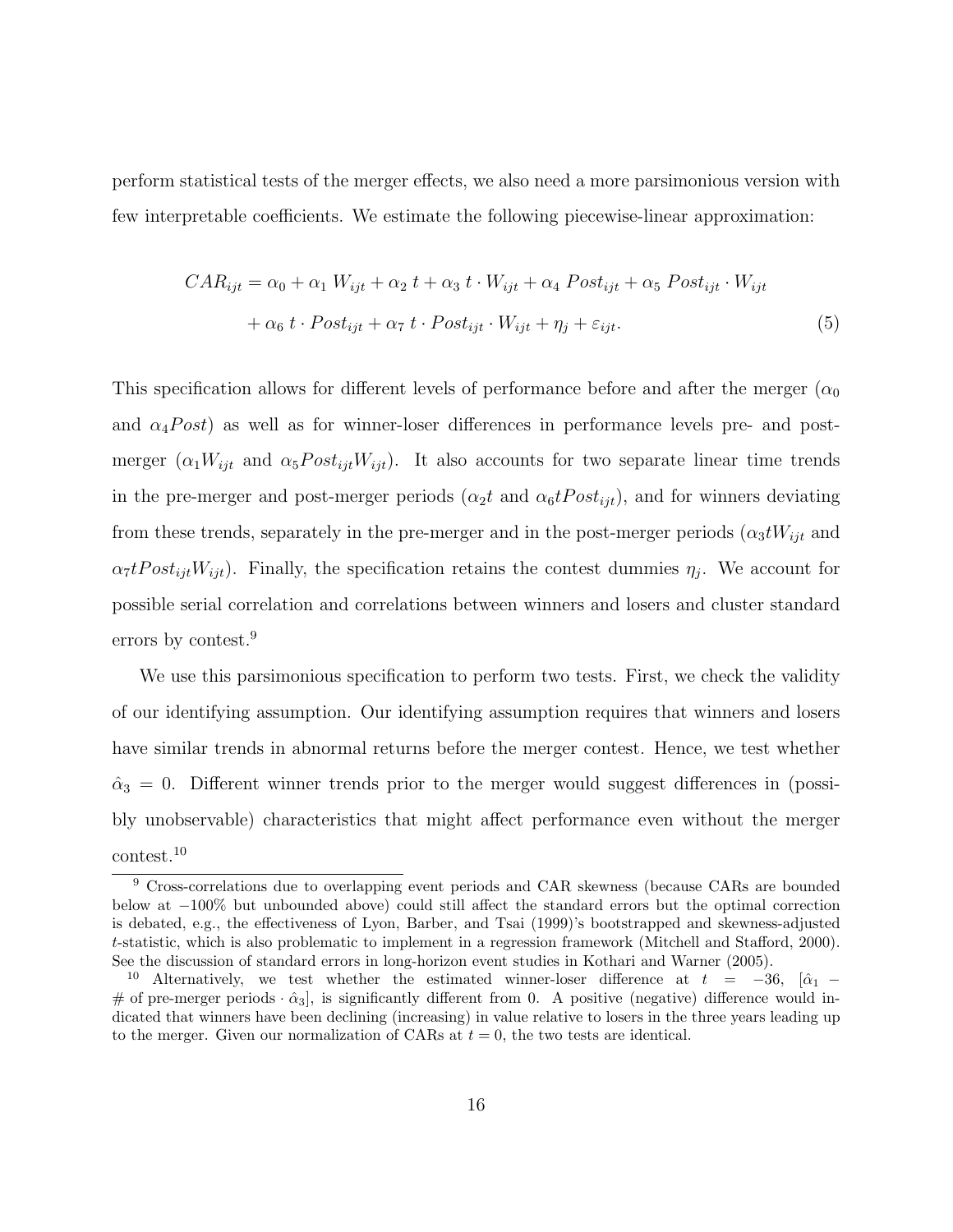Second, we use equation (5) to assess the causal effect of the merger. We estimate the value effect of mergers as the long-run performance difference between winners and losers at  $t = 36$ ,  $[\hat{\alpha}_1 + \hat{\alpha}_5 + \text{\# of post-merger periods} \cdot (\hat{\alpha}_3 + \hat{\alpha}_7)] = 0$ . Note that the estimate of the pre-merger winner-loser difference,  $\hat{\alpha}_1$ , is included in the equation even though winner-loser differences are normalized to zero in period  $t = 0$ , because the regression does not estimate  $\hat{\alpha}_1$ to be precisely equal to zero. Hence, the piecewise-linear approximation of the post-merger performance difference would be misstated if  $\hat{\alpha}_1$  were not accounted for.<sup>11</sup>

### B. Is There an Effect of Mergers on Losers?

An important consideration in assessing our identification strategy is whether the merger affects the loser's profitability directly. For example, the merger might change the loser's market power. Such "loser effects" are not necessarily a concern, though. In fact, they should be accounted for if, in the hypothetical scenario that the winner had not won the merger contest and the rest of the industry had re-optimized (i.e., the loser had acquired the target), the winner would have been subject to the same loser effects. For example, the winner might have suffered the same loss of market power as the loser, especially given that winner, loser, and target are often in the same industry. In other words, loser effects are a concern only to the extent that losing the merger contest affects the loser differently than it would have affected the winner.

In our sample, loser effects are unlikely to be a major concern for three reasons. First, consider the possibility that the merger hurts the loser's performance (more than it would have hurt the winner). This consideration strengthens our main finding: our estimates of a negative merger effect would be even more negative in the absence of the loser effect and,

Also note that the parameter measuring the pre-merger trend,  $\hat{\alpha}_3$ , is included in the test equation, since our aim is to measure the total slope of the post-merger trend, not just the incremental trend shift, given that (as we will see) the identifying assumption is not rejected in our data.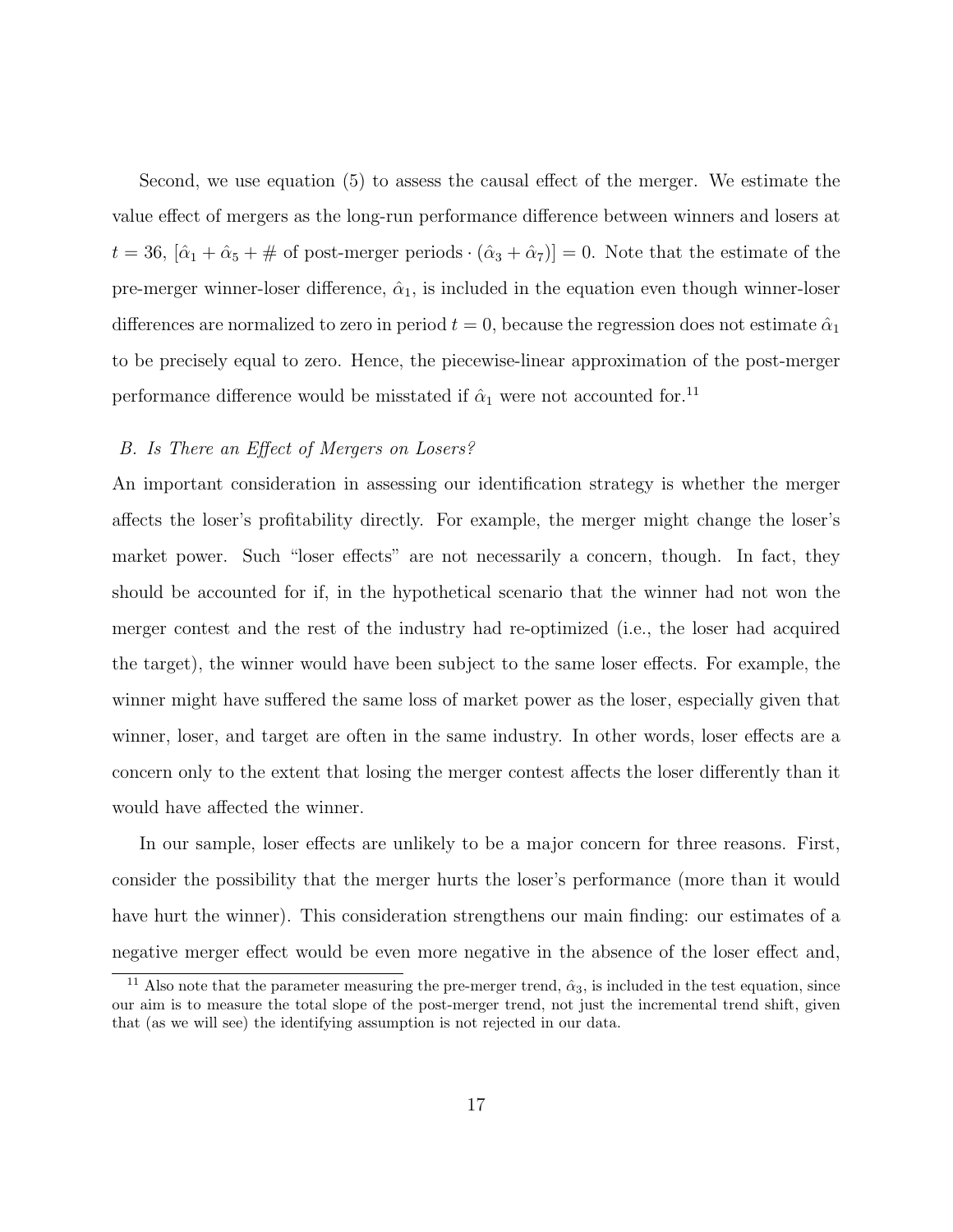hence, provide a conservative lower bound.<sup>12</sup> Second, consider the possibility that mergers are more beneficial to the loser than to the winner. Stigler (1950) first argued that, if the merged firm reduces its production below the combined output of its parts, industry prices may increase firms that did not merge may expand output and profit from the higher prices.<sup>13</sup> Subsequent literature has identified some of the limits of this result.<sup>14</sup> However, while it is certainly possible that a merger is not profitable and firms prefer not to merge, this entire class of models does not apply in our case. The bidders in our sample engage in deliberate and protracted battles to prevail in the merger.

Third, in our sample, mergers do not seem to have a discernable effect on losers. A loser effect should reveal itself in a trend break in losers' abnormal performance. We do not find such a trend break in the subsample of long contests, nor even in the contests of medium duration (quartile two and three). In contrast, we will document a highly significant but negative trend break in losers' abnormal performance in the shortest-duration subsample, which confirms again that losers in this subsample do not provide a good counterfactual.

### IV. Results

### A. The Effect of Mergers on Acquirors

We turn to our main results, the comparison of cumulative abnormal returns between matched winners and losers. We analyze the abnormal performance both prior to the merger contest, to test for pre-merger similarity, and after the merger contest, to estimate the returns

<sup>&</sup>lt;sup>12</sup> Our finding of a positive effect in the case of short fights could be explained by a similar bias that overstates the effect of the merger.

<sup>&</sup>lt;sup>13</sup> For example, the recent Continental-United and Delta-Northwest airline mergers are expected to benefit the non-merging airlines. Theoretically, in both a Cournot oligopoly model and a differentiated products Bertrand model, the non-merging firm could benefit if the synergy or efficiency effects of the merger are not very large. Salant, Switzer, and Reynolds (1983) conclude that in general, a merger is not profitable in a Cournot oligopoly, with the exception of two duopolists that become a monopoly.

<sup>14</sup> Deneckere and Davidson (1984) argue that the existence of product differentiation can result in the merged firm producing all the output of its pre-merger parts. Perry and Porter (1985) identify many circumstances in which an incentive to merge exists, even though the product is homogeneous.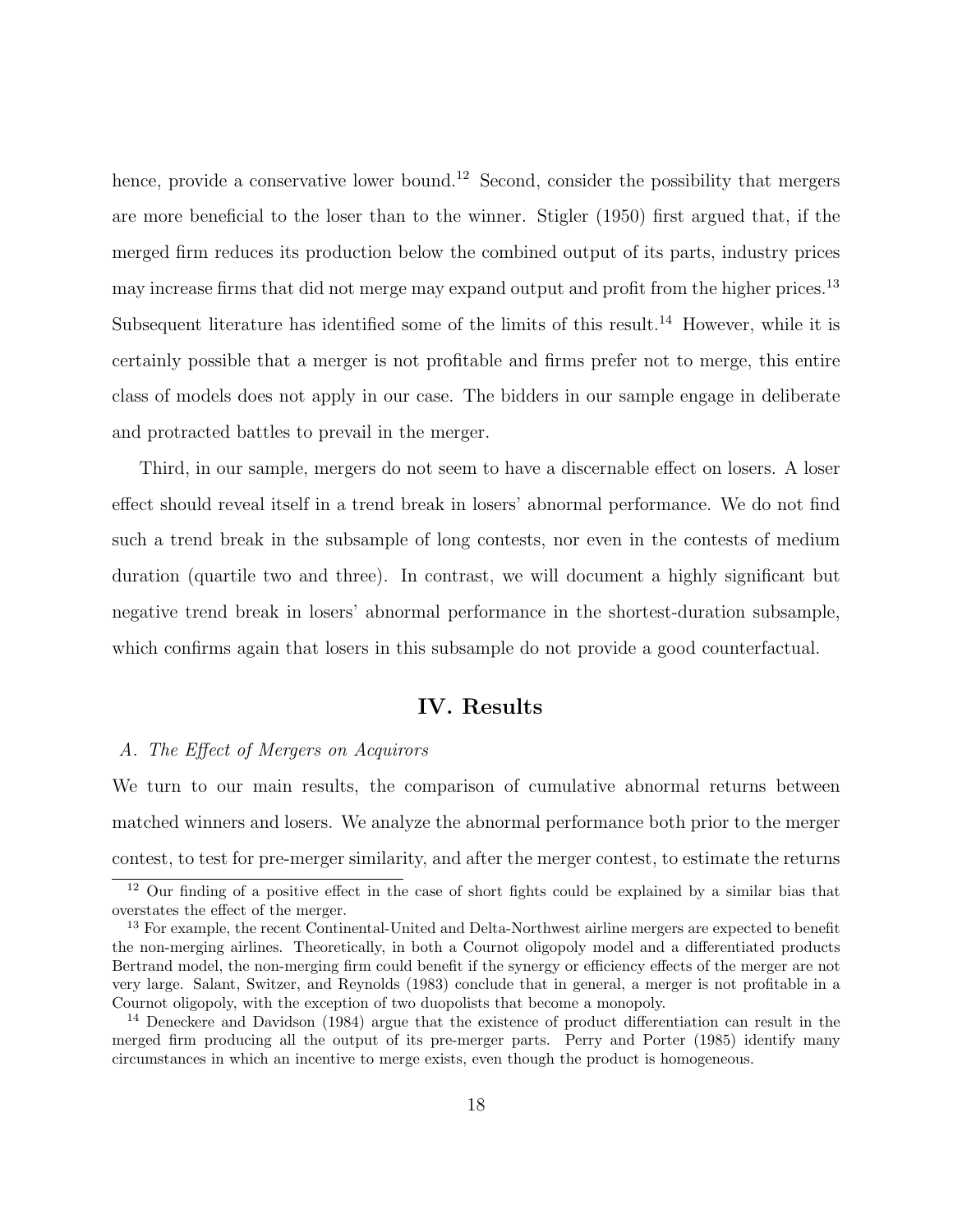to the merger earned by acquiring company shareholders. We first present the estimation results graphically and then discuss the regression results in more detail.

For the graphical illustration, we plot the series of winner and loser  $\pi$ -coefficients from regression equation (2), estimated on the sample of close (long-duration) contests. Figure 3 shows these time series for the four measures of abnormal performance in Panels (a) to (d) and, for completeness, using raw returns in Panel (e).

Consistent with the evidence in Section II, winning and losing firms display very similar performance paths in the three years before the contest, irrespective of the measure of performance. In fact, the winner- and loser-plots are virtually on top of each other during (at least) the last 20 months prior to the merger. This result further corroborates the validity of our matching methodology.

In the three years after the merger, however, the performance of winners and losers diverge. Losers display either zero or positive abnormal performance, with an upward trend towards the end of the third year, while winners display negative abnormal performance and a downward trend throughout the post-merger period. Even in the graph showing raw returns, winner and loser plots visibly separate post-merger. This evidence suggests that, for the sample of contested mergers, "winning means losing:" The shareholders of the acquiring company would have been better off had their company lost the merger contests.

We also find that the winner's underperformance is observed *only* in the long-duration quartile. Auxiliary plots of market-adjusted CARs for the other duration-quartiles (Appendix Figure A-2) show little post-merger divergence in the middle quartiles, Q2 and Q3. And, in the shortest-duration quartile, Q1, both winners and losers display abnormal underperformance, with losers performing even worse than winners. Given the lack of winner-loser comparability in quartiles Q1-Q3, the latter results are hard to interpret.

We now quantify the economic magnitude and statistical significance of this visual im-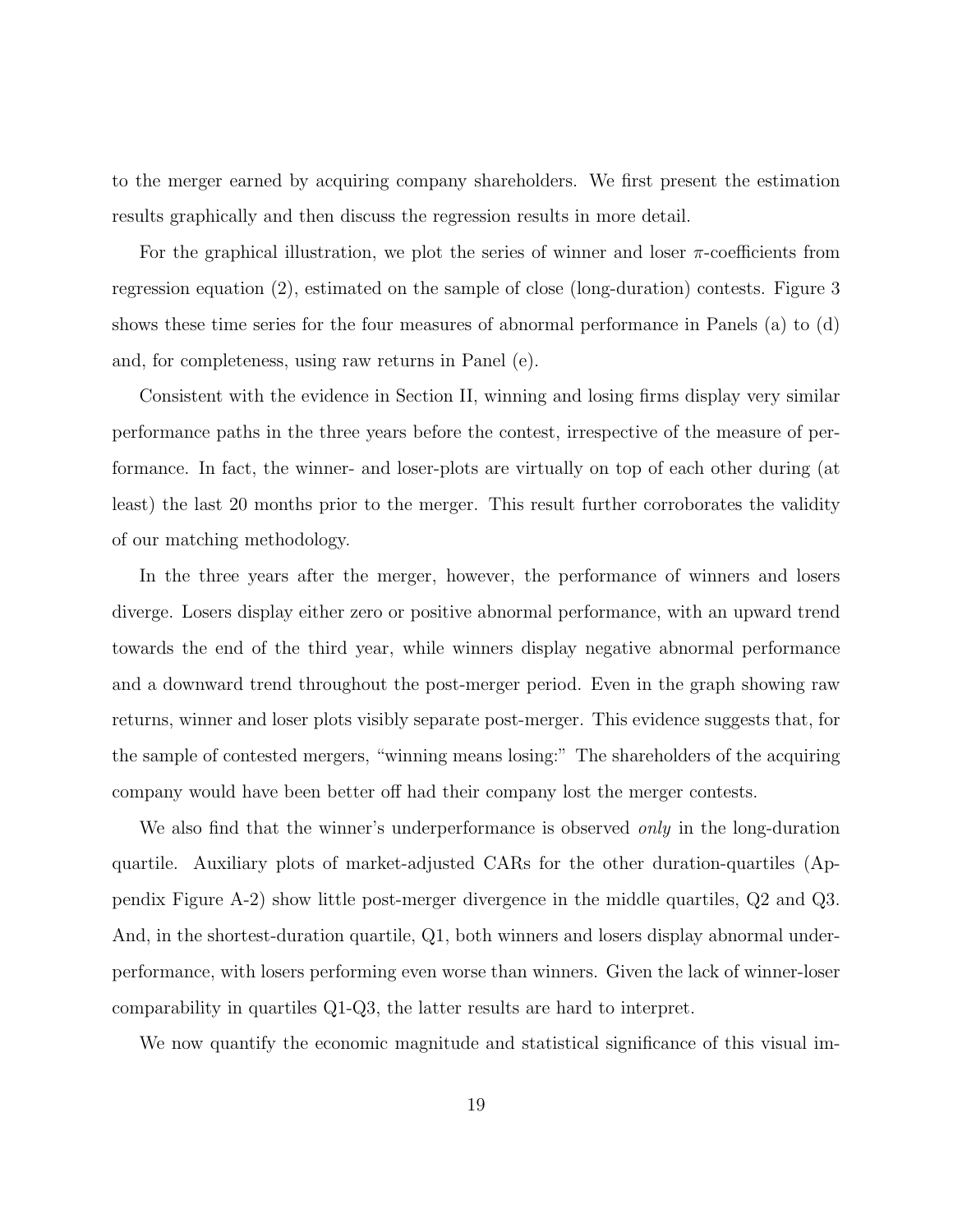pression. Table III reports the coefficient estimates of equation (5). The sample of interest is the long-duration quartile Q4, but we also report the Q1-Q3 results for completeness. We estimate each regression for all four measures of abnormal performance. In unreported results we further find that both the economic and the statistical significance of all coefficient estimates is virtually unchanged if we also include 288 calendar time (year-month) dummies, likely because the abnormal return adjustment already controls for all return-relevant calendar-time effects in the first stage.

### [Table III here]

Starting with the tests of the identifying assumption, Table III shows that the coefficient  $\alpha_3$  is never statistically significant. Consistent with the visual evidence in Figure 3 and the additional tests in Table II, winner and loser returns are statistically undistinguishable at conventional levels during the 36 months leading up to the merger. We also find the same result when we use a broader sample, e.g., not requiring the sample to be balanced and/or not requiring it to be matched in terms of non-missing winner and loser CARs.

Turning to the effect of the merger on the acquiring firm's long-run abnormal performance, we report the respective estimate,  $\hat{\alpha}_1 + \hat{\alpha}_5 + 35(\hat{\alpha}_3 + \hat{\alpha}_7)$ , in the lower part of Table III, labeled "Merger Effect." As described in Section IV.A,  $\hat{\alpha}_5$  is the shift in the winner-loser performance difference from  $t = 0$  to  $t = 1$ , i.e., during the merger contest, while  $\hat{\alpha}_3 + \hat{\alpha}_7$ capture the per-period post-merger trend difference in performance. The latter term is multiplied by 35 in order to arrive at the total divergence in  $t = 36$ , i.e., three years after merger completion.

We find that, in our core sample of long-duration contests, winners fare significantly worse than losers. The cumulative underperformance of winners from the beginning of the contest to the end of three years after merger completion lies between 48.59 and 53.85 percent,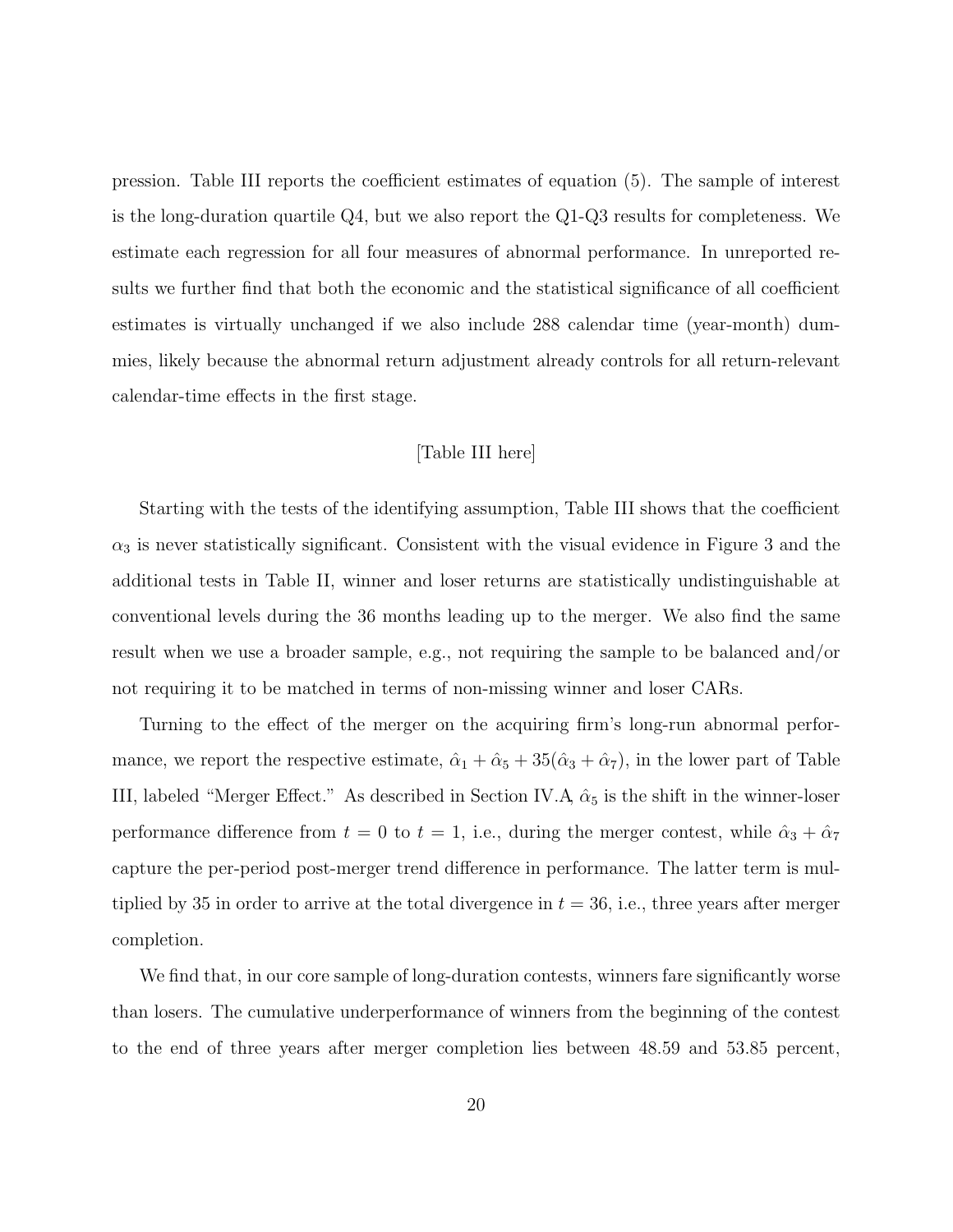depending on the measure of abnormal performance. Despite the small sample, the effect is statistically significant at the five- or ten-percent level for all four measures. In other words, regardless of the measure of abnormal performance used, we estimate the merger to "cost" acquiring company shareholders as much as about 50 percent underperformance over the course of the merger contest and the following three years.

In contrast, estimates for the medium-duration quartiles Q2 and Q3 uncover no significant differences in performance, and estimates for the shortest-duration subsample reveal significant underperformance of both winners and losers, with winners outperforming losers (by 31.38 to 36.98 percent). One interpretation of this reversal of the relative performance is that, in the case of short contests, the ultimate winner has the most to gain from the merger and thus quickly prevails. By contrast, in the case of long contests, the gains from the merger are likely to be ex-ante more balanced for winners and losers. As a result of the reversal in Q1, the Q4-Q1 difference is economically and statistically large. As noted at the bottom of Table III, the interquartile range of underperformance lies between 80 and 89 percent and, in all cases, is highly statistically significant. However, as discussed above, it is unclear what to infer from the losers' performance in quartiles Q1 to Q3 about the counterfactual performance of the winners. Given that the losers were not "close" to winning the contest in those subsamples, these estimates do not provide an estimate of the causal effect of the merger, and the interquartile difference is affected by the different selection of winning and losing bidders.<sup>15</sup>

<sup>15</sup> We also estimated the incremental effect of increasing contest duration by one year. In these pooled regressions, we interact all variables with contest duration, i.e., we add the independent variables Duration  $(\alpha_8)$ , Duration · Winner  $(\alpha_9)$ , Duration · Period  $(\alpha_{10})$ , Duration · Winner · Period  $(\alpha_{11})$ , Duration · Post Merger  $(\alpha_{12})$ , Duration · Post Merger · Winner  $(\alpha_{13})$ , Duration · Post Merger · Period  $(\alpha_{14})$ , Duration · Post Merger · Period · Winner  $(\alpha_{15})$ . We find that an increase in contest duration by one year is associated with additional value destruction of 43.45-52.17 percent, depending on the measure of abnormal returns employed. While these estimates are very similar to our estimates in the long-duration quartile, they also lack a causal interpretation due to differential sorting of winning and losing bidders into short-duration contests.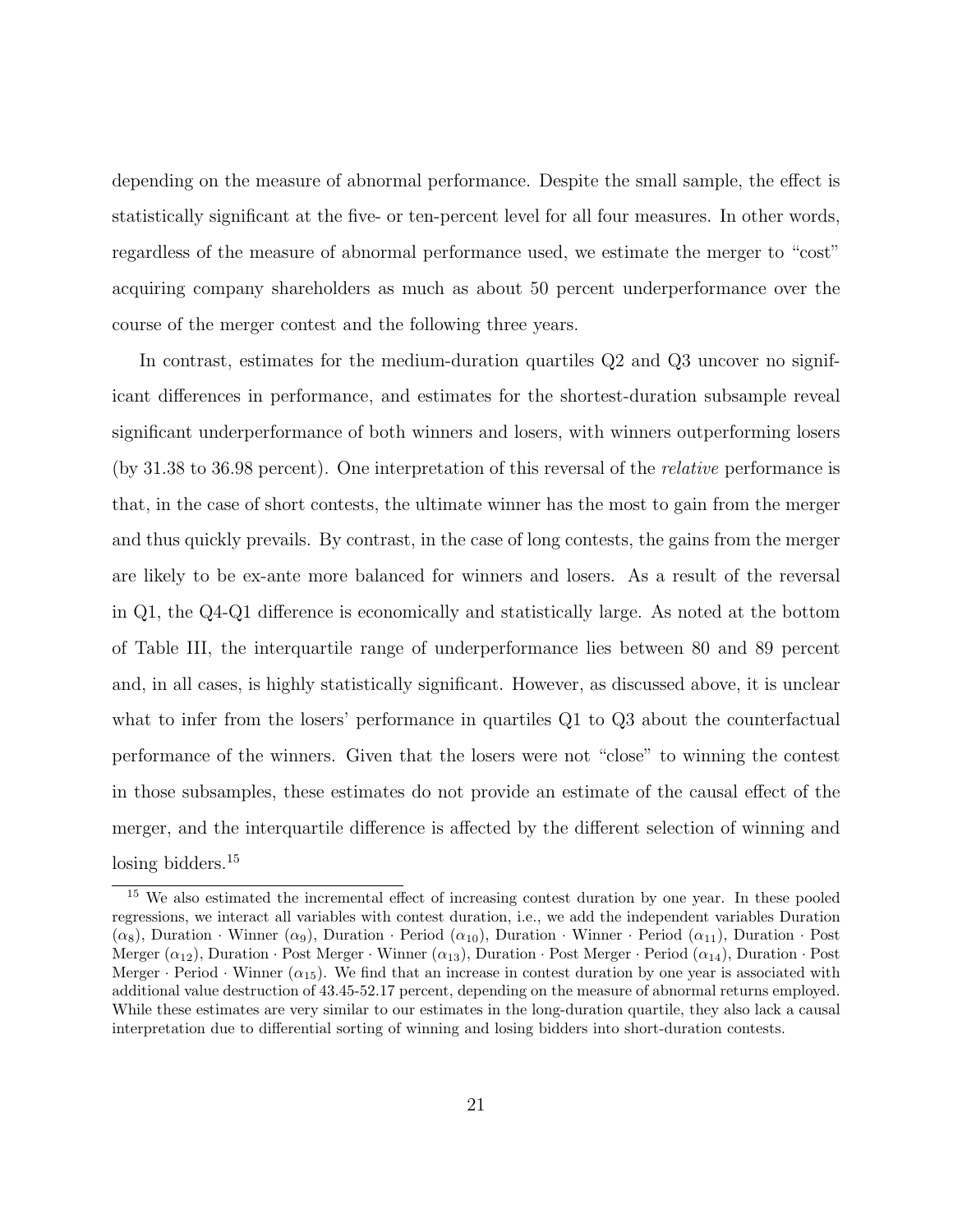### B. Alternative Explanations

The results presented above show that the post-merger returns of winners and losers differ substantially. In the subsample of long-lasting bidding contests, losing appears to be better than winning from the perspective of acquiring-company shareholders. Before interpreting the winner-loser difference causally and investigating possible mechanisms, we test whether the observed performance differences can be attributed to other differences between winners and losers that affect the returns to mergers.

Measuring differences in bidder characteristics is, of course, difficult, which is why there is an identification problem in the first place. Prior literature has identified a number of characteristics that are significantly associated with long-term post-merger performance. We test whether any of these characteristics explain our findings. That would be the case if such characteristics were correlated with long-term performance and also varied with contest duration.

**Hostile vs. Friendly.** A first possibility is that the underperformance of winners relative to losers is more pronounced in the subsample of hostile bids. For example, hostile bidders might need to bid higher than they would in a friendly takeover. This could explain our results if hostile bids are predominant among close contests.

This interpretation is unlikely since, as we will show below (in Section IV.C), our results are not explained by higher offer premia. Nevertheless, we re-estimate the effect of mergers separately for hostile and for friendly mergers. As shown in Columns (1) and (2) of Table IV, hostile acquirors tend to do somewhat worse than friendly bidders, but the difference is not statistically significant. Furthermore, hostile bids are more common in short contests than in long ones and amounts to only one tenth of the entire sample (eight out of 82 cases). Hence, deal attitude cannot explain the long-quartile result, nor can it explain the differences by duration more generally.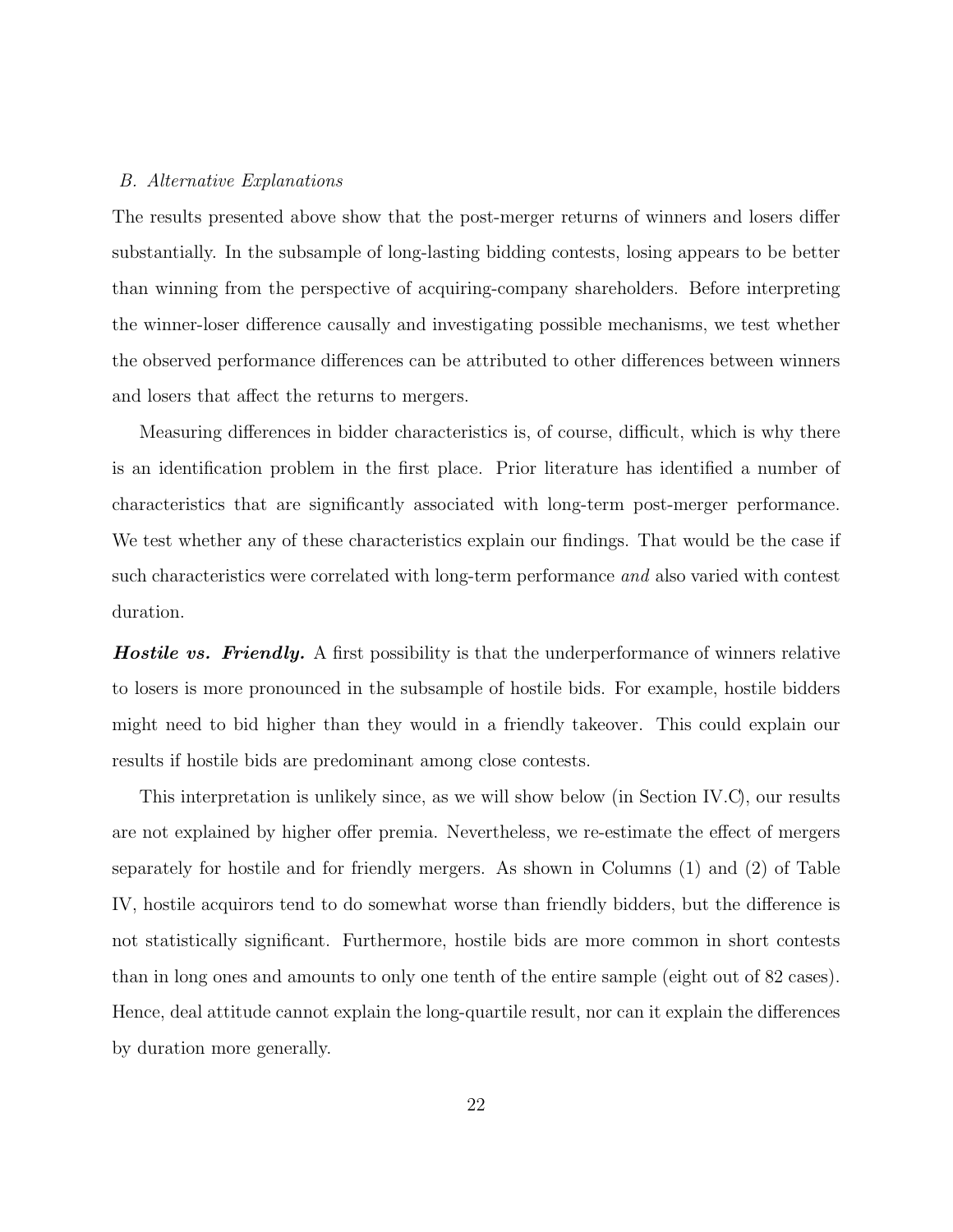### [Table IV approximately here]

**Acquiror Q.** Prior research shows that highly valued acquirors underperform in the long run relative to a characteristics-matched firm portfolio (Rau and Vermaelen, 1998). We test whether such a pattern is present in our data and might be correlated with contest duration. First, we re-estimate regression (5) separately for high-Q and low-Q acquirors, based on their Tobin's Q at the fiscal year-end preceding the beginning of the contest. As reported in Columns (3) and (4) of Table IV, we find no significant difference in the relative winner-loser performance across the two subsamples. The difference is also small in terms of economic magnitude. Second, we correlate contest duration with winner Q and with loser Q. We do not find any significant (or even economically sizeable) results. Hence, our long-duration results are not driven by the underperformance of high-Q firms.

These findings also imply that previous findings on the underperformance of highly valued acquirors may have to be interpreted with caution. Those prior results might be affected by the lack of a proper counterfactual. As discussed above, Shleifer and Vishny (2003) and Rhodes-Kropf and Viswanathan (2004) suggest that high-Q acquirors may seek to attenuate the reversal in their (over-)valuation by means of acquisitions. Empirically, such firms would appear to underperform post-merger when not benchmarked against the right counterfactual. In fact, in our sample of contested mergers, high-Q winners do not show the strong underperformance documented in earlier studies once they are benchmarked against the close-bidder counterfactual.

**Acquiror Size.** Moeller, Schlingemann, and Stulz (2004) and Harford (2005) provide evidence of poor post-acquisition performance of large acquirors. Since acquirors in longduration contests tend to be large, size effects could explain our result.

We split our sample of mergers based on the market capitalization of the acquiror. As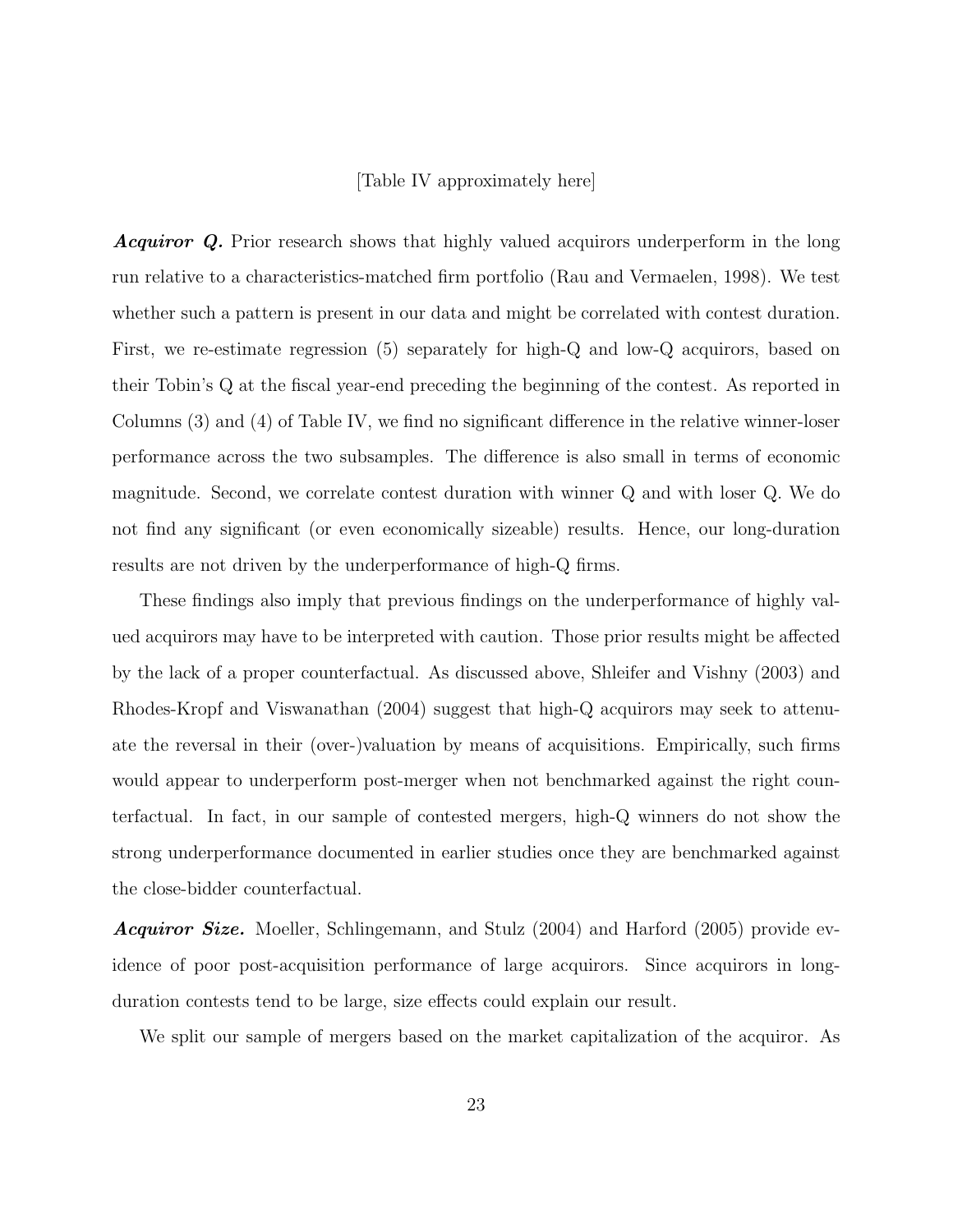shown in Columns (5) and (6) of Table IV, we observe no significant differences in postmerger performance. Thus, our long-duration estimates are not mis-identifying a size effect.

**Number of Bidders.** Another explanation could be that contests take more time to complete when more bidders compete for the same target, and that bidders do not account for the winner's curse, leading to more severe overbidding in contests with many competing bidders. We find, however, that the number of bidders in our sample does not increase in contest duration. Moreover, as Columns (7) and (8) of Table IV show, winners do not do worse in contests with more than two bidders than in contests with exactly two bidders.

**Diversification.** Next, we analyze separately diversifying and concentrating mergers. We define a merger as diversifying if the winning bidder has a Fama-French 12-industry classification that is different from the target's classification, and as concentrating otherwise. Columns (9) and (10) of Table IV do not reveal any significant difference in the merger effect across these types of acquisitions.

**Relative Deal Size.** In our sample, target size is weakly positively associated with contest duration, and thus may explain the estimated effect of long-duration mergers. We use relative deal size, defined as the transaction value relative to the acquiror's market capitalization, as a sorting variable. Columns (11) and (12) of Table IV show that winners do not perform significantly worse than losers even when targets are relatively large.

Form of Payment. Finally, we test whether the winner-loser comparison varies by the means of payment. Prior studies find that stock mergers exhibit poor long-run abnormal returns relative to size and market-to-book matched firms, while cash acquirors outperform the matched firms (Loughran and Vijh, 1997).

In the last two columns of Table IV, we split our sample into all-stock and all-cash deals. Consistent with prior evidence, we find that stock acquirors show poor post-merger performance (relative to losers) while the opposite is true for cash mergers. Though the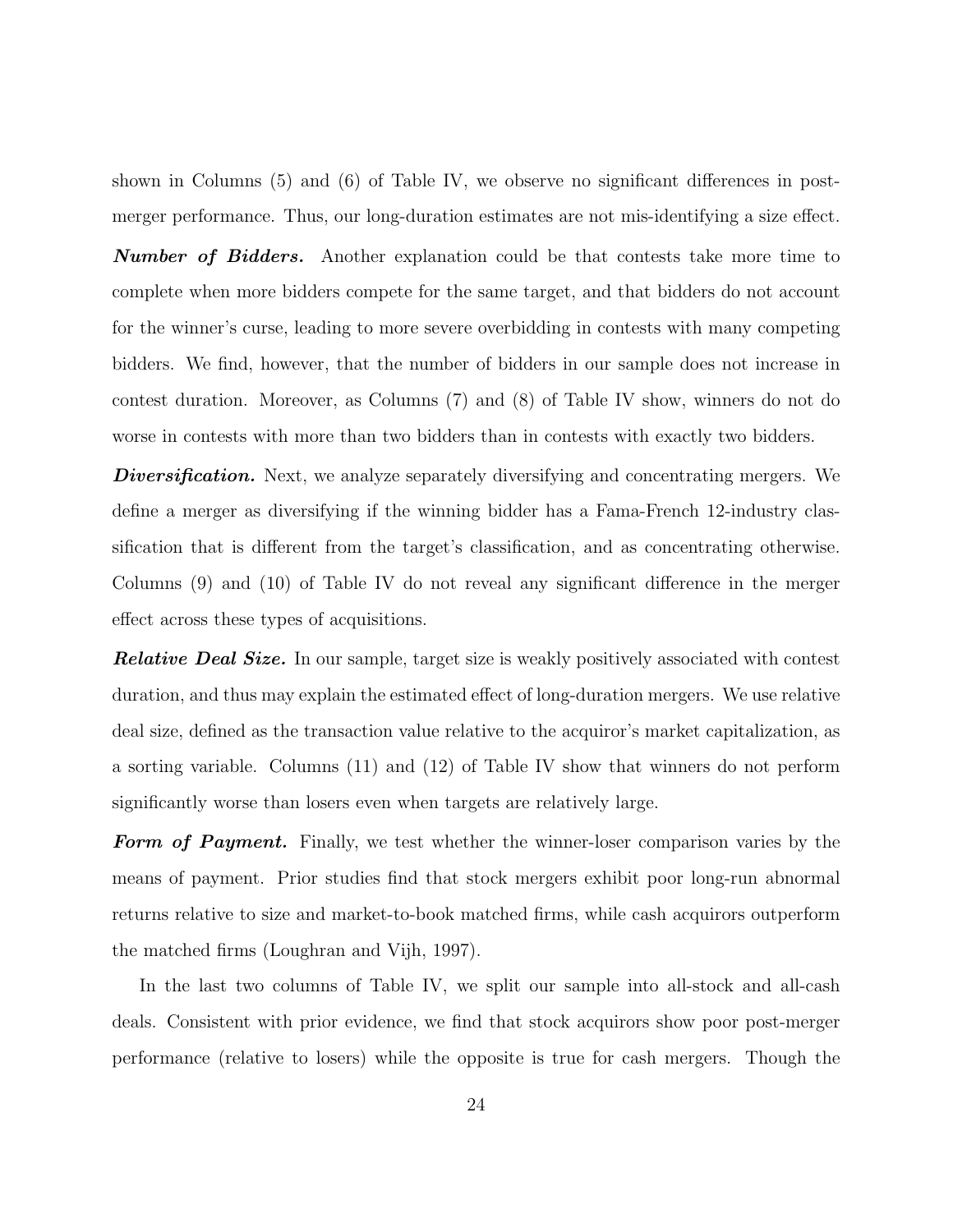out- or underperformance is not statistically significant for each subsample separately, the cross-sample difference is significant at the five percent level.

Given this difference, we test whether our main finding, the acquiror underperformance in close contests, can be explained by the means of payment. First, we investigate whether differences in the form of payment offered by winners versus that offered by losers could explain our results. This would be the case if, in long contests, winners tended to offer a higher fraction of the payment in stock than losers, but not in shorter-duration quartiles. We find, however, that the number of deals in which the winner and the loser make the same type of offer (all-cash, all-stock, or mixed) does not show a monotonic pattern across duration quartiles (twelve contests in Q1, seven in Q2, thirteen in Q3, eight in Q4). The winner-loser difference in the *percentage* of the deal value offered in stock, however, does increase with contest duration, from -16.76 percent to 18.06 percent. While both winners and losers offer increasing percentages of the deal value in stock going from short to long contests, the increase is larger for winners.

Second, we re-estimate the empirical model of Table III, but now differentiating by the percentage of the transaction value offered in stock. That is, we include as additional independent variables the percentage offered in stock as well as a full set of interactions with all other independent variables.<sup>16</sup> In Table V we report the resulting test statistics for all-cash and all-stock deals.

### [Table V approximately here]

The estimates indicate that, in the subsample of long-duration contests, the pattern of winner-loser underperformance is far more pronounced for cash bids. The negative estimate

<sup>&</sup>lt;sup>16</sup> That is, we add Pct Stock ( $\alpha_8$ ), Pct Stock · Winner ( $\alpha_9$ ), Pct Stock · Period ( $\alpha_{10}$ ), Pct Stock · Winner · Period  $(\alpha_{11})$ , Pct Stock · Post Merger  $(\alpha_{12})$ , Pct Stock · Post Merger · Winner  $(\alpha_{13})$ , Pct Stock · Post Merger · Period  $(\alpha_{14})$ , Pct Stock · Post Merger · Period · Winner  $(\alpha_{15})$  to regression model (5).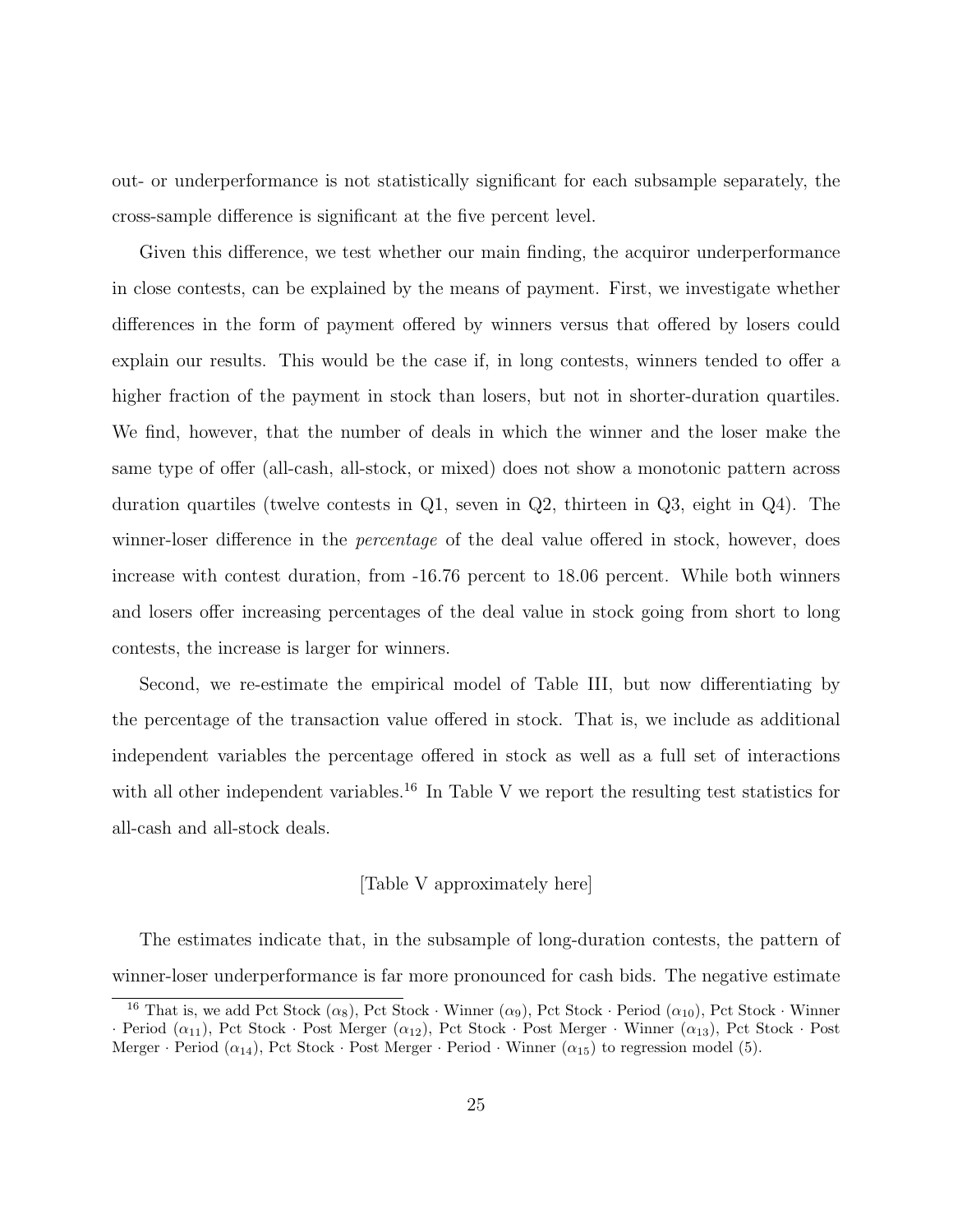of the merger effect for all-cash bids more than doubles relative to all long-duration contests, e.g., -110.3% in the case of market-adjusted returns (versus -48.6% in Table III), and is statistically significant at the five percent level. Relatedly, the positive estimate in shortduration contests becomes insignificant for all-cash mergers. For all-stock mergers, we also observe lower performance in long-duration than in short-duration contests, but the quartilespecific effects are insignificantly positive, and the difference is insignificant for all but the characteristics-adjusted measure of abnormal returns and much smaller, ranging from 18 to 60 percent of the size of the all-cash coefficient.

These estimates indicate that our finding of winner-loser underperformance in close contests is not explained by systematic differences in the type of payment offered by winners versus losers, nor does it correspond to a form-of-payment effect in the direction suggested by prior research. Winners that use primarily stock do not underperform if performance is measured using an appropriate counterfactual (losers placing bids with a similar type of payment). Instead, it is the winners paying in cash that dramatically underperform their otherwise similar, but losing, counterparts in close contests.

This result also suggests for novel interpretation of the motives for choosing cash payments, at least in the sample of contested mergers. One view of (long) contests that are settled in cash is that the target simply seeks to cash out at the highest possible price, irrespective of the long-run strategic fit of the merged entity. Hence, many of these deals result in poor long-run performance. By contrast, in deals settled in stock, the target has an economic interest in the subsequent performance of the merged company. Such a (more negative) view of cash deals is commonly voiced among practitioners but less discussed in the academic literature.

The finding also lends further credibility to the arguments in Shleifer and Vishny (2003) and Rhodes-Kropf and Viswanathan (2004) that overvalued firms use their stock as cheap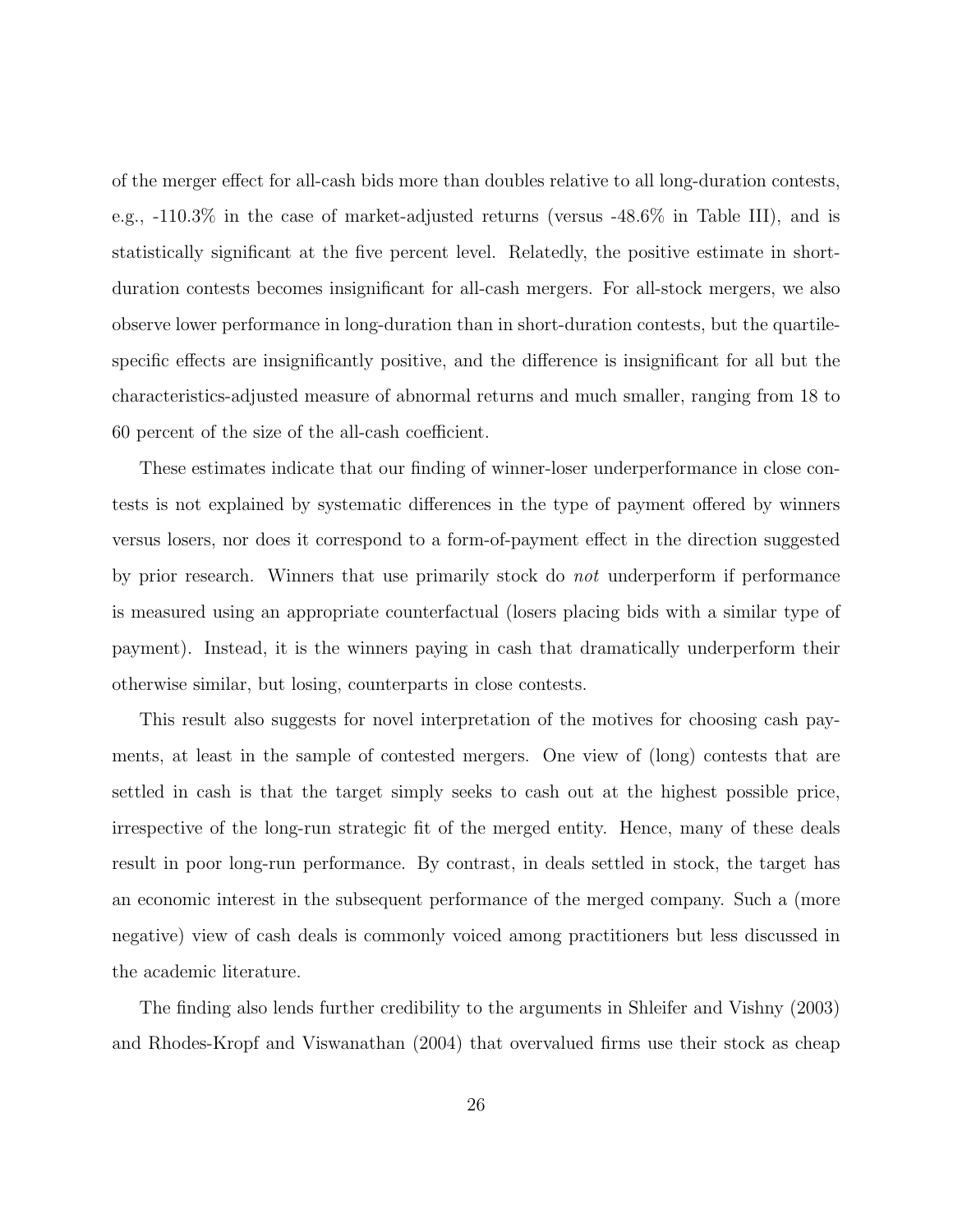currency to buy less overvalued targets. Such mergers are predicted to "perform poorly" merely due to mean reversion of the acquiror's stand-alone valuation, not because the merger is value-destroying. In fact, the merger generates value for the acquiring company shareholders in the long-run. Our analysis reveals that stock mergers do indeed perform better than cash or mixed mergers when benchmarked against the losing contestant.

### C. Possible Mechanisms

What explains the observed underperformance of acquirors? The last set of results, on the type of payment, points to one possible channel: While the underperformance result is robust to controlling for the type of payment, it is more pronounced in cash-financed mergers. We explore whether changes in the acquiring firms' capital structure (increased leverage due to the cash financing) or operating performance (possibly due to financial constraints after cash financing ) can be linked to the acquirors' post-merger underperformance. Relatedly, we test whether close contests induce higher offer premia, which might constrain the acquiror financially in the post-merger period.

**Offer Premia.** To test whether the winner's underperformance in long-lasting contests is due to higher offer premia, we relate offer premia to contest duration. We measure offer premia using the targets' run-up in stock prices, as described in detail in the Data Appendix. Here, we need to restrict the sample to the 66 contests for which the target stock price is available.

The left panel of Figure 4 plots offer premia against contest duration. We observe a weak positive correlation. A linear regression of offer premia on contest duration (unreported) reveals that one additional month implies a 2.16 percentage point increase in premium  $(p$ value  $< 0.05$ ). However, the scatter plot also shows that the positive correlation is driven by a single outlier.<sup>17</sup> Once that outlier is removed the relationship becomes insignificant and

<sup>&</sup>lt;sup>17</sup> The outlier is the contest between American Home Products and Rorer Group to acquire AH Robins. It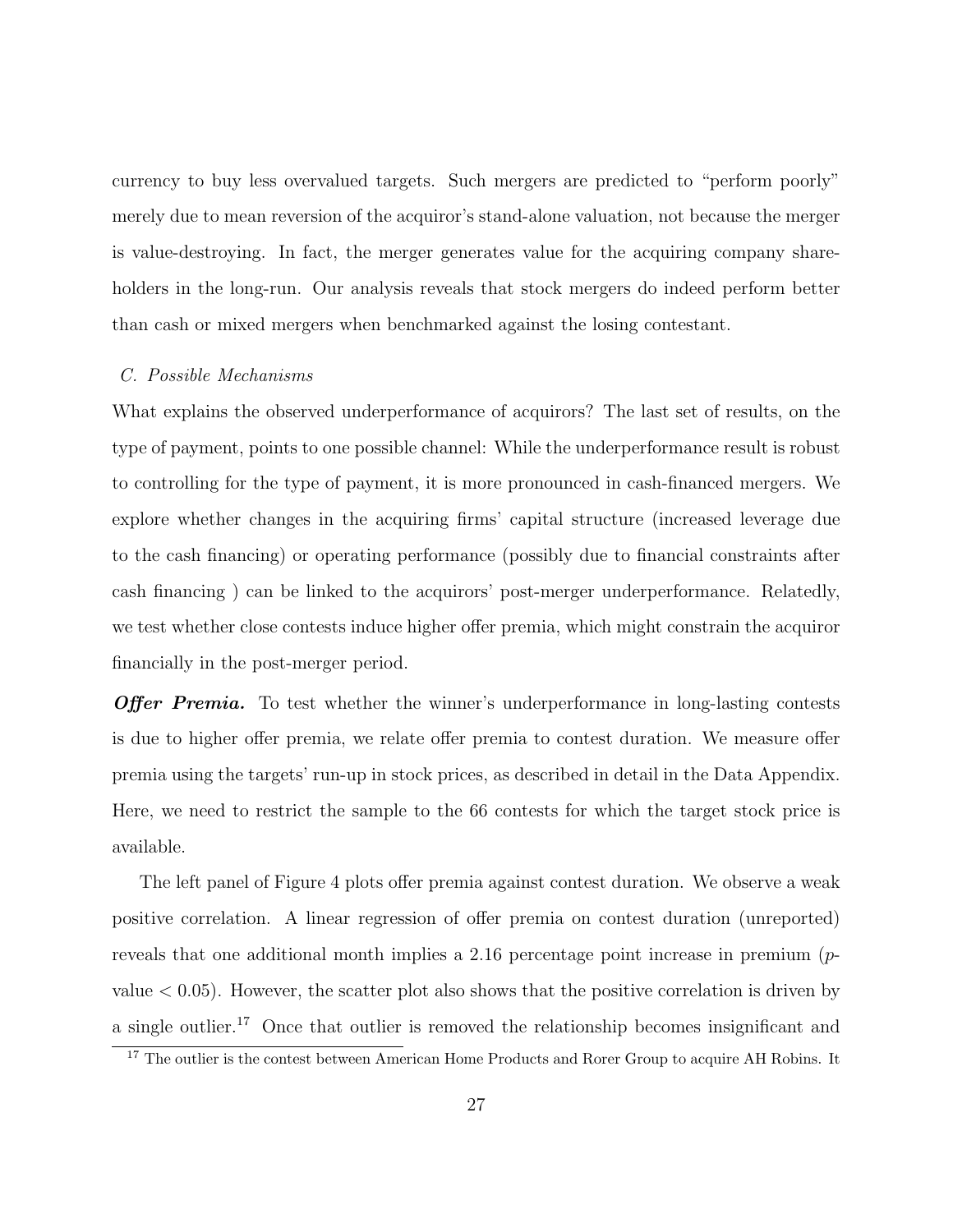much weaker economically (0.27 ppt per additional month).

### [Figure 4 approximately here]

Nevertheless, we gauge the size of the potential effect of duration-induced overpayment by re-estimating the premium as a percentage of the acquiror's pre-merger market valuation. Since bidder CARs are normalized to 0 in the month prior to the beginning of the contest, both the winner-loser difference in performance and the re-estimated premium are now expressed as percentage differences in bidder valuations. This allows us to directly evaluate how much of the winner's underperformance could be explained by duration-induced additional payments: the overpayment should translate into an comparable drop in the acquiror's CAR. The right panel of Figure 4 shows a scatter plot of this relationship. As expected, given the acquiror-target size differences, the correlation with contest duration becomes an order of magnitude smaller. In the corresponding linear regression, we find that the relationship between offer premium and contest duration is statistically insignificant and economically weak, less than one percentage point for an additional month of contest duration, whether or not the most extreme outlier is removed. We conclude that duration-induced overbidding is unlikely to explain the underperformance of acquirors in long merger contests.

**Operating Performance.** We also test whether differences in operating performance could explain the post-merger divergence of winners' and losers' abnormal returns. We used several measures and display here the plots of operating cash flows of winners and losers.<sup>18</sup> Using again quarterly data, we calculate operating cash flow similar to Moeller, Schlingemann, and Stulz (2004) as net sales minus cost of goods sold and selling, general and administrative

lasted from February 4, 1987 (first bid by American HP) until December 15, 1989 (completion of the merger with American HP acquiring). However, Rorer withdrew their last bid already on January 20, 1988. Hence, our main measure of contest duration (from first bid until completion) and alternative measures ("both bids are active") differ significantly in this case, with 35 versus 12 months.

<sup>&</sup>lt;sup>18</sup> See the discussion of measures of operating performance around mergers in Healy, Palepu, and Ruback (1992).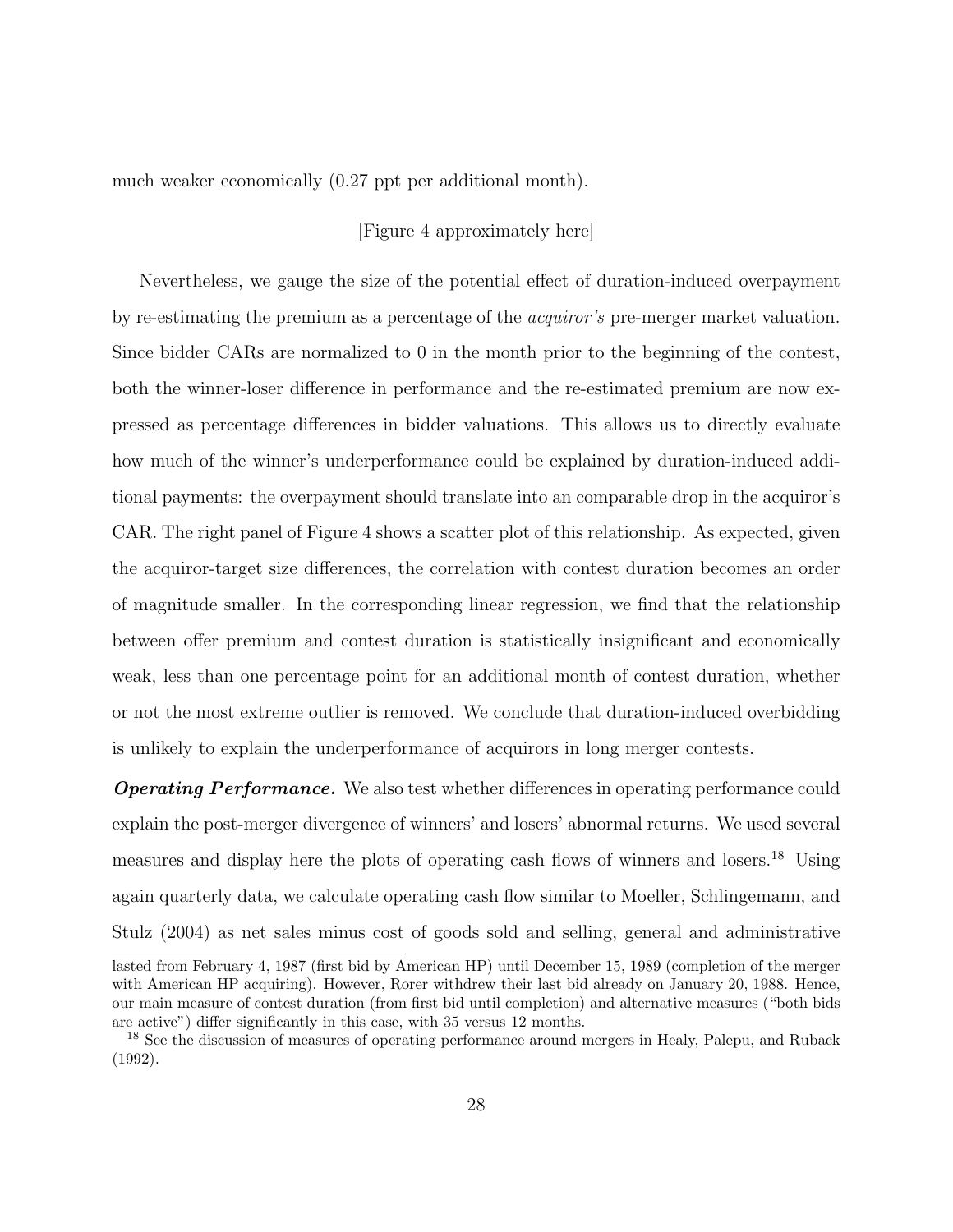expenses, and express it as a percentage of total assets.<sup>19</sup> The top graphs in Figure 5 show the evolution of cash flows for winners and losers in the full sample and the quartile of long contest duration over the three years around the merger. From graph 5(b) we see that, in the subsample of long contests, winner and loser cash flows track each other closely, not only before but also after the contest. We find the same (non-)result with a range of other measures of operating performance: no significant deviation of winner and loser trends post-merger. The observed stock underperformance does not translate into operating underperformance.

**Leverage.** Finally, we consider the possibility that merger-induced changes in leverage are linked to the acquirors' post-merger underperformance. In particular in the case of cash deals, acquirors may be financing their merger activity with debt, and the market may see excessive leverage as potentially harmful to the long-term health of the company. Penman, Richardson, and Tuna (2007), for example, find that leverage is negatively associated with future stock returns.

We compare winners' and losers' leverage ratios both before and after the merger. Using quarterly data, we compute market leverage as the ratio of total debt (sum of short-term and long-term debt) divided by the market value of the firm (total assets minus book equity plus market equity). Alternatively, we use book leverage and industry-adjusted book or market leverage; all measures yield very similar results.

The bottom graphs in Figure 5 show the evolution of market leverage for winners and losers in the full sample and the quartile of long contest duration. Graph graph 5(d) for the long-duration contests indicates that winners' and losers' leverage ratios diverge after the merger. Shortly before the merger, winners tend to have somewhat lower leverage ratio than

<sup>&</sup>lt;sup>19</sup>Moeller, Schlingemann, and Stulz (2004) in addition subtract the change in working capital to compute operating cash flow. Since this item is not available on a quarterly frequency and represents only a small fraction of cash flows, we do not subtract it for our analysis.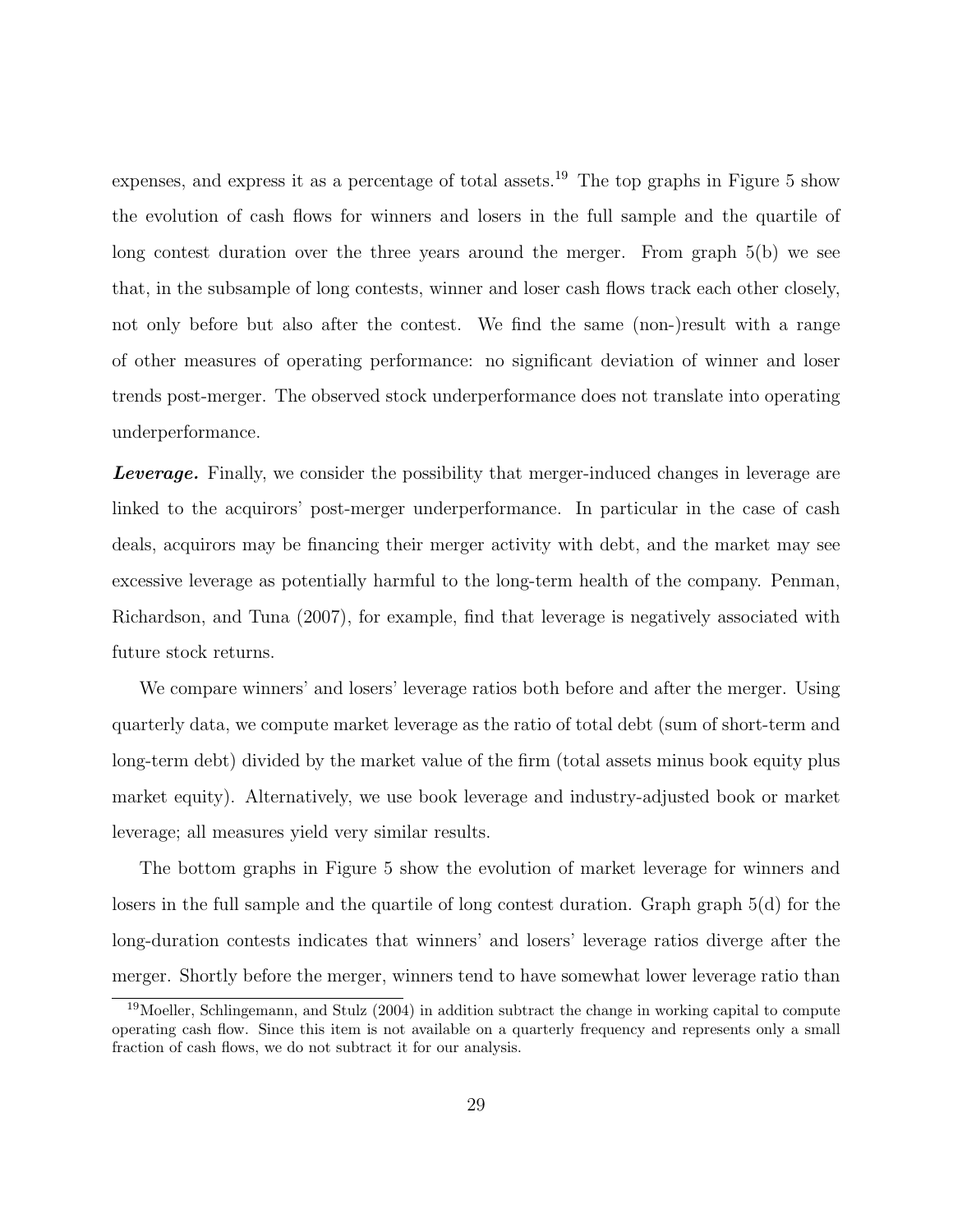losers. But this changes after completion of the merger. About six months after completion (during the second quarter post-merger), winners start to significantly increase their leverage ratios relative to losers. (We also find the pattern of pre-merger similarity and post-merger divergence in Q3 and Q2 but not in Q1.) Qualitatively, the winner-loser gap in leverage ratio appears to increase over time.

Hence, while we do not have causal evidence on the role of capital structure changes, the correlational evidence suggests a possible link to winner-loser underperformance. High leverage ratios to finance and implement the merger might be constraining the acquiror post-merger.

### [Figure 5 approximately here]

### V. Comparison with Existing Methodologies

Our empirical approach allows us not only to estimate the causal effect of (contested) mergers, but also to evaluate existing empirical approaches. That is, while our estimate of large negative abnormal returns, around −50 percent, are specific to our sample of close merger contests, we can use those estimates to investigate possible biases in existing approaches, such as announcement returns, alphas based on four-factor calendar-time portfolio regressions, and abnormal returns based on characteristics-matched portfolios.

We present the estimates based on traditional methodologies in Panel A of Table VI and, for comparison, our winner-loser estimates for the four types of abnormal returns in Panel B. The first row of Panel A reports announcement returns, which are commonly viewed as the most credible measure of the causal effect of mergers, given the difficulty of identifying a valid benchmark for long-run performance. We find that the three-day announcement returns are negative and economically large, -3.77 percent in the full sample and -3.27 percent in Q4. Importantly, they do not vary systematically with the length of the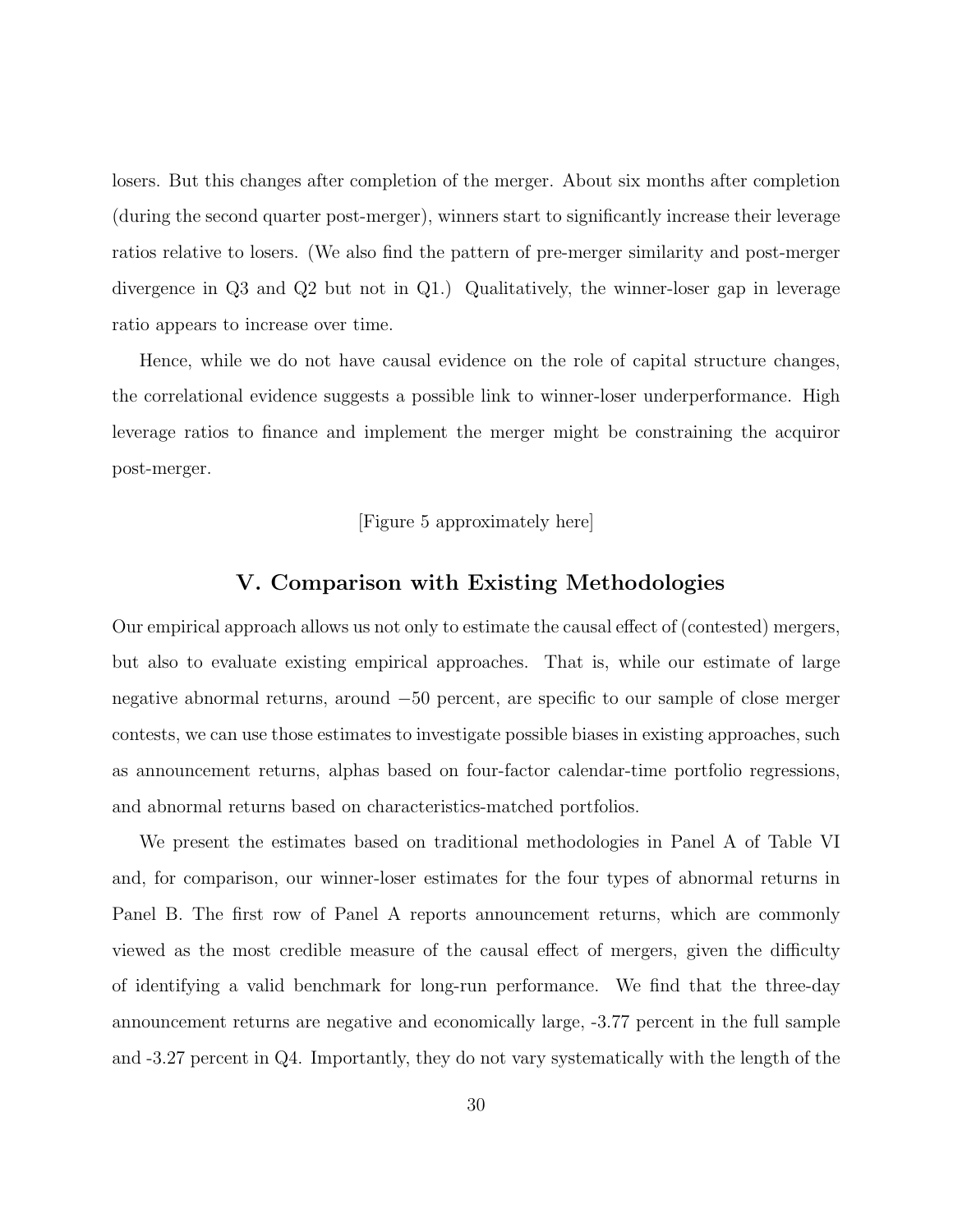contest; the difference between the first and the fourth quartile is virtually zero. Q2 has the lowest average announcement return (-5.6 percent), and Q3 has the highest (-3.1 percent).<sup>20</sup> Compared to our estimates in Panel B, the announcement effect significantly underestimates the loss of value induced by mergers, suggesting that the market is, on average, incorrect in its initial assessment of the causal effect of contested mergers.

### [Table VI approximately here]

The second row of Panel A shows the four-factor abnormal returns, using an equallyweighted calendar-month portfolio methodology for the post-acquisition returns of the winner. Here, the pattern is qualitatively consistent with the winner-loser estimates: a positive return in the shortest-duration quartile and a negative return in the longest-duration quartile. However, the Q4 estimate is only about half as large as the winner-loser estimate and insignificant.

In the third row, we calculate the abnormal post-merger returns using characteristicsmatched portfolios. We find a larger negative estimate for Q4 (and a small negative estimate for Q1). However, all estimates are insignificant, even in the full sample, and the magnitude of the Q4 estimate is again less than half that of the winner-loser estimate.

In Table VII, we go one step further. Instead of simply comparing our main estimates of the merger effect with the mean of alternative estimates, we correlate estimates case by case. In Panel A, we regress the announcement effects on our winner-loser estimates and, in Panel B, we regress traditional estimates of long-run abnormal returns on our winner-loser estimates.

### [Table VII approximately here]

<sup>&</sup>lt;sup>20</sup> The picture changes if we calculate dollar returns. In this case,  $Q2$  features the highest average acquiror return (-9.6% if scaled by transaction value), and Q1 the lowest (-32.9%).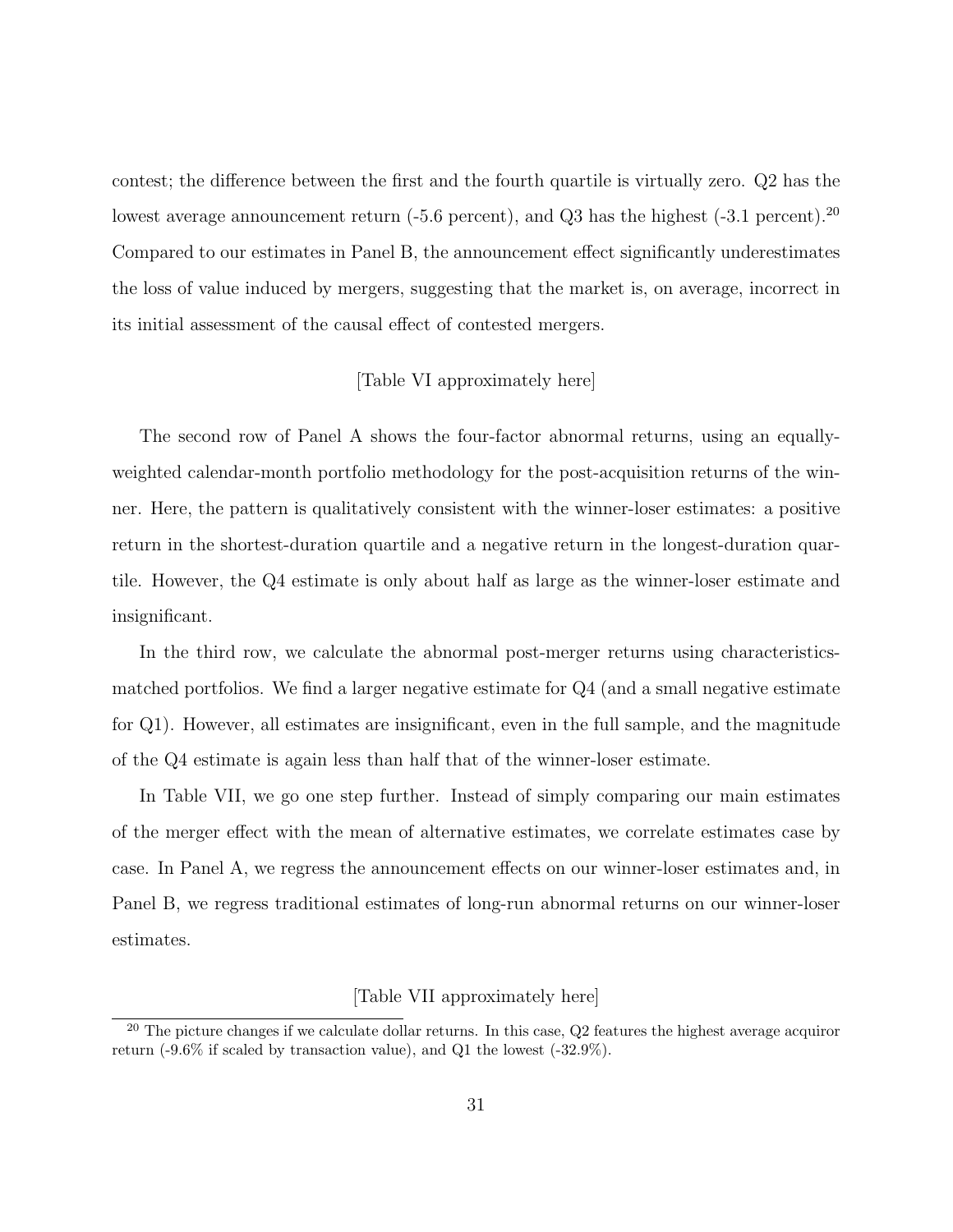For the announcement effect, we find a *negative* correlation, regardless of the measure of abnormal returns employed. In the sample of close (long-duration) contests, the negative correlation is significant at the five-percent level. In other words, in deals where our estimates point to a more negative effect of mergers, the announcement effect tends to be more positive (less negative), while in deals where our estimates point to a more positive (less negative) effect of mergers, the announcement effect tends to be more negative. Hence, the announcement effect fails to predict the causal effect of mergers even directionally.

Turning to the existing methodologies to estimate the long-run abnormal returns, the picture is more encouraging. In Panel B, we regress the long-run abnormal performance of the winners, calculated using market-adjusted, industry-adjusted, risk-adjusted, or characteristicsadjusted returns, on the winner-loser abnormal performance difference using the same return benchmark. The correlation is positive and (at least marginally) significant both in our core sample  $(Q4)$  and in the full sample. The R-squared is high, and always above  $50\%$  in the sample of long-duration contests. Quantitatively, however, the correlation amounts only to about 50 percent, suggesting that prior methods significantly understate merger effects in those cases.

Overall, we conclude that researchers should be cautious when using announcement returns to measure the expected returns to mergers. At least in the subsample of merger contests, the announcement effect appears to be generally uninformative about the returns generated by the merger in the long-run. Existing methodologies to assess long-run abnormal returns are better, but tend to underestimate the value destruction caused by protracted mergers.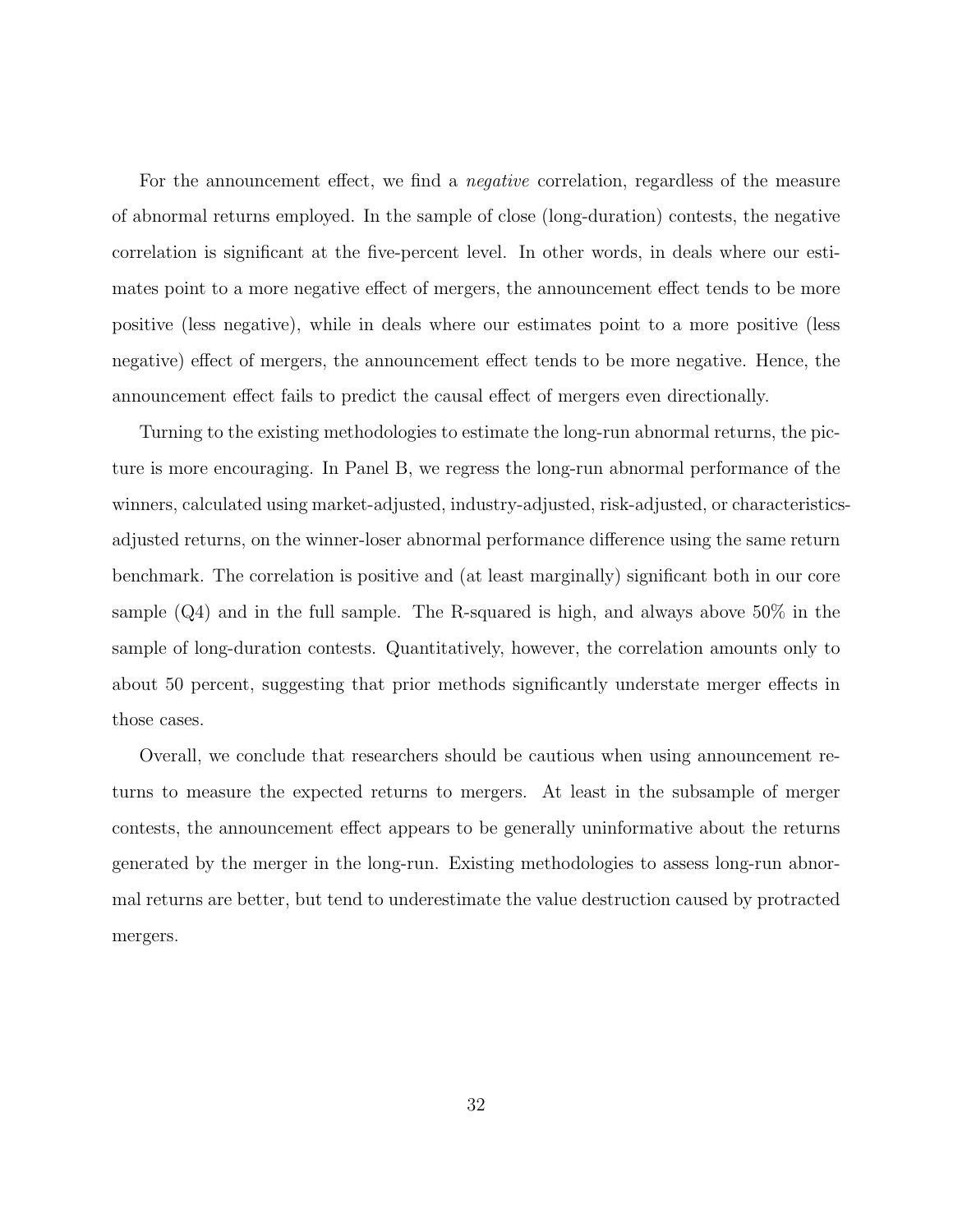### VI. Conclusion

This paper makes two contributions. Methodologically, we argue that bidding contests help to address the identification issue in estimating the returns to mergers. In contests where at least two bidders have a significant ex-ante chance of winning, the post-merger performance of the losing bidder permits the calculation of the counterfactual performance of the winner without the merger. This logic applies to protracted merger fights, where all participating bidders have, ex ante, a reasonable chance to win. By contrast, short merger fights are more similar to uncontested fights in that one of the bidders is likely to have a decisive advantage that leads him to prevail easily.

Substantively, this paper provides credible estimates of the effect of contested mergers on stock values. We find that the stock returns of bidders are not significantly different before the merger contest, but diverge significantly post-merger. In the case of close contests, losers outperform winners by 50 percent over the three years following the merger. We also uncover an increase in the leverage of winners relative to losers after the merger, but do not detect differences in operating performance.

In interpreting our results, it is important to keep two points in mind. First, while we argue that losers provide a good counterfactual for winners in long contests, we can not rule out the presence of additional unobserved factors correlated with merger activity that affect stock performance. In the paper, we discuss possible omitted variables and show that the empirical evidence is generally inconsistent with the alternative factors explaining our main result. Ultimately, though, the credibility of our estimates rests on the identification assumption, which, of course, can not be tested directly.

Second, the external validity of our findings is unclear. Our estimates are based on contested mergers, which are not representative of the entire population of mergers. While a non-trivial fraction of mergers are contested (and the empirical assessment of merger contests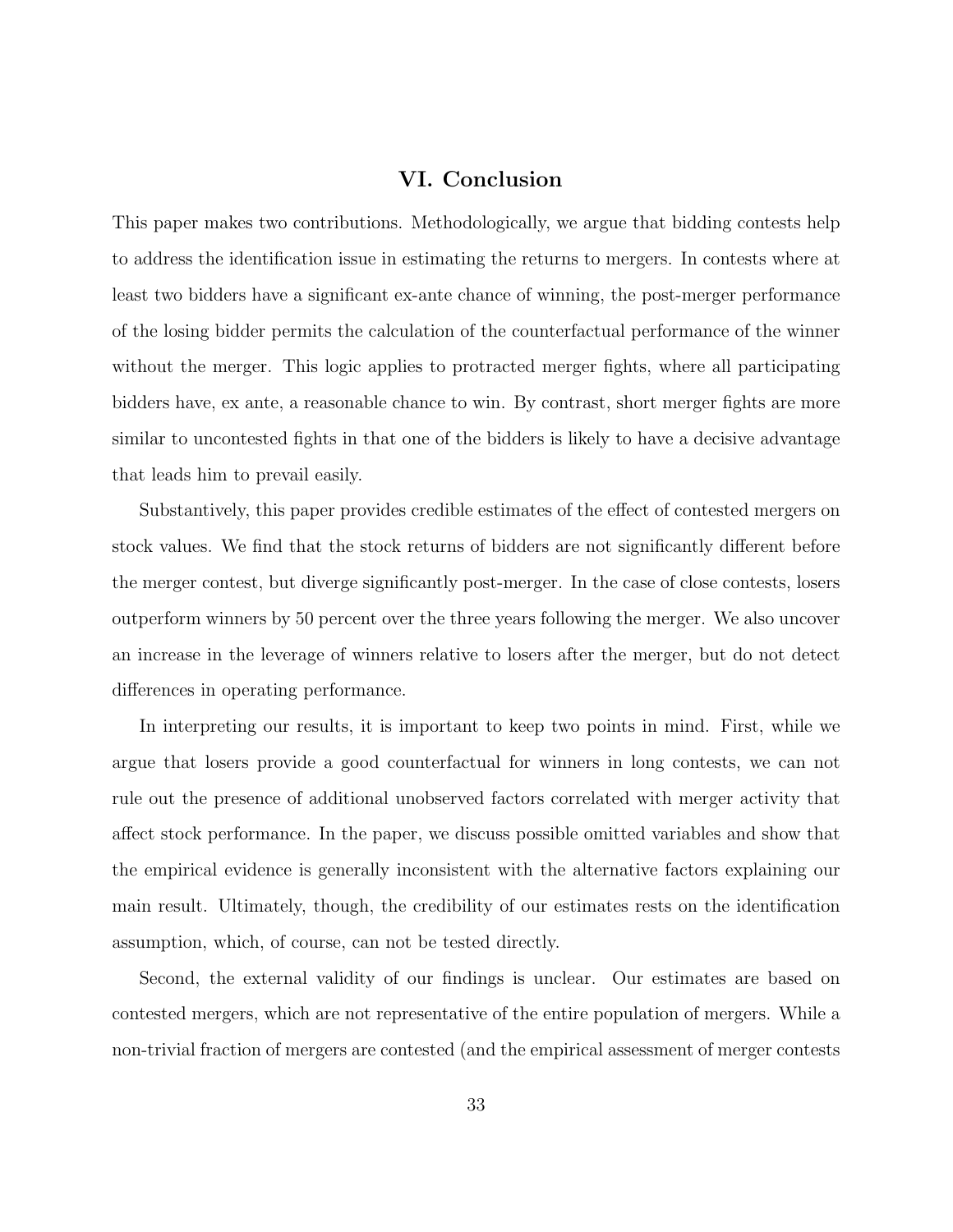is interesting in and of itself), the size and even the direction of the effect does not generalize to mergers more broadly. At the same time, the empirical estimates do allow us to provide an evaluation of existing methodologies, which suggests caution in interpreting announcement effects as measures of the returns to mergers.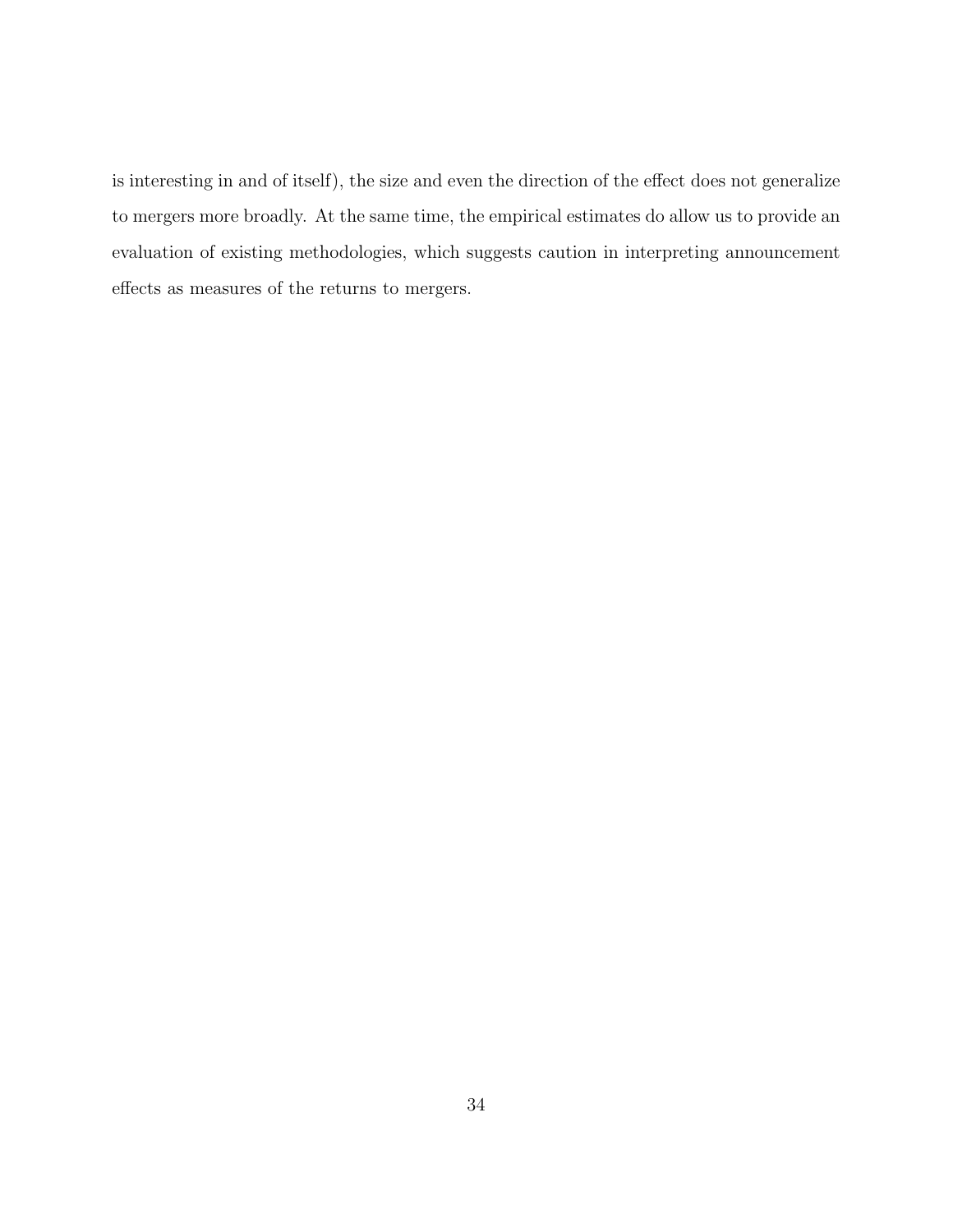### References

- Andrade, Gregor, Mark Mitchell, and Erik Stafford, 2001, New evidence and perspectives on mergers, Journal of Economic Perspectives 15, 103–120.
- Asquith, Paul, Robert F. Bruner, and David W. Mullins Jr, 1987, Merger returns and the form of financing, Journal of Financial Economics 11, 121–139.
- Betton, Sandra, B. Espen Eckbo, and Karin Thorburn, 2008, Corporate takeovers, in Handbook of Corporate Finance: Empirical Corporate Finance, volume 2, chapter 15 (North Holland/Elsevier).
- Boone, Audra L., and J. Harold Mulherin, 2007, How are firms sold?, The Journal of Finance 62, 847–875.
- Daniel, Kent, Mark Grinblatt, Sheridan Titman, and Russ Wermers, 1997, Measuring mutual fund performance with characteristic-based benchmarks, The Journal of Finance 52, 1035–1058.
- Deneckere, Raymond, and Carl Davidson, 1984, Horizontal mergers and collusive behavior, The International Journal of Industrial Organization 2, 117–132.
- Greenstone, Michael, Richard Hornbeck, and Enrico Moretti, 2010, Identifying agglomeration spillovers: Evidence from winners and losers of large plant openings, Journal of Political Economy 118, 536–598.
- Greenstone, Michael, and Enrico Moretti, 2004, Bidding for industrial plants: Does winning a 'million dollar plant' increase welfare?, Working Paper.
- Harford, Jarrad, 2005, What drives merger waves?, Journal of Financial Economics 77, 529–560.
- Healy, Paul M., Krishna G. Palepu, and Richard S. Ruback, 1992, Does corporate performance improve after mergers?, Journal of Financial Economics 31, 135–175.
- Jensen, Michael C., 1986, Agency cost of free cash flow, corporate finance, and takeovers, American Economic Review Papers & Proceedings 76, 323–329.
- -, and Richard S. Ruback, 1983, The market for corporate control, *Journal of Financial Economics* 11, 5–50.
- Kothari, S.P., and Jerold B. Warner, 2005, The econometrics of event studies, in B. Espen Eckbo, ed.: Handbook of Corporate Finance: Empirical Corporate Finance (North Holland/Elsevier).
- Loughran, Tim, and Anand M. Vijh, 1997, Do long-term shareholders benefit from corporate acquisitions?, Journal of Finance 52, 1765–1790.
- Lyon, John D., Brad M. Barber, and Chih-Ling Tsai, 1999, Improved methods for tests of long-run abnormal stock returns, The Journal of Finance 54, 165–201.
- Malmendier, Ulrike, and Geoffrey Tate, 2008, Who makes acquisitions? CEO overconfidence and the market's reaction, Journal of Financial Economics 89, 20–43.
- Mitchell, Mark, Todd Pulvino, and Erik Stafford, 2004, Price pressure around mergers, Journal of Finance 59, 31–63.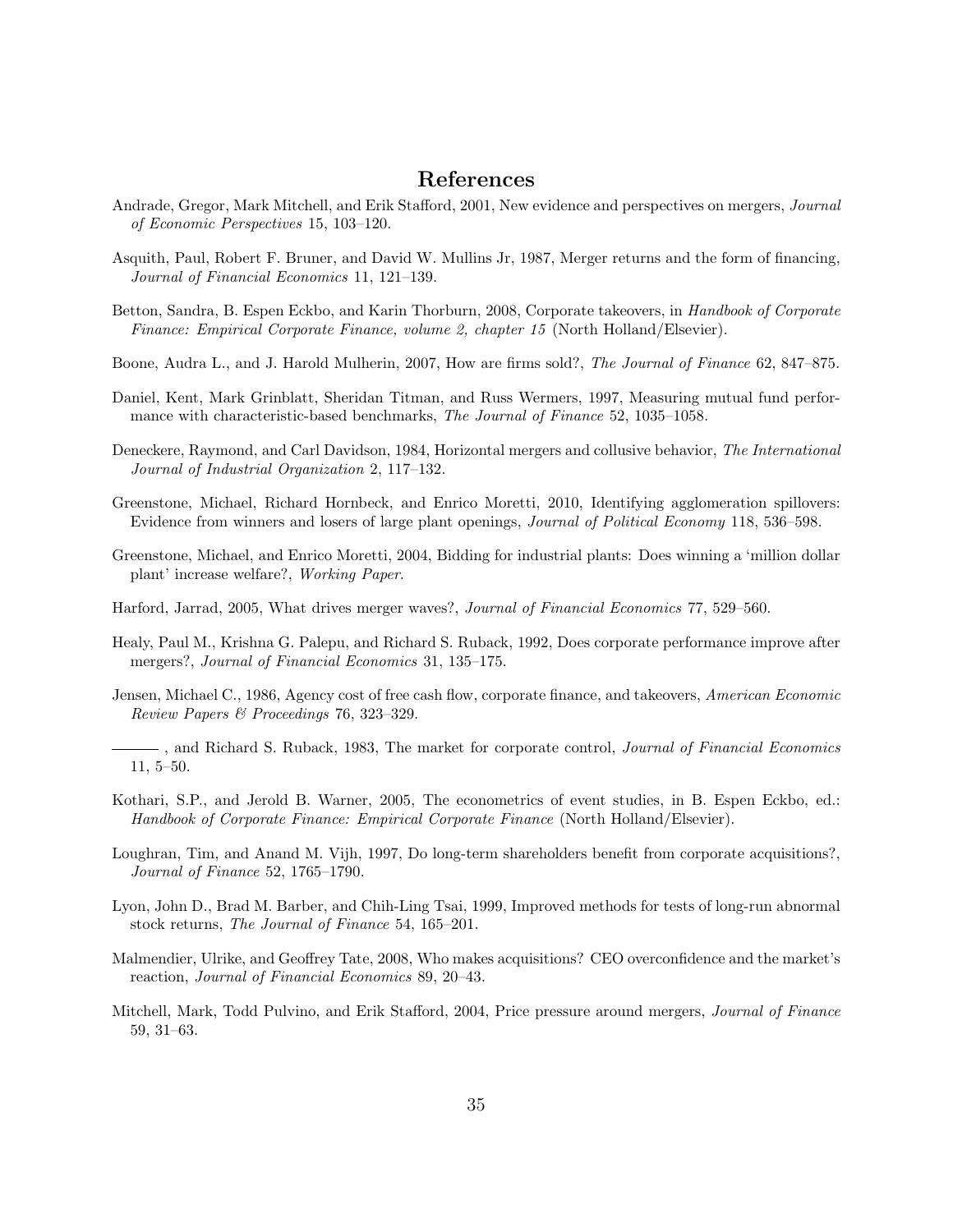- Mitchell, Mark L., and Erik Stafford, 2000, Managerial decisions and long-term stock price performance, Journal of Business 73, 287–329.
- Moeller, Sara B., Frederik P. Schlingemann, and René M. Stulz, 2004, Firm size and the gains from acquisitions, Journal of Financial Economics 73, 201–228.
- , 2005, Wealth destruction on a massive scale? A study of acquiring-firm returns in the recent merger wave, Journal of Finance 60, 757–782.
- Morck, Randall, Andrei Shleifer, and Robert Vishny, 1990, Do managerial objectives drive bad acquisitions?, The Journal of Finance 45, 31–48.
- Penman, Stephen H., Scott Richardson, and Irem Tuna, 2007, The book-to-price effect in stock returns: Accounting for leverage, Journal of Accounting Research 45, 427–467.
- Perry, Martin K., and Robert H. Porter, 1985, Oligopoly and the incentive for horizontal merger, The American Economic Review 75, 219–227.
- Rau, Raghavendra, and Theo Vermaelen, 1998, Glamour, value, and the post-acquisition performance of acquiring firms, Journal of Financial Economics 49, 223–253.
- Rhodes-Kropf, Matthew, and S. Viswanathan, 2004, Market valuation and merger waves, The Journal of Finance 59, 2685–2718.
- Richardson, Scott, Richard Sloan, and Haifeng You, 2011, What makes stock prices move? fundamentals vs. investor recognition, Working Paper.
- Roll, Richard, 1986, The hubris hypothesis of corporate takeovers, Journal of Business 59, 197–216.
- Salant, Stephen W., Sheldon Switzer, and Robert J. Reynolds, 1983, Losses from horizontal merger: The effects of an exogenous change in industry structure on cournot-nash equilibrium, Quarterly Journal of Economics 98, 185–99.
- Savor, Pavel G., and Qi Lu, 2009, Do stock mergers create value for aquirers?, The Journal of Finance 64, 10611097.
- Shleifer, Andrei, and Robert W. Vishny, 2003, Stock market driven acquisitions, Journal of Financial Economics 70, 295–311.
- Stigler, George J., 1950, Monopoly and oligopoly by merger, American Economic Review Papers & Proceedings 40, 23–34.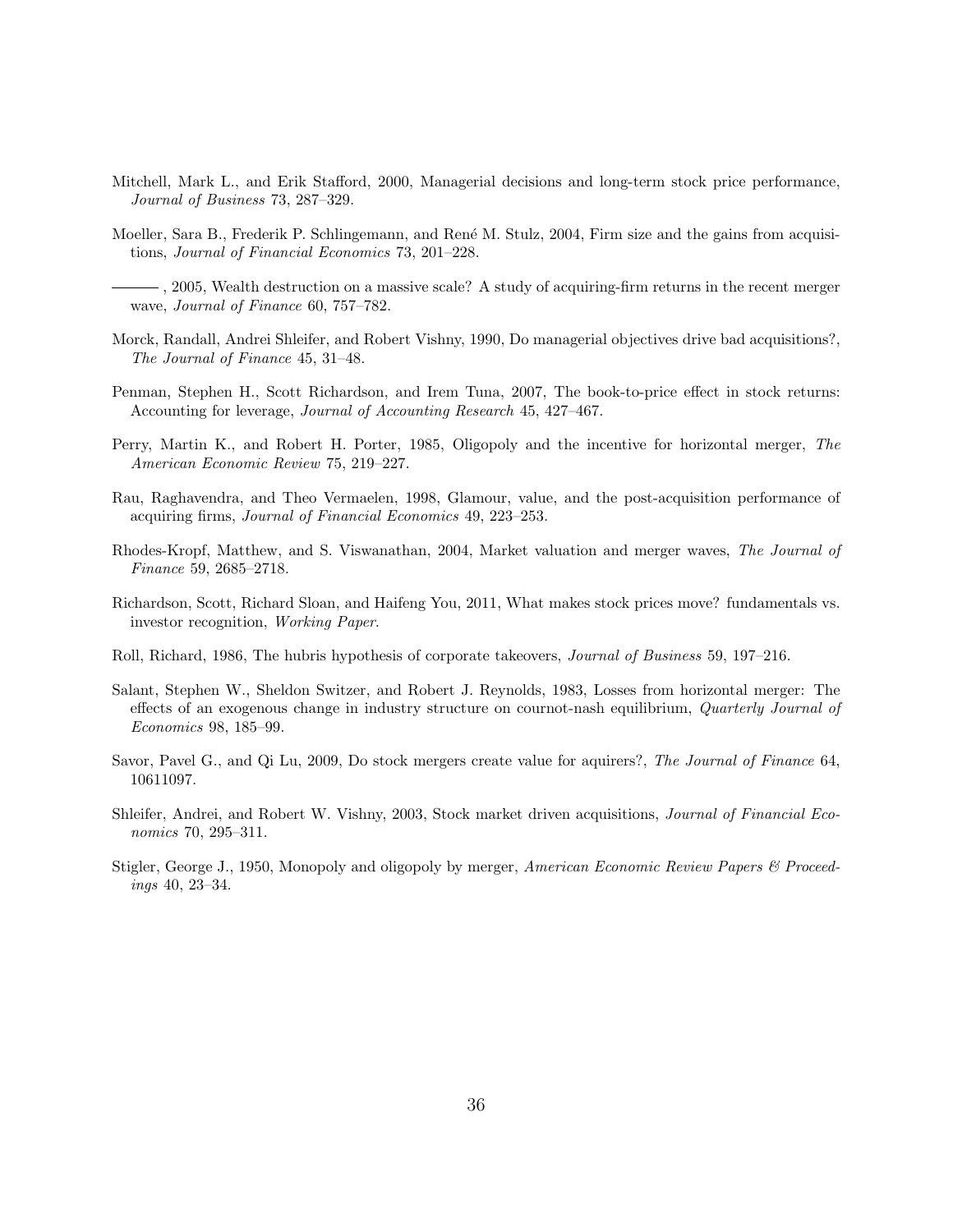### Data Appendix

Our data combine information on merger contests from the SDC Mergers and Acquisitions database with financial and accounting information from CRSP and Compustat as well as analyst forecast data from  $I/B/E/S$ . From the SDC database, we collect the SDC deal number of each bid, the acquiror's SDC assigned company identifier (CIDGEN), six-digit CUSIP, ticker, nation, company type, the SIC and NAICS codes, as well as the following bid characteristics: announcement date, effective or withdrawal date, the percentage of the transaction value offered in cash, stock, or other means of payment, the deal attitude (friendly or hostile), and the acquisition method (tender offer or merger). To identify contested mergers, we first use the SDC flag for competing bids. We then check that all bids classified as contested are in fact for the same target during overlapping time periods and are placed before the recorded completion date. The company that succeeds in completing a merger is classified as the winner and all other bidders as losers. We found three contests to which SDC erroneously assigns two winners. We identify the unique winner by a news wire search.

From the CRSP Monthly Stock Database we collect holding period stock return (RET), distribution event code (DISTCD), delisting code (DLSTCD), and delisting return (DL-RET) as well as the CRSP value-weighted index return (VWRETD). We obtain the onemonth Treasury Bill rate (RF), the Fama-French factor returns (MKTRF, SMB, HML) and the momentum factor return (UMD) from the Fama-French data library. The yearly accounting data, obtained from the CRSP-COMPUSTAT Fundamentals Annual Database, include total assets (AT), book and market value of equity, operating income (OIBDP), and property, plants and equipment (PPENT). The quarterly data, obtained from the CRSP-COMPUSTAT Fundamentals Quarterly Database include debt in current liabilities (DLCQ), long-term debt (DLTTQ), total assets (ATQ), common shares outstanding (CSHOQ), fiscal quarter closing price (PRCCQ), book value of shareholders equity (SEQQ), balance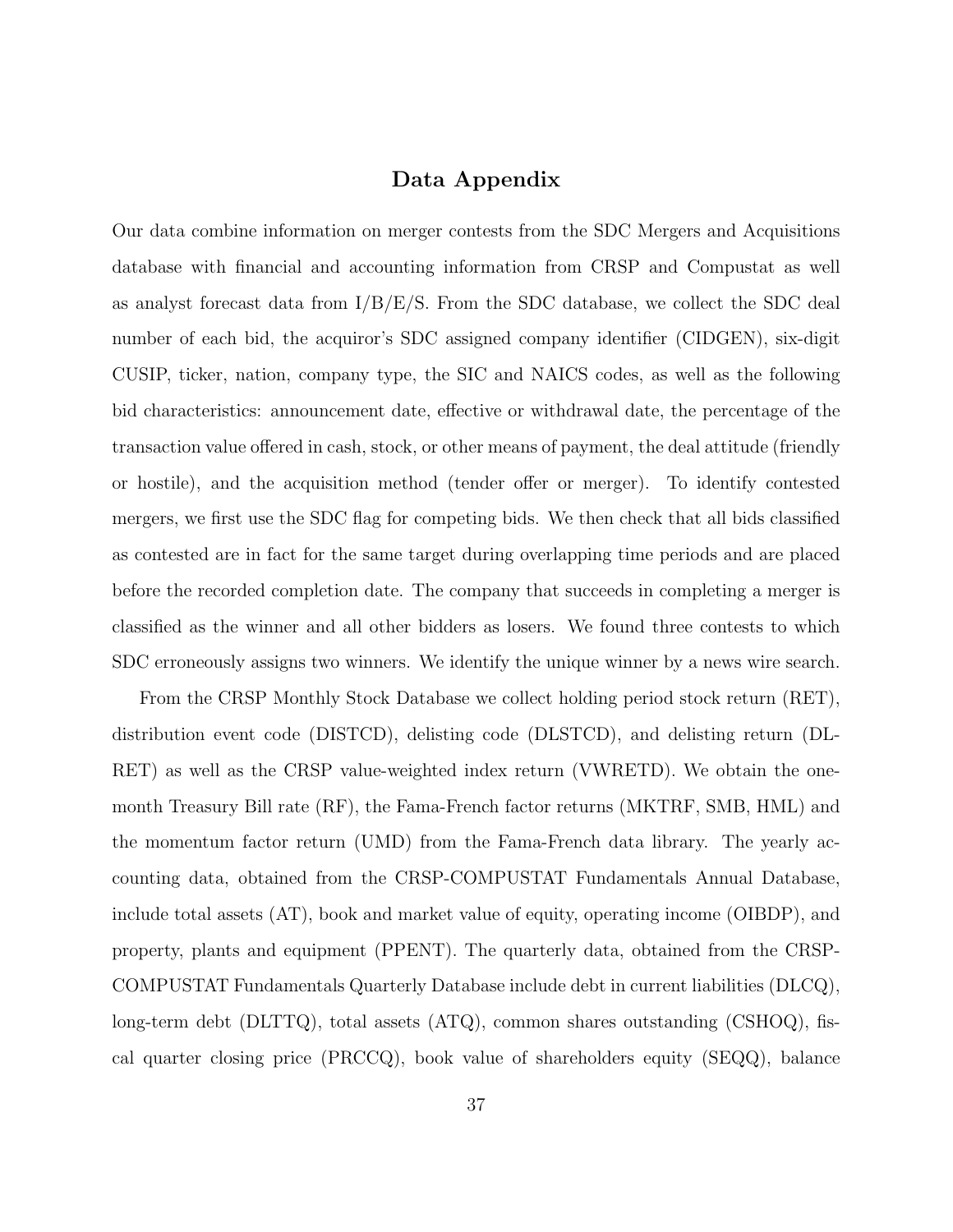sheet deferred taxes and investment tax credit (TXDITCQ), book value of preferred stock (PSTKQ), sales (SALEQ), cost of goods sold (COGSQ), and selling, general and administrative expenses (XSGAQ). We use the quarterly data to construct the time series of operating cash flow and leverage for each bidder.

Finally, we add analyst forecast data from I/B/E/S. For each bidder we collect the 2 year-ahead consensus forecast (i.e. the median forecast of all analysts covering the firm) of earnings per share for the entire  $-3/+3$ -year window around the merger.

We merge the SDC and CRSP data using the 6-digit CUSIP number and the permanent company and security identifiers (PERMCO and PERMNO). We match the 6-digit CUSIP provided by SDC with the first six digits of CRSP's historical CUSIP (NCUSIP). Since the CUSIP of a firm changes over time, and the reassignment of CUSIPs is particularly common following a merger, we are careful to match SDC's bidder CUSIP with CRSP's NCUSIP for the month end preceding the announcement of the specific bid and to extract the respective PERMCO. We manually check that the SDC company names correspond to the matched CRSP company names. If a firm has multiple equity securities outstanding, we use (1) the common stock if common and other types of stock are traded; (2) Class A shares if the company has Class A and Class B outstanding; and (3) the stock with the longest available time series of data if there are multiple types of common stock traded.

We draw stock return data for the period January 1, 1982 to December 31, 2009 and construct the time series of bidder returns for a window of  $+/-$  three years around the merger contest (from  $t = -35$  to  $t = +36$ ). The CRSP holding period return is already adjusted for stock splits, exchanges, and cash distributions. (This adjustment is important since these events are particularly common around mergers.)

We also construct a time series of daily target returns to calculate the offer premium. We compute the offer premium as the run-up in the target stock price from from 40 trading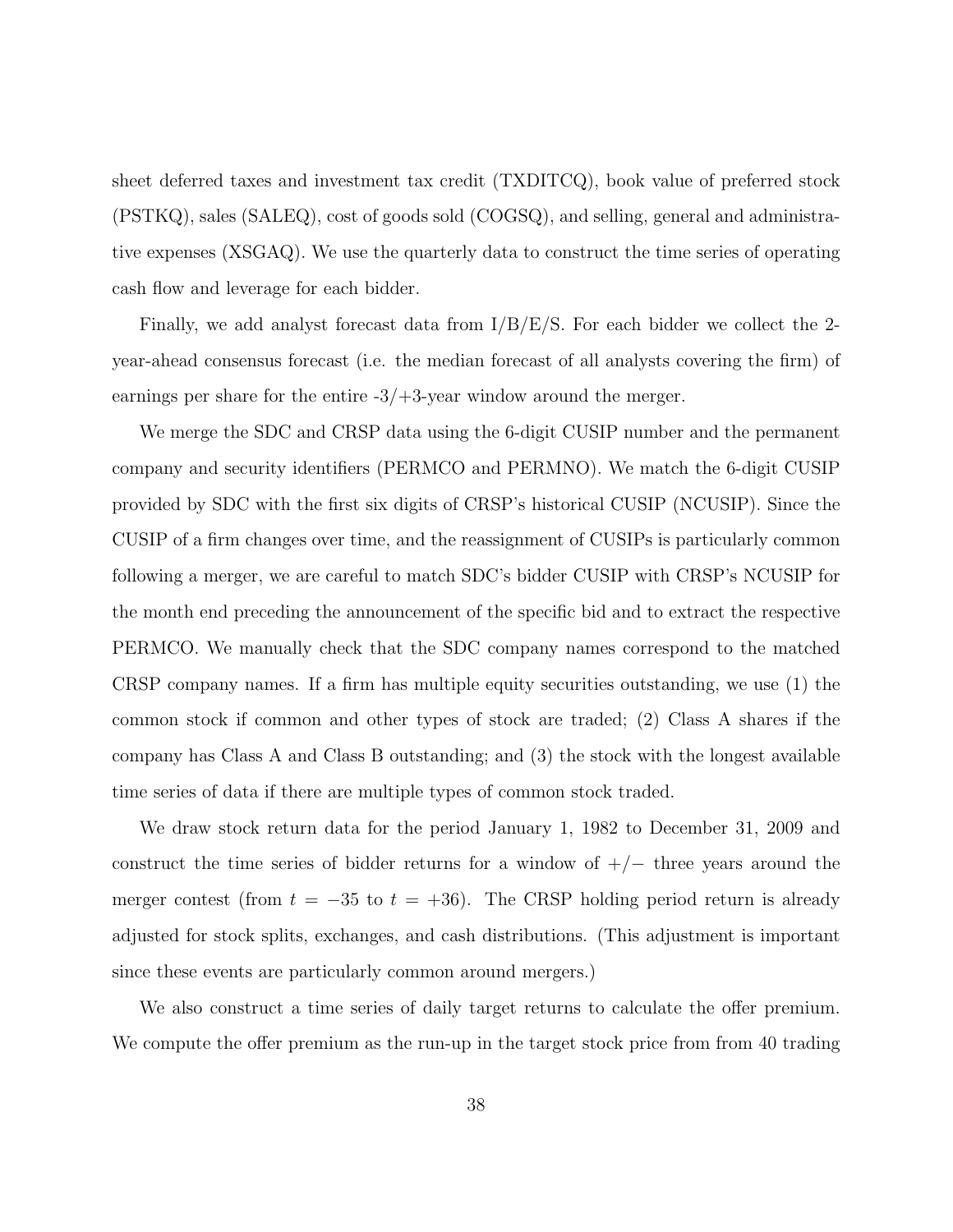days prior to the beginning of the contest until completion of the merger, experessed as a percentage of either the target's or the acquirors' equity value.

In the three-year period after a merger, many bidders disappear from CRSP due to delisting. To reduce survivorship bias, we are careful to calculate the return implications of the delisting events for shareholders using all delisting information available from CRSP. The delisting code (DLSTCD) classifies delists into mergers, exchanges for other stock, liquidations, and several other categories of dropped firms; the distribution information (DIVAMT) reports to what extent target shareholders were paid in cash or stock; and the delisting return (DLRET) provides the shareholder returns from the last day the stock was traded to the earliest post-delisting date for which CRSP could ascertain the stock's value. We round the delisting return period to full months and track the performance of a delisted firm from the perspective of a buy-and-hold investor, mirroring our approach when tracking the performance of listed firms. Specifically, we assume that stock payments in takeovers are held in the stock of the acquiring firm and exchanges for other stock are held in the new stock. When shareholders receive cash payments (in mergers, liquidations, and bankruptcies) or CRSP cannot identify or does not cover the security in which payments are made, we track performance as if all proceeds were invested in the market portfolio, using the value-weighted CRSP index.

We merge the resulting panel with annual and quarterly accounting data from CRSP-COMPUSTAT. To each monthly observation, we assign the annual (quarterly) accounting data pertaining to the most recent preceding fiscal year (fiscal quarter) end.

Our initial sample contains all contested bids announced between January 1, 1985 and December 31, 2009, amounting to 416 bids in 193 takeover contests. We drop repeated bids by the same bidder, but keep the date of the first bid as the announcement date. This eliminates 14 bids. Next, we drop 42 contests that had no winner (i.e., had not been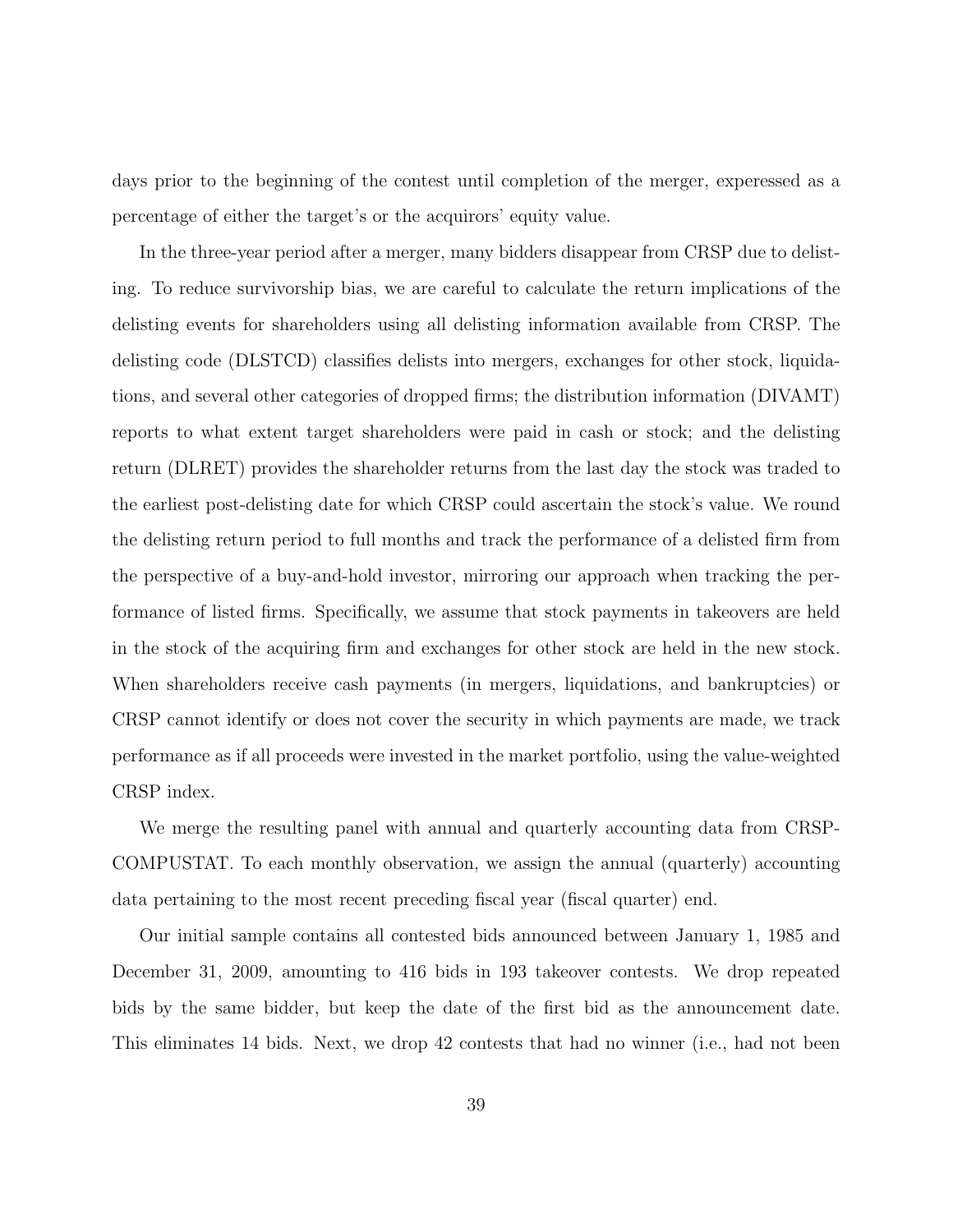completed by December 31, 2009). We further drop 12 bidders that could not be matched to a CRSP PERMNO. We then delete 11 contests in which the winner is the ultimate parent company of the target, since ultimate parents are unlikely to provide a good comparison for other bidders. Next, we balance the sample by requiring non-missing stock return data from  $t = -35$  to  $t = +36$  (i.e., three years before and after the contest), which restricts our sample to merger contests that were completed by December 31, 2006, and reduces the number of contests to 117. We also eliminate five bidders who exhibit extreme stock price volatility over the event window, with the standard deviation of their prices exceeding  $200<sup>21</sup>$  These firms appear to be influenced by idiosyncratic factors and are, ex ante, a poor benchmark for their respective contestants. (Keeping them in the sample does not affect our findings; it only increases the confidence bounds in the pre-merger period.) Finally, we keep only those contests for which we have data for both the winner and the losers. This reduces the sample by another 32 contests. The final sample contains 82 contests with bids placed by 172 bidders: 82 winners and 90 losers. Table A-I summarizes the construction of our data set. Figure A-1 shows the frequency distribution of contests over the sample period, and illustrates the spikes in the mid-1980s and mid-1990s.

[Table A-I approximately here]

[Figure A-1 approximately here]

<sup>&</sup>lt;sup>21</sup> The volatility is calculated using the full event window of  $+/-$  three years. The firms are in the high-tech sector (CTS Corp, Yahoo!, QWest Communications), healthcare (Hyseq Pharmaceuticals), and the service sector (Cannon Group). All of these firms show 10- to 20-fold increases and reversals in their stock market valuations, mostly occurring in the pre-merger period.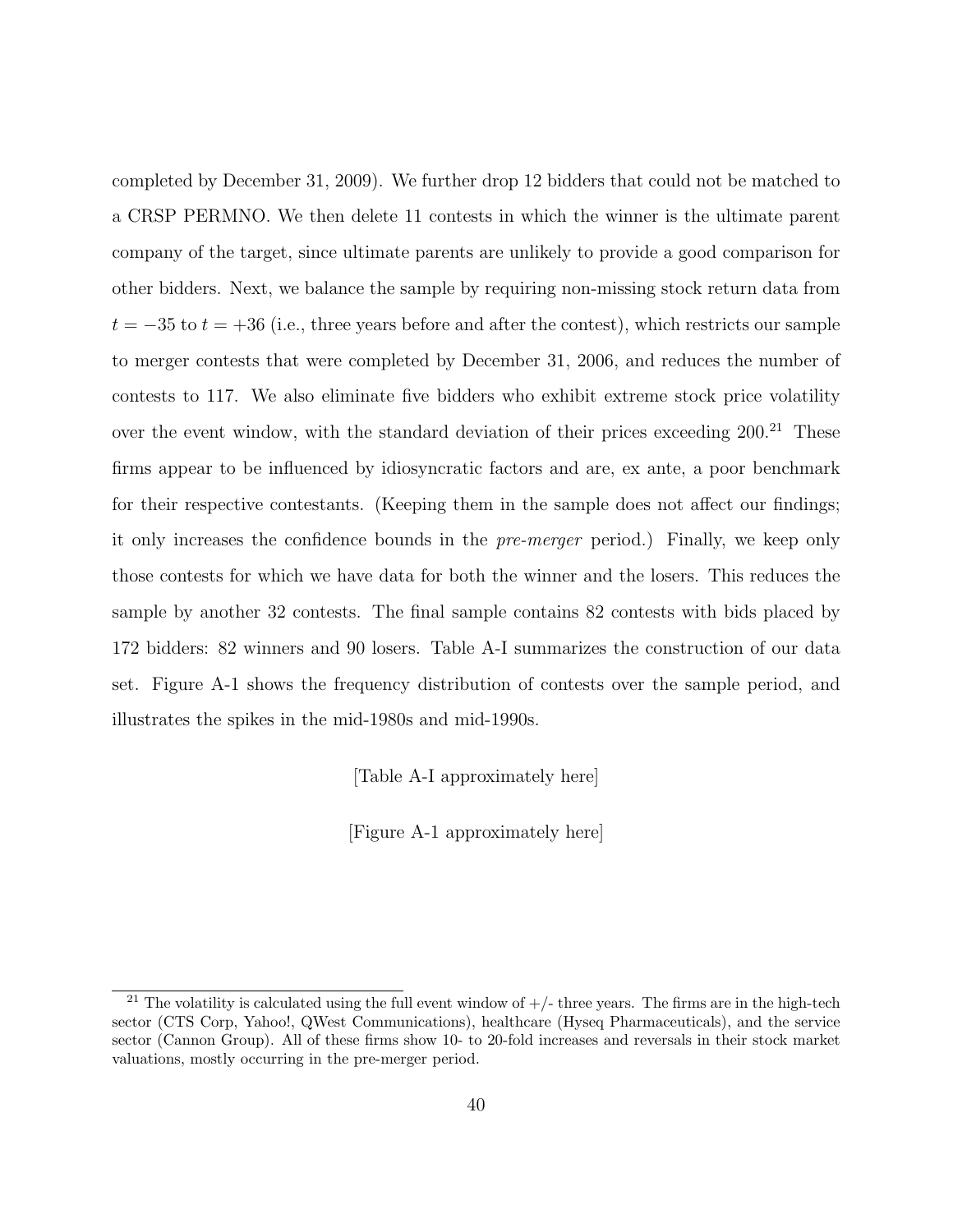Figures and Tables



Figure 1 Construction of Event Time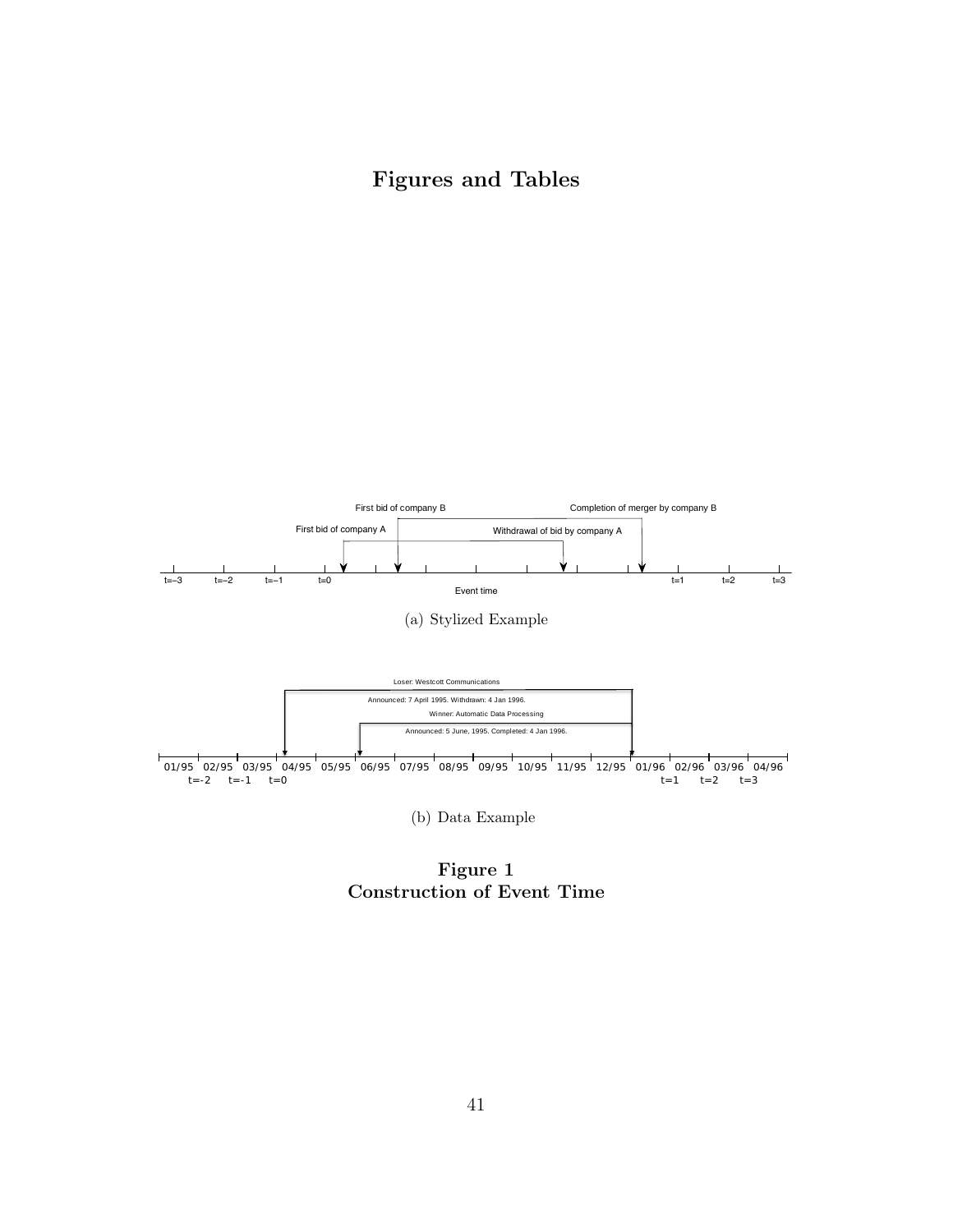

(d) Contest duration: 2nd quartile

(e) Contest duration: 1st quartile

### Figure 2 Forecasted Earnings-to-Price Ratio

The graphs show the average forecasted earnings-to-price ratio (FE/P) of winners and losers. The top graph uses the full sample of 82 merger contests. The four graphs below show the average FE/Ps for contests of varying duration. The quartiles of contest duration are shown in descending order. The circles correspond to the average forecasts for winners, the crosses to the average forecasts for losers.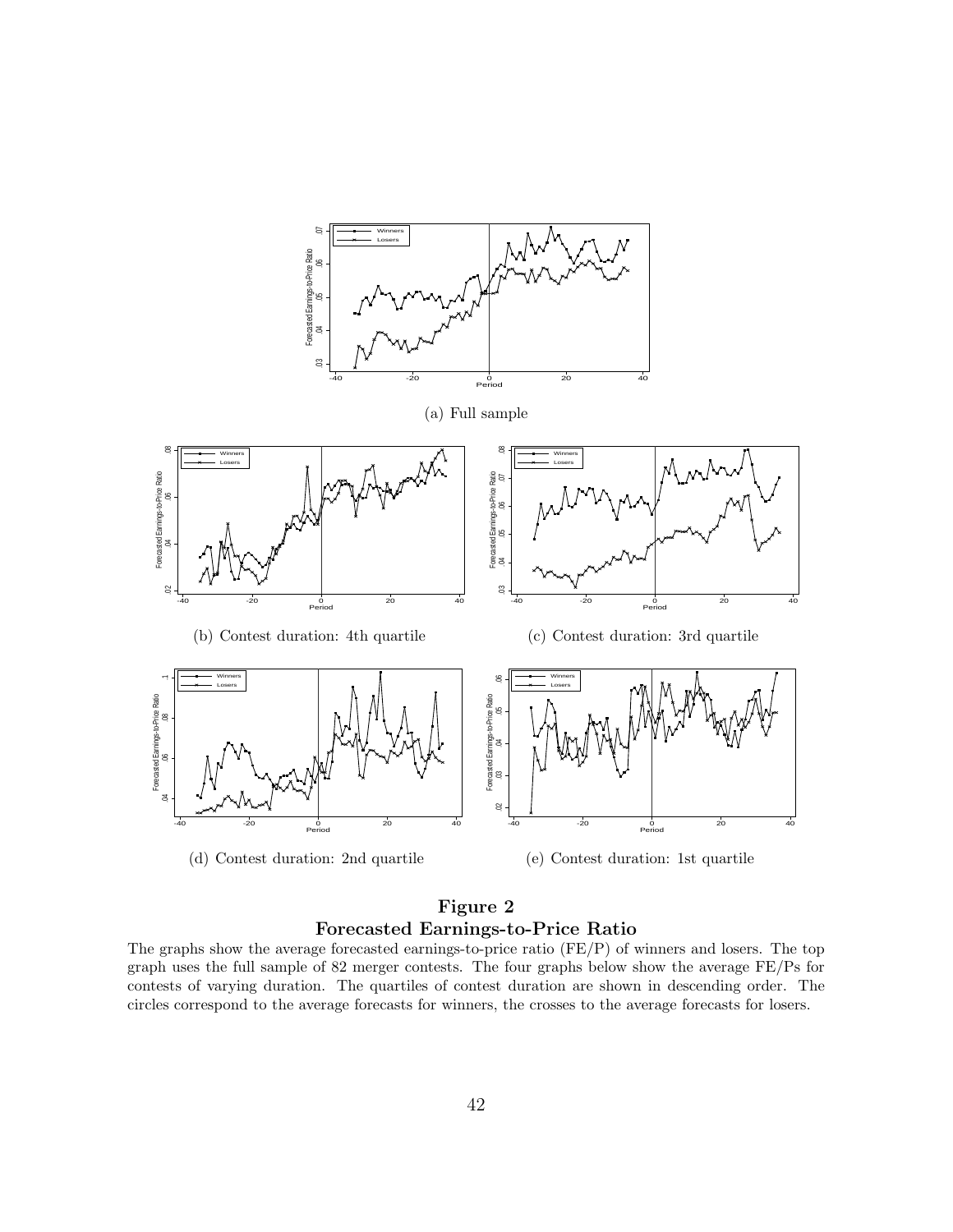

### Figure 3 Winner and Loser Performance

The graphs show the average stock price performance of winners and losers in close contests, i.e., in the longest-duration quartile. The top graph shows market-adjusted cumulative abnormal returns (CARs). The graphs in the middle show industry-adjusted and risk-adjusted CARs. The bottom graphs show characteristics-adjusted CARs and cumulative raw returns. CARs are calculated as described in Table III. Cumulative raw returns are calculated using the same formula, but setting the benchmark return to zero. The circles correspond to the average winner CARs, the crosses to the average loser CARs.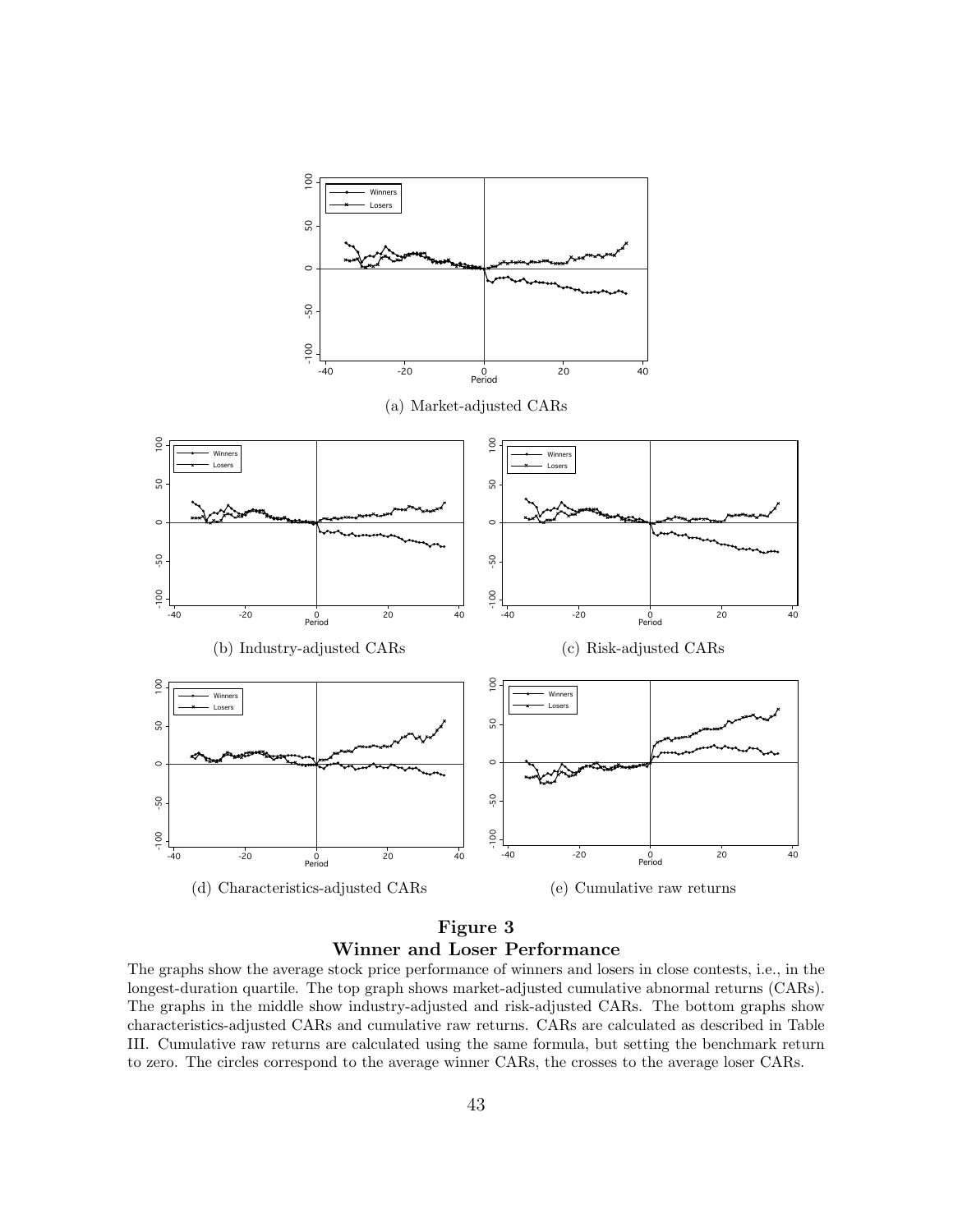

### Figure 4 Offer Premia

The figure shows scatter plots of the offer premium against contest duration (in months). The offer premium is computed as the percentage run-up in the target stock price from 40 trading days prior to the beginning of the contest until completion. In the left graph, the offer premium is expressed as a percentage of the target's market capitalization, and, in the right graph, as a percentage of the acquiror's market capitalization. The fitted values are the predictions of an OLS regression of the offer premium on the contest duration.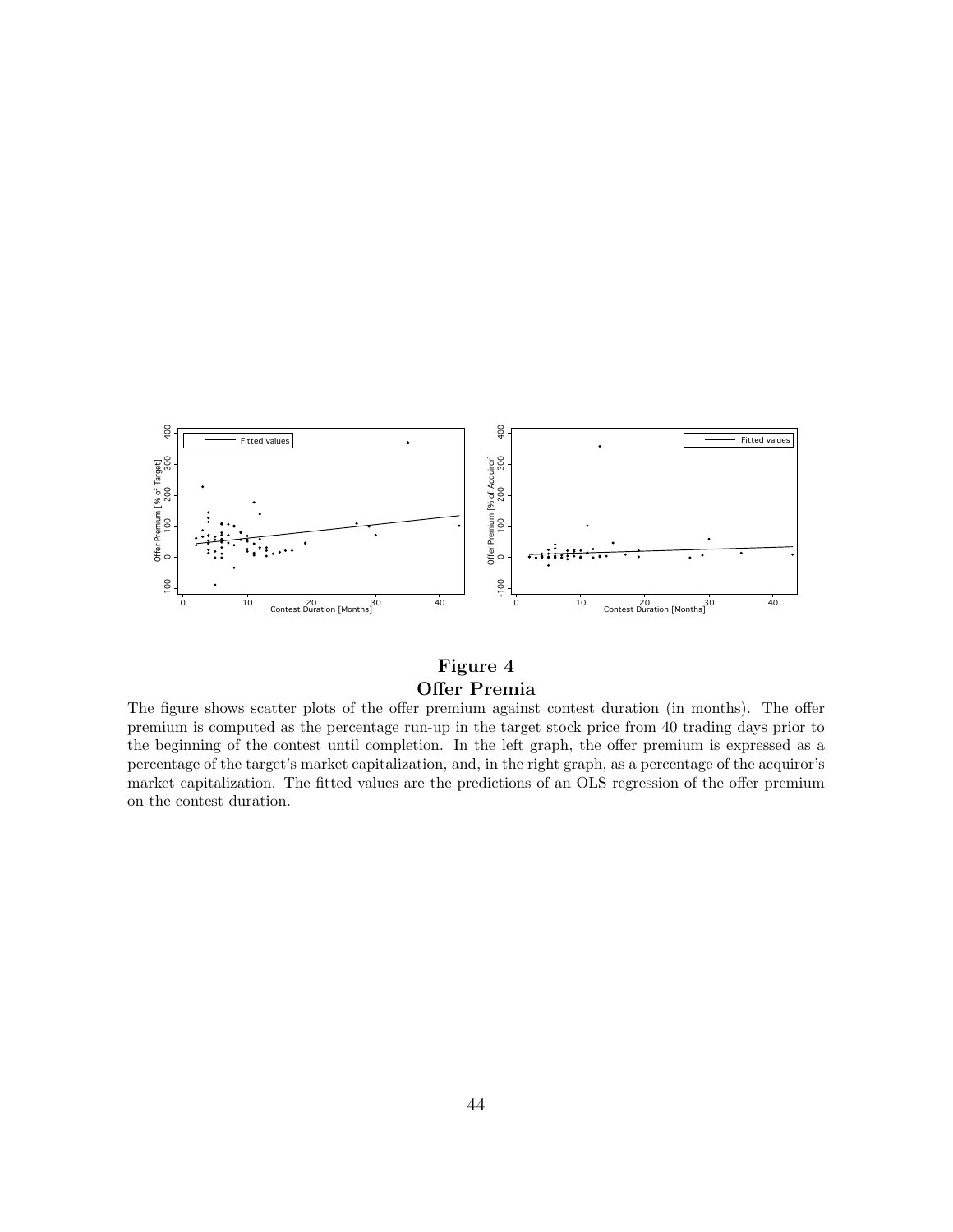

### Figure 5 Operating Performance and Market Leverage

The figure shows operating cash flow and market leverage of winners and losers around merger contests in the full sample and in long-duration contests. The top graphs depict operating cash flow, the bottom ones show market leverage. Operating cash flow is calculated as the ratio of net sales minus cost of goods sold and selling, general and administrative expenses over total assets. Market leverage is defined as debt in current liabilities plus long term debt divided by total assets minus book equity plus market equity. Both variables are computed using quarterly data. Operating cash flow is expressed as a percentage, market leverage is expressed as a decimal. The circles correspond to the event-time specific mean leverage or cash flow of winners, the crosses to those of losers.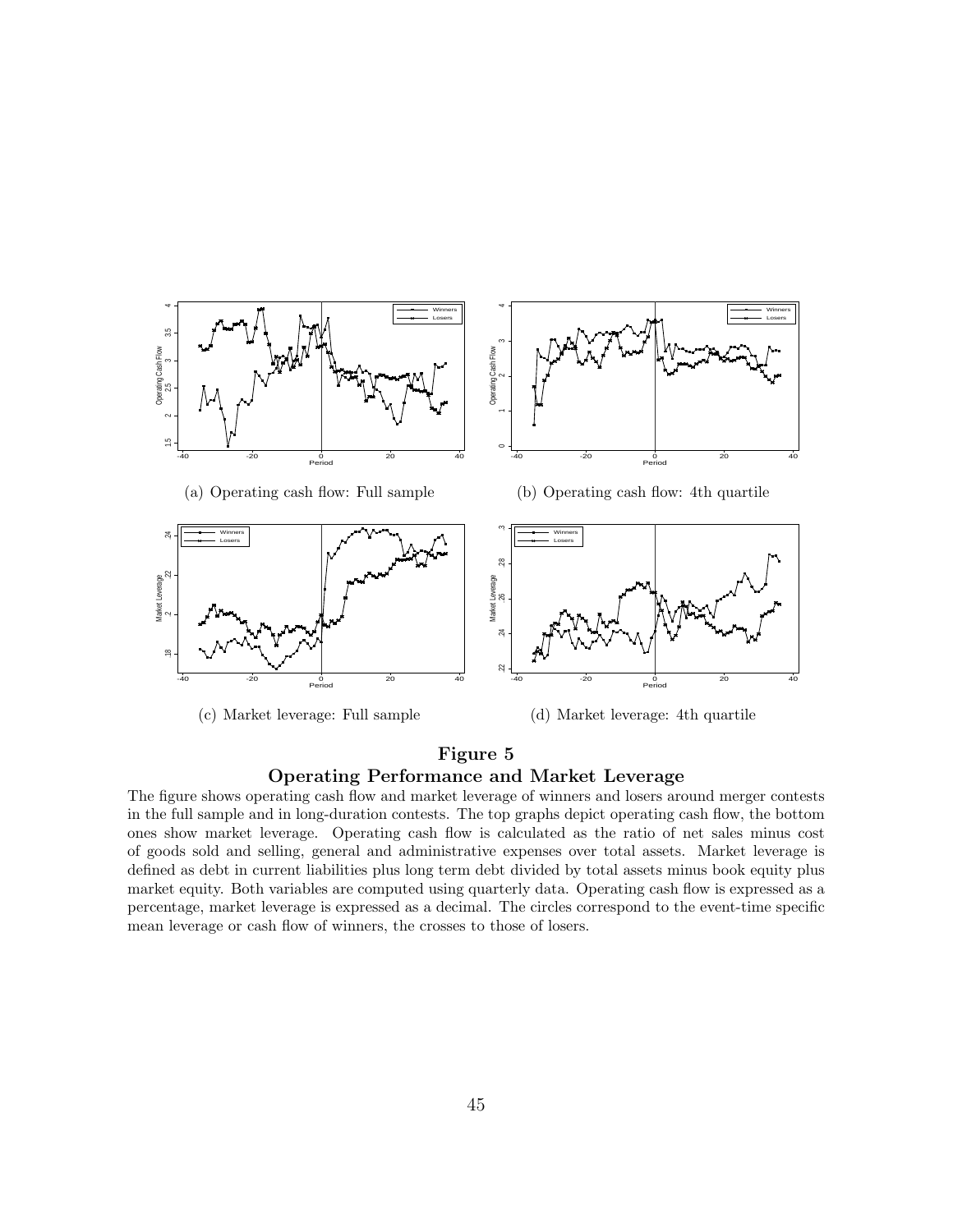### Table I Descriptive Statistics

In Panel A, Total assets are the book value of total assets. Market capitalization is Total assets plus market value of equity (common shares outstanding times fiscal-year closing price) minus book value of equity (book value of shareholders' equity, plus balance sheet deferred taxes and investment tax credit [if available], minus book value of preferred stock, where, depending on availability, we use redemption, liquidation, or par value (in that order) to estimate the book value of preferred stock). Tobin's Q is the ratio of Market capitalization to book value of assets. PP&E is book value of property, plant and equipment divided by total assets. Profitability is operating income before depreciation divided by total assets. Leverage is debt in current liabilities plus long term debt, either divided by Total assets (Book leverage) or by Market capitalization (Market leverage). Announcement CAR [%] is the three-day cumulative market-adjusted return around the announcement date of winner's or loser's first bid in a given contest. Announcement CARs [\$m] are three-day cumulative dollar abnormal returns of the first bid, i.e., percentage announcement CARs multiplied by the bidder's pre-merger market value of equity. P-value of difference refers to the difference in means between winners and losers. In Panel B, Deal value is the dollar value of the winning bid. Tender offer is a dummy indicating a tender offer. Hostile is a dummy indicating whether the deal attitude of the winning bid was hostile. Pct paid in stock is the percentage of the winning bid that is paid in stock. Pct paid in cash is the percentage paid in cash. Number of bidders is the total number of bidders involved in the merger contest. Offer premium [% of target] is the run-up in the target's stock price from 40 days prior to the announcement of the initial bid until completion of the merger contest. Offer premium [% of acquiror] is Offer premium [% of target] times target equity value divided by acquiror equity value. Contest duration is the number of months from the month-end preceding the first bid until the end of the month of the completion of the merger.

|                                 |           |          | Panel A: Bidder Characteristics |        |           |             |          |    |            |
|---------------------------------|-----------|----------|---------------------------------|--------|-----------|-------------|----------|----|------------|
|                                 |           | Winners  |                                 |        |           | Losers      |          |    | P-value    |
|                                 | Mean      | Median   | Std                             | N      | Mean      | Median      | Std      | N  | of diff.   |
| Total assets [\$m]              | 14930.58  | 3326.24  | 38841.35                        | 79     | 9078.59   | 2440.52     | 16783.93 | 88 | 0.20       |
| Market cap. [\$m]               | 20987.74  | 4676.17  | 49163.33                        | $79\,$ | 13022.12  | 2840.48     | 26533.84 | 88 | $0.19\,$   |
| Sales $[\mathbb{S}_m]$          | 5676.67   | 1835.20  | 12420.49                        | 79     | 3377.21   | 1090.01     | 5863.70  | 87 | 0.12       |
| Tobin's Q                       | 1.88      | 1.34     | 1.50                            | 79     | 1.79      | 1.19        | 1.41     | 88 | 0.67       |
| PP&E                            | 0.27      | $0.22\,$ | 0.24                            | $78\,$ | 0.27      | 0.20        | 0.26     | 86 | $\rm 0.94$ |
| Profitability                   | 0.12      | 0.11     | 0.09                            | 78     | 0.13      | 0.12        | 0.12     | 86 | 0.42       |
| Book leverage                   | 0.25      | 0.21     | 0.21                            | 79     | 0.23      | 0.20        | 0.17     | 84 | 0.57       |
| Market leverage                 | $0.18\,$  | 0.15     | 0.16                            | 79     | 0.18      | 0.14        | 0.16     | 84 | $0.95\,$   |
| Ann. CAR $[\%]$                 | $-3.77$   | $-2.51$  | 6.74                            | 76     | $-3.68$   | $-2.84$     | 4.16     | 86 | 0.92       |
| Ann. CAR <sup>[\$m]</sup>       | $-288.19$ | $-22.16$ | 1223.93                         | 76     | $-198.66$ | $-25.85$    | 659.08   | 86 | 0.56       |
|                                 |           |          | Panel B: Deal Characteristics   |        |           |             |          |    |            |
|                                 |           |          | Mean                            | Median | Std       | $\mathbf N$ |          |    |            |
| Deal value $[\mathcal{S}_m]$    |           |          | 3436.52                         | 344.83 | 12400.92  | 81          |          |    |            |
| Tender offer                    |           |          | 0.34                            | 0.00   | 0.48      | 82          |          |    |            |
| Hostile                         |           |          | 0.10                            | 0.00   | 0.30      | $82\,$      |          |    |            |
| Pct paid in stock               |           |          | 36.94                           | 8.04   | 43.21     | $82\,$      |          |    |            |
| Pct paid in cash                |           |          | 43.93                           | 30.76  | 44.73     | $82\,$      |          |    |            |
| Number of bidders               |           |          | 2.43                            | 2.00   | 0.72      | $82\,$      |          |    |            |
| Offer premium $[\%$ of target   |           |          | 63.67                           | 55.14  | 61.41     | 67          |          |    |            |
| Offer premium $[\%$ of acquiror |           |          | 13.53                           | 6.91   | 17.16     | 67          |          |    |            |
| Contest duration [months]       |           |          | 9.48                            | 7.50   | 7.37      | $82\,$      |          |    |            |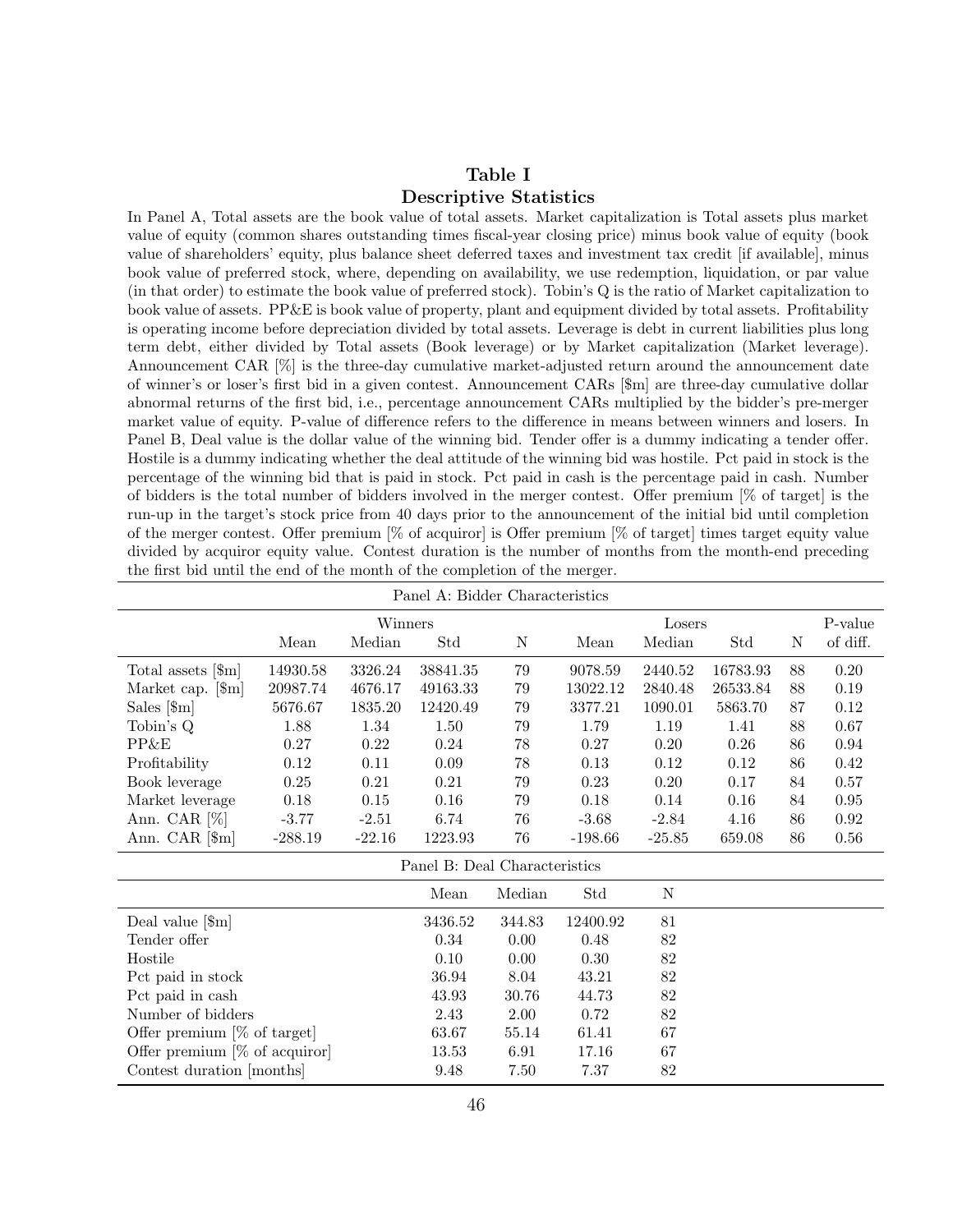### Table II

### Winner-Loser Similarities: Correlation in Pre-Merger Abnormal Returns

Winner-loser similarities in abnormal returns are estimated in two steps: In the first step (unreported), we estimate abnormal performance trends for each bidder by regressing each bidder's abnormal returns on a constant, separately for the three-year pre-merger and the three-year post-merger periods. We use four specifications of abnormal returns: market-adjusted returns  $r_{ijt} - r_{mt}$ ; industry-adjusted returns  $r_{ijt}-r_{ikt}$ , where k is the bidder's Fama-French 12 industry; risk-adjusted returns  $r_{ijt}-r_{ft}-\beta_i(r_{mt}-r_{ft})$ ; and characteristics-adjusted returns  $r_{ijt} - r_{cm}$ , where  $r_{cm}$  is the return of a characteristics-matched portfolio based on size, book-to-market, and twelve-month momentum (Daniel, Grinblatt, Titman, and Wermers, 1997). In the second step, we regress the abnormal performance trends of the winners on those of the losers in the same merger contest and in the same (pre- or post-merger) period. The table reports the resulting coefficients, separately for the four abnormal performance measures (Panel A to D). We show the pre-merger period results split up into quartiles of contest duration as well as the full sample for the pre-merger period. For completeness, the last column also shows the result for the post-merger period. The intercept is omitted.

|              |            | Panel A: Market-Adjusted Returns          |          |         |                    |             |
|--------------|------------|-------------------------------------------|----------|---------|--------------------|-------------|
|              |            | Pre-Merger - Quartiles                    |          |         | Pre-Merger         | Post-Merger |
|              | Q4         | Q3                                        | Q2       | Q1      | Full Sample        | Full Sample |
| Coefficient  | $0.475***$ | 0.565                                     | $0.393*$ | 0.234   | $0.392***$         | $0.284**$   |
| <b>SE</b>    | (0.162)    | (0.389)                                   | (0.190)  | (0.219) | (0.113)            | (0.133)     |
| R-Squared    | 0.325      | 0.100                                     | 0.201    | 0.054   | 0.131              | 0.054       |
| Observations | 20         | 21                                        | 19       | 22      | 82                 | 82          |
|              |            | Panel B: Industry-Adjusted Returns        |          |         |                    |             |
|              |            | Pre-Merger - Quartiles                    |          |         | Pre-Merger         | Post-Merger |
|              | Q4         | Q3                                        | Q2       | Q1      | Full Sample        | Full Sample |
| Coefficient  | $0.551***$ | 0.384                                     | 0.344    | 0.004   | $0.311***$         | 0.183       |
| <b>SE</b>    | (0.167)    | (0.356)                                   | (0.247)  | (0.196) | (0.117)            | (0.125)     |
| R-Squared    | 0.378      | 0.058                                     | 0.102    | 0.000   | 0.081              | 0.026       |
| Observations | 20         | 21                                        | 19       | 22      | 82                 | 82          |
|              |            | Panel C: Risk-Adjusted Returns            |          |         |                    |             |
|              |            | Pre-Merger - Quartiles                    |          |         | Pre-Merger         | Post-Merger |
|              | $Q_4$      | Q3                                        | Q2       | Q1      | Full Sample        | Full Sample |
| Coefficient  | $0.762***$ | 0.519                                     | 0.341    | 0.092   | $0.423***$         | $0.208*$    |
| SE           | (0.167)    | (0.320)                                   | (0.213)  | (0.233) | (0.111)            | (0.119)     |
| R-Squared    | 0.536      | 0.122                                     | 0.131    | 0.008   | 0.154              | 0.036       |
| Observations | 20         | 21                                        | 19       | 22      | 82                 | 82          |
|              |            | Panel D: Characteristics-Adjusted Returns |          |         |                    |             |
|              |            | Pre-Merger - Quartiles                    |          |         | Pre-Merger         | Post-Merger |
|              | $Q_4$      | Q3                                        | Q2       | Q1      | <b>Full Sample</b> | Full Sample |
| Coefficient  | 0.157      | 0.274                                     | $0.408*$ | 0.230   | $0.291**$          | $0.203*$    |
| <b>SE</b>    | (0.229)    | (0.353)                                   | (0.198)  | (0.168) | (0.117)            | (0.119)     |
| R-Squared    | 0.032      | 0.034                                     | 0.246    | 0.111   | 0.086              | 0.043       |
| Observations | 16         | 19                                        | 15       | 17      | 67                 | 67          |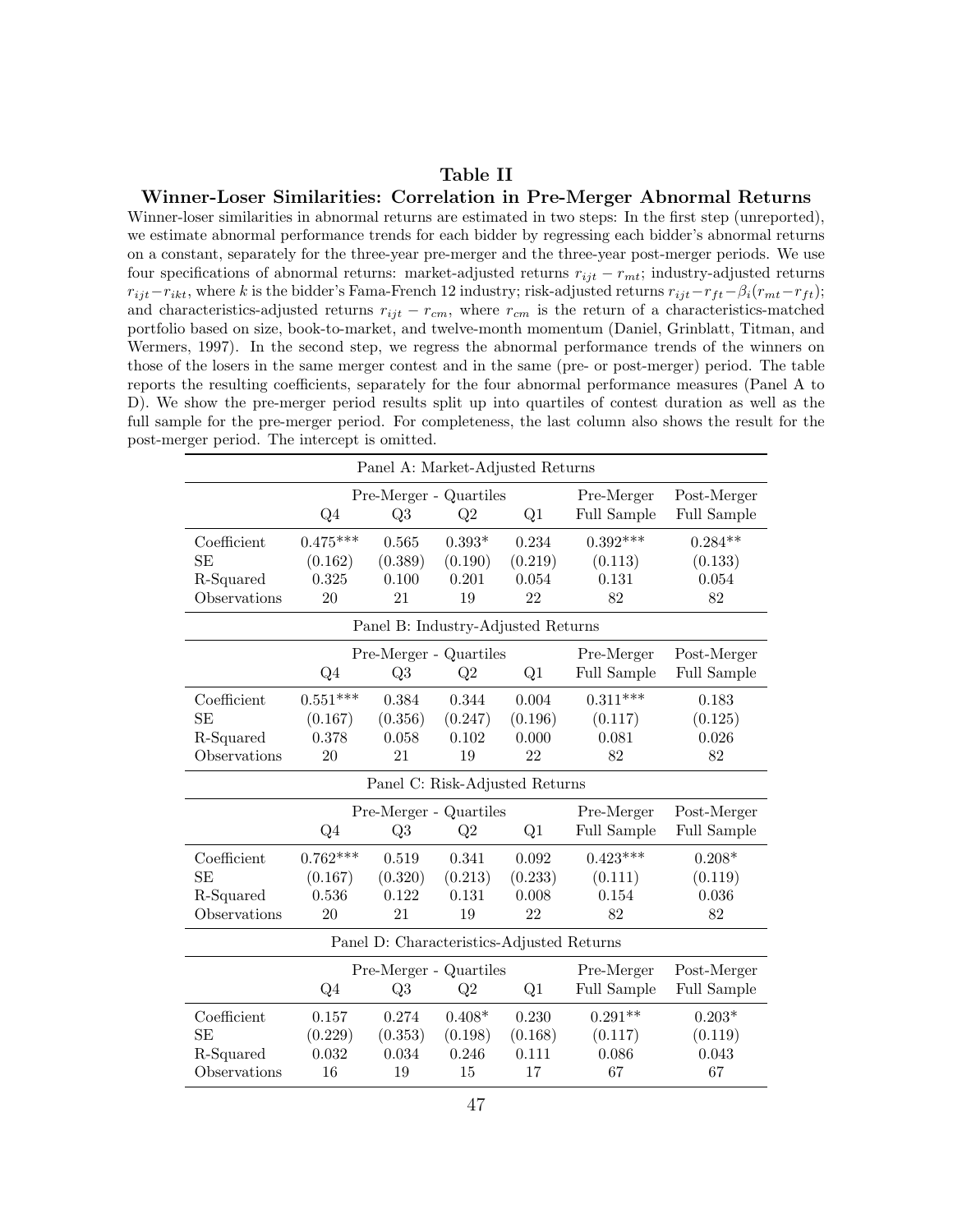## Table III<br>Winner-Loser Differences in Long-Run Abnormal Returns Winner-Loser Differences in Long-Run Abnormal Returns

12-month momentum (Daniel, Grinblatt, Titman, and Wermers, 1997). Winner  $(W_{ijt})$  is a dummy indicating whether bidder i is a winner in merger contest j. Period (*t*) is a variable counting event time. Post merger (*Post<sub>ijt</sub>*) indicates whether period t is in the post-merger window. The lower part of the table between the two solid lines reports tests for the long-run winner-loser where  $i$  denotes the bidder,  $j$  the contest,  $t$  the event month, and bm references a benchmark portfolio. The benchmark for market-adjusted returns is the CRSP value-weighted market return; for industry-adjusted returns the return of stock i's Fama and for characteristics-adjusted returns the return of a characteristics-matched portfolio based on size, book-to-market, and  $W_{ijt} + \alpha_6$  Period · Post<sub>ijt</sub> +  $\alpha_7$  Period · Post<sub>ijt</sub> ·  $W_{ijt} + \eta_j + \varepsilon_{ijt}$  (equation (5)). The dependent variable is the buy-and-hold cumulative abnormal return, normalized to zero in the month preceding the start of the contest and computed as  $CAR_{ijt} =$  $\prod_{s=1}^t(1+r_{ijs})-\prod_{s=1}^t(1+r_{ijs}^{bm})$  going forward in event time, and as  $CAR_{ijt}=\prod_{s=0}^{t+1}(1+r_{ijs})^{-1}-\prod_{s=0}^{t+1}(1+r_{ijs}^{bm})^{-1}$  going backward, market-adjusted returns is the CRSP value-weighted market return; for industry-adjusted returns the return of stock i's Fama French industry portfolio (12-industry classification); for risk-adjusted returns the CAPM required return,  $r_{ft} + \beta_i(r_{mt} - r_{ft})$ ; The regression equation in all columns is:  $CAR_{ijt} = \alpha_0 + \alpha_1 W_{ijt} + \alpha_2$  Period +  $\alpha_3$  Period ·  $W_{ijt} + \alpha_4$  Post<sub>ijt</sub> +  $\alpha_5$  Post<sub>ijt</sub> ·  $W_{ijt}$  +  $\alpha_7$  Post<sub>ijt</sub> ·  $\alpha_8$  P ost<sub>ijt</sub> ·  $\alpha_9$  $W_{ijt} + \alpha_6$  Period · Post<sub>ijt</sub> +  $\alpha_7$  Period · Post<sub>ijt</sub> ·  $W_{ijt} + \eta_j + \varepsilon_{ijt}$  (equation (5)). The dependent variable is the buy-and-hold is the buy-and-hold cumulative abnormal return, normalized to zero in the month preceding the start of the contest and computed as  $CAR_{ijt} =$  $\prod_{s=1}^t(1+r_{ijs})-\prod_{s=1}^t(1+r_{ijs}^{bm})$  going forward in event time, and as  $CAR_{ijt} = \prod_{s=0}^{t+1}(1+r_{ijs})^{-1}-\prod_{s=0}^{t+1}(1+r_{ijs}^{bm})^{-1}$  going backward, where i denotes the bidder, j the contest, t the event month, and bm references a benchmark portfolio. The benchmark for<br>manital second nature is the COD walls were monoted as well as a second manital second nature at the French industry portfolio (12-industry classification); for risk-adjusted returns the CAPM required return,  $r_{ft} + \beta_i(r_{mt} - r_{ft});$ and for characteristics-adjusted returns the return of a characteristics-matched portfolio based on size, book-to-market, and 12-month momentum (Daniel, Grinblatt, Titman, and Wermers, 1997). Winner (Wijt) is a dummy indicating whether bidder i is a winner in merger contest j. Period  $(t)$  is a variable counting event time. Post merger  $(Post_{ijt})$  indicates whether period t is in the post-merger window. The lower part of the table between the two solid lines reports tests for the long-run winner-loser The regression equation in all columns is:  $CAR_{ijt} = \alpha_0 + \alpha_1 W_{ijt} + \alpha_2 Period + \alpha_3 Period \cdot W_{ijt} + \alpha_4 Post_{ijt} + \alpha_5 Post_{ijt}$ differences in CARs at  $t = +36$  for each quartile of contest duration. Standard errors (in parentheses) are clustered by contest. differences in CARs at t = +36 for each quartile of contest duration. Standard errors (in parentheses) are clustered by contest.

| Dependent Variable:                                  |                                                                      |                                                                                                                   | $CAR$ (Market-Adjusted)                                                          |                                                                             |                                                                                                            |                                                                                                                                                                                             | $CAR$ (Industry-Adjusted)                                  |                                                                                                              |
|------------------------------------------------------|----------------------------------------------------------------------|-------------------------------------------------------------------------------------------------------------------|----------------------------------------------------------------------------------|-----------------------------------------------------------------------------|------------------------------------------------------------------------------------------------------------|---------------------------------------------------------------------------------------------------------------------------------------------------------------------------------------------|------------------------------------------------------------|--------------------------------------------------------------------------------------------------------------|
| Sample:                                              | $\Im$                                                                | $\mathcal{Q}3$                                                                                                    | $\overline{Q}$                                                                   | $\vec{Q}$                                                                   | ₹                                                                                                          | $\Im$                                                                                                                                                                                       | $\overline{Q}$                                             | ටි                                                                                                           |
| Winner $(\alpha_1)$                                  | $-3.662$                                                             | 0.858                                                                                                             | 0.803                                                                            | 1.973                                                                       | 3.974                                                                                                      | 4.853                                                                                                                                                                                       |                                                            |                                                                                                              |
|                                                      | (9.986)                                                              | $(4.307)$<br>0.0118                                                                                               | $(4.000)$<br>0.0948                                                              | $(3.850)$<br>0.178                                                          | (10.01)                                                                                                    | $\begin{array}{l} (7.003)\\ 0.175\\ 0.231)\\ (0.231)\\ (0.336)\\ (0.336)\\ (0.337)\\ (0.338)\\ (0.341)\\ (0.341)\\ (0.340)\\ (0.340)\\ (0.340)\\ (0.340)\\ (0.322)\\ (0.329)\\ \end{array}$ | $\begin{array}{c} 0.483 \\ (3.566) \\ 0.0402 \end{array}$  | $\begin{array}{c} 2.225\\ (3.991)\\ (0.172)\\ (0.188)\\ (0.100)\\ (0.208)\\ (9.134)\\ (9.134)\\ \end{array}$ |
| Period $(\alpha_2)$                                  | $-0.183$                                                             |                                                                                                                   |                                                                                  |                                                                             |                                                                                                            |                                                                                                                                                                                             |                                                            |                                                                                                              |
|                                                      | (0.367)                                                              | (0.250)                                                                                                           | (0.329)                                                                          | (0.179)                                                                     | (0.394)                                                                                                    |                                                                                                                                                                                             | $(0.262)$<br>-0.335                                        |                                                                                                              |
| Winner x Period $(\alpha_3)$                         |                                                                      | $-0.174$                                                                                                          | $-0.384$                                                                         | 0.0351                                                                      | $-0.456$                                                                                                   |                                                                                                                                                                                             |                                                            |                                                                                                              |
|                                                      | $\frac{-0.456}{(0.513)}$<br>$-3.900$                                 | $\begin{array}{c} (0.312) \\ 5.473 \\ (9.490) \\ -7.800 \\ (7.560) \\ 0.526 \\ (0.483) \\ (0.483) \\ \end{array}$ | $(0.459)$<br>-1.541                                                              | $\begin{array}{c} (0.188) \\ 774.7 \\ 774.7 \\ 774.7 \\ \hline \end{array}$ | (0.524)                                                                                                    |                                                                                                                                                                                             | $(0.467)$<br>$-6.710$<br>$(8.447)$<br>$1.339$<br>$1.3311)$ |                                                                                                              |
| Post merger $(\alpha_4)$                             |                                                                      |                                                                                                                   |                                                                                  |                                                                             |                                                                                                            |                                                                                                                                                                                             |                                                            |                                                                                                              |
|                                                      |                                                                      |                                                                                                                   | (8.662)                                                                          |                                                                             |                                                                                                            |                                                                                                                                                                                             |                                                            |                                                                                                              |
| Winner x Post merger $(\alpha_5)$                    | $(17.64)$<br>$(15.71)$                                               |                                                                                                                   |                                                                                  |                                                                             | $\frac{-1.489}{-7.796}$<br>$\frac{-7.796}{-7.796}$<br>$\frac{(16.13)}{(0.631)}$<br>$\frac{-0.631}{-0.598}$ |                                                                                                                                                                                             |                                                            |                                                                                                              |
|                                                      | $\begin{array}{c} (16.81) \\ 0.690 \\ (0.589) \\ -0.616 \end{array}$ |                                                                                                                   | $\begin{array}{c} -1.813 \\ (7.947) \\ 0.0319 \\ (0.620) \\ (0.620) \end{array}$ | $(8.615)$<br>1.205**                                                        |                                                                                                            |                                                                                                                                                                                             |                                                            | (9.045)                                                                                                      |
| Period x Post merger $(\alpha_6)$                    |                                                                      |                                                                                                                   |                                                                                  |                                                                             |                                                                                                            |                                                                                                                                                                                             |                                                            | $1.232**$                                                                                                    |
|                                                      |                                                                      |                                                                                                                   |                                                                                  | $\begin{array}{c} (0.448) \\ 0.786 \end{array}$                             |                                                                                                            |                                                                                                                                                                                             | $\frac{-0.518}{(0.589)}$<br>0.450                          | $(0.465)$<br>1.005*                                                                                          |
| Winner x Post merger x Period $(\alpha_7)$           |                                                                      |                                                                                                                   |                                                                                  |                                                                             |                                                                                                            |                                                                                                                                                                                             |                                                            |                                                                                                              |
|                                                      | $\frac{X}{X}$                                                        | (X127)                                                                                                            | (0.664)                                                                          | (0.562)                                                                     | 0.893)                                                                                                     | (X60.0)                                                                                                                                                                                     | (0.668)                                                    | $(X_{F_1}^{(1)}0)$                                                                                           |
| Contest fixed effects                                |                                                                      |                                                                                                                   |                                                                                  |                                                                             |                                                                                                            |                                                                                                                                                                                             |                                                            |                                                                                                              |
| Merger effect                                        | $-48.590***$                                                         | $-6.917$                                                                                                          | $-2.278$                                                                         | $31.380*$                                                                   | $-48.670*$                                                                                                 | $-8.360$                                                                                                                                                                                    | 5.864                                                      | $36.960*$                                                                                                    |
| Merger effect: p-value                               | 0.040                                                                | 0.592                                                                                                             | 0.914                                                                            | 0.072                                                                       | 0.059                                                                                                      | 0.558                                                                                                                                                                                       | 0.789                                                      | 0.031                                                                                                        |
| Sorting effect $(Q4-Q1$ difference                   |                                                                      | -79.968***                                                                                                        |                                                                                  |                                                                             |                                                                                                            |                                                                                                                                                                                             | $-85.624***$                                               |                                                                                                              |
| Sorting effect $(Q4-Q1$ difference): <i>p</i> -value |                                                                      | 0.003                                                                                                             |                                                                                  |                                                                             |                                                                                                            | 0.003                                                                                                                                                                                       |                                                            |                                                                                                              |
| Observations                                         | 3168                                                                 | 3168                                                                                                              | 2808                                                                             | 3240                                                                        | 3168<br>0.271                                                                                              | 3168                                                                                                                                                                                        | 2808                                                       | 3240<br>0.240                                                                                                |
| R-squared                                            | 0.278                                                                | 0.342                                                                                                             | 0.308                                                                            | 0.278                                                                       |                                                                                                            | 0.311                                                                                                                                                                                       | 0.275                                                      |                                                                                                              |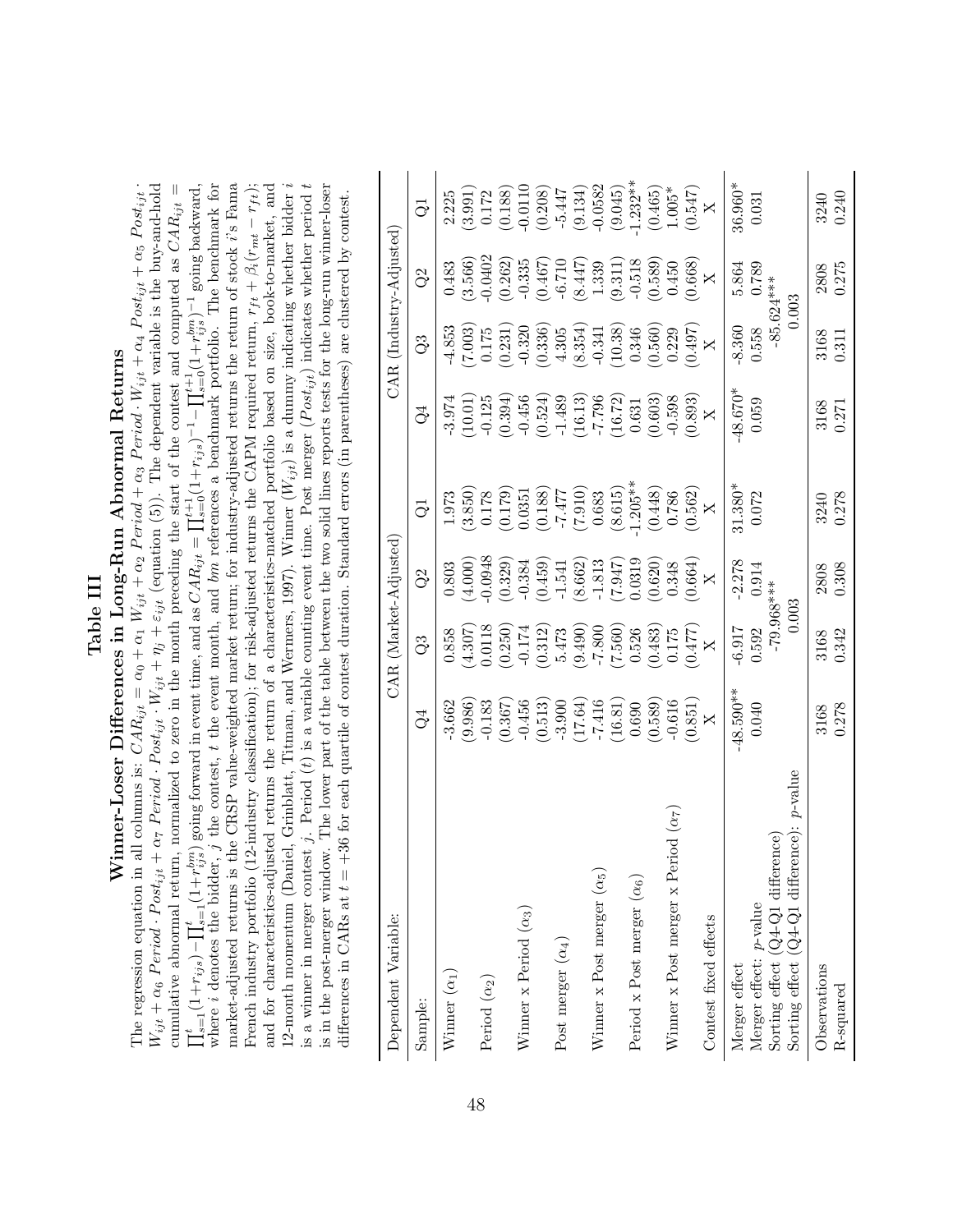| Dependent Variable:                                  |                                                                                                                                                                                                                                                                                                              | CAR (Risk-Adjusted)                                                              |                                                                                                                         |                                                                                 |                                                                          |                                                                                                      | CAR (Characteristics-Adjusted)                                           |                                                                              |
|------------------------------------------------------|--------------------------------------------------------------------------------------------------------------------------------------------------------------------------------------------------------------------------------------------------------------------------------------------------------------|----------------------------------------------------------------------------------|-------------------------------------------------------------------------------------------------------------------------|---------------------------------------------------------------------------------|--------------------------------------------------------------------------|------------------------------------------------------------------------------------------------------|--------------------------------------------------------------------------|------------------------------------------------------------------------------|
| Sample:                                              | $\mathbb{Q}^4$                                                                                                                                                                                                                                                                                               | $\Im$                                                                            | Q <sup>2</sup>                                                                                                          | ටි                                                                              | Ğ4                                                                       | $\mathbb{Q}^3$                                                                                       | $\overline{Q}$                                                           | $\vec{Q}$                                                                    |
| Winner $(\alpha_1)$                                  | $-3.197$                                                                                                                                                                                                                                                                                                     | 1.706                                                                            | 0.560                                                                                                                   |                                                                                 | 6.318                                                                    | 3.679                                                                                                |                                                                          | 1.648                                                                        |
|                                                      |                                                                                                                                                                                                                                                                                                              |                                                                                  |                                                                                                                         | $2.516$<br>$(3.535)$                                                            | (4.801)                                                                  |                                                                                                      | $\frac{(62107)}{(4.779)}$                                                |                                                                              |
| Period $(\alpha_2)$                                  |                                                                                                                                                                                                                                                                                                              |                                                                                  |                                                                                                                         | 0.0489                                                                          | $-0.267$                                                                 |                                                                                                      |                                                                          |                                                                              |
|                                                      |                                                                                                                                                                                                                                                                                                              | $(4.351)$<br>$(0.0723$<br>$(0.255)$<br>$-0.206$                                  |                                                                                                                         |                                                                                 |                                                                          |                                                                                                      |                                                                          | $\begin{array}{c} (2.820) \\ 0.0649 \\ 0.196) \\ 0.267 \\ 0.267 \end{array}$ |
| Winner x Period $(\alpha_3)$                         |                                                                                                                                                                                                                                                                                                              |                                                                                  |                                                                                                                         |                                                                                 | $\begin{array}{c} (0.312) \\ 0.213 \end{array}$                          |                                                                                                      |                                                                          |                                                                              |
|                                                      | $\begin{array}{l} (10.15)\\ -0.114\\ -0.513\\ -0.513\\ -0.513\\ -1.19\\ -1.19\\ -1.19\\ -1.19\\ -1.19\\ -1.19\\ -1.19\\ -1.19\\ -1.19\\ -1.19\\ -1.19\\ -1.19\\ -1.19\\ -1.19\\ -1.19\\ -1.19\\ -1.19\\ -1.19\\ -1.19\\ -1.19\\ -1.19\\ -1.19\\ -1.19\\ -1.19\\ -1.19\\ -1.19\\ -1.19\\ -1.19\\ -1.19\\ -1.$ | $\begin{array}{c} (0.311) \\ 3.563 \end{array}$                                  | $\begin{array}{l} (4.098) \\ (0.0734) \\ (0.311) \\ (0.465) \\ (0.485) \\ (0.539) \\ (8.189) \\ (8.189) \\ \end{array}$ | $\begin{array}{c} (0.161) \\ 0.116 \\ (0.201) \\ -5.541 \\ (8.405) \end{array}$ | $(0.326)$<br>$3.278$                                                     | $\begin{array}{c} (4.281) \\ -0.123 \\ (0.275) \\ 0.0667 \\ (0.314) \\ (0.314) \\ 3.413 \end{array}$ | $\begin{array}{c} (0.335) \\ -0.237 \\ (0.529) \\ -1.906 \\ \end{array}$ |                                                                              |
| Post merger $(\alpha_4)$                             |                                                                                                                                                                                                                                                                                                              |                                                                                  |                                                                                                                         |                                                                                 |                                                                          |                                                                                                      |                                                                          |                                                                              |
|                                                      |                                                                                                                                                                                                                                                                                                              | $(10.00)$<br>-13.01*                                                             |                                                                                                                         |                                                                                 | $\begin{array}{c} (13.90) \\ -12.14 \\ (14.46) \\ 1.332^{*} \end{array}$ | $\begin{array}{l} (8.892) \\ -10.11 \\ (8.423) \\ 0.634 \\ (0.491) \\ -0.230 \\ \hline \end{array}$  |                                                                          | $\begin{array}{r} -7.463 \\ (6.622) \\ 6.663 \\ 6.663 \end{array}$           |
| Winner x Post merger $(\alpha_5)$                    |                                                                                                                                                                                                                                                                                                              |                                                                                  |                                                                                                                         | $1.451\,$                                                                       |                                                                          |                                                                                                      |                                                                          |                                                                              |
|                                                      |                                                                                                                                                                                                                                                                                                              |                                                                                  |                                                                                                                         |                                                                                 |                                                                          |                                                                                                      | (8.774)                                                                  |                                                                              |
| Period x Post merger $(\alpha_6)$                    |                                                                                                                                                                                                                                                                                                              |                                                                                  |                                                                                                                         | $(8.367)$<br>1.208**                                                            |                                                                          |                                                                                                      | 0.0837                                                                   |                                                                              |
|                                                      |                                                                                                                                                                                                                                                                                                              | $\begin{array}{l} (7.515) \\ 0.249 \\ 0.462) \\ 0.453 \\ 0.517) \\ (\end{array}$ | $(8.903)$<br>0.0539<br>0.717)<br>0.475                                                                                  | $\begin{array}{c} (0.447) \\ 0.827 \end{array}$                                 | $(0.710)$<br>$1.585*$                                                    |                                                                                                      | $(0.663)$<br>1.291*                                                      | $\frac{-0.587}{(0.360)}$<br>(0.360)                                          |
| Winner x Post merger x Period $(\alpha_7)$           |                                                                                                                                                                                                                                                                                                              |                                                                                  |                                                                                                                         |                                                                                 |                                                                          |                                                                                                      |                                                                          |                                                                              |
|                                                      | $(X^{(1)}_{100})$                                                                                                                                                                                                                                                                                            |                                                                                  | $\frac{X}{X}$                                                                                                           | (X(0.544))                                                                      | $\frac{X}{X}$                                                            |                                                                                                      | (X(002.0))                                                               | (X(150)                                                                      |
| Contest fixed effects                                |                                                                                                                                                                                                                                                                                                              |                                                                                  |                                                                                                                         |                                                                                 |                                                                          |                                                                                                      |                                                                          |                                                                              |
| Merger effect                                        | $-52.470*$                                                                                                                                                                                                                                                                                                   | $-2.637$                                                                         | $-2.882$                                                                                                                | 36.980**                                                                        | $-53.850*$                                                               | $-12.150$                                                                                            | 39.040                                                                   | $31.570**$                                                                   |
| Merger effect: p-value                               | 0.101                                                                                                                                                                                                                                                                                                        | 0.877                                                                            | 0.906                                                                                                                   | 0.020                                                                           | 0.072                                                                    | 0.382                                                                                                | 0.036                                                                    | 0.047                                                                        |
| Sorting effect (Q4-Q1 difference)                    |                                                                                                                                                                                                                                                                                                              | $-89.447***$                                                                     |                                                                                                                         |                                                                                 |                                                                          |                                                                                                      | $-85.427***$                                                             |                                                                              |
| Sorting effect $(Q4-Q1$ difference): <i>p</i> -value |                                                                                                                                                                                                                                                                                                              |                                                                                  | 0.007                                                                                                                   |                                                                                 |                                                                          |                                                                                                      | 0.006                                                                    |                                                                              |
| Observations                                         | 3168                                                                                                                                                                                                                                                                                                         | 3168                                                                             | 2808                                                                                                                    | 3240                                                                            | 2672                                                                     | 2958                                                                                                 | 2596                                                                     | 3033                                                                         |
| R-squared                                            | 0.293                                                                                                                                                                                                                                                                                                        | 0.223                                                                            | 0.332                                                                                                                   | 0.278                                                                           | 0.381                                                                    | 0.277                                                                                                | 0.383                                                                    | 0.339                                                                        |

Table III - Continued Table III - Continued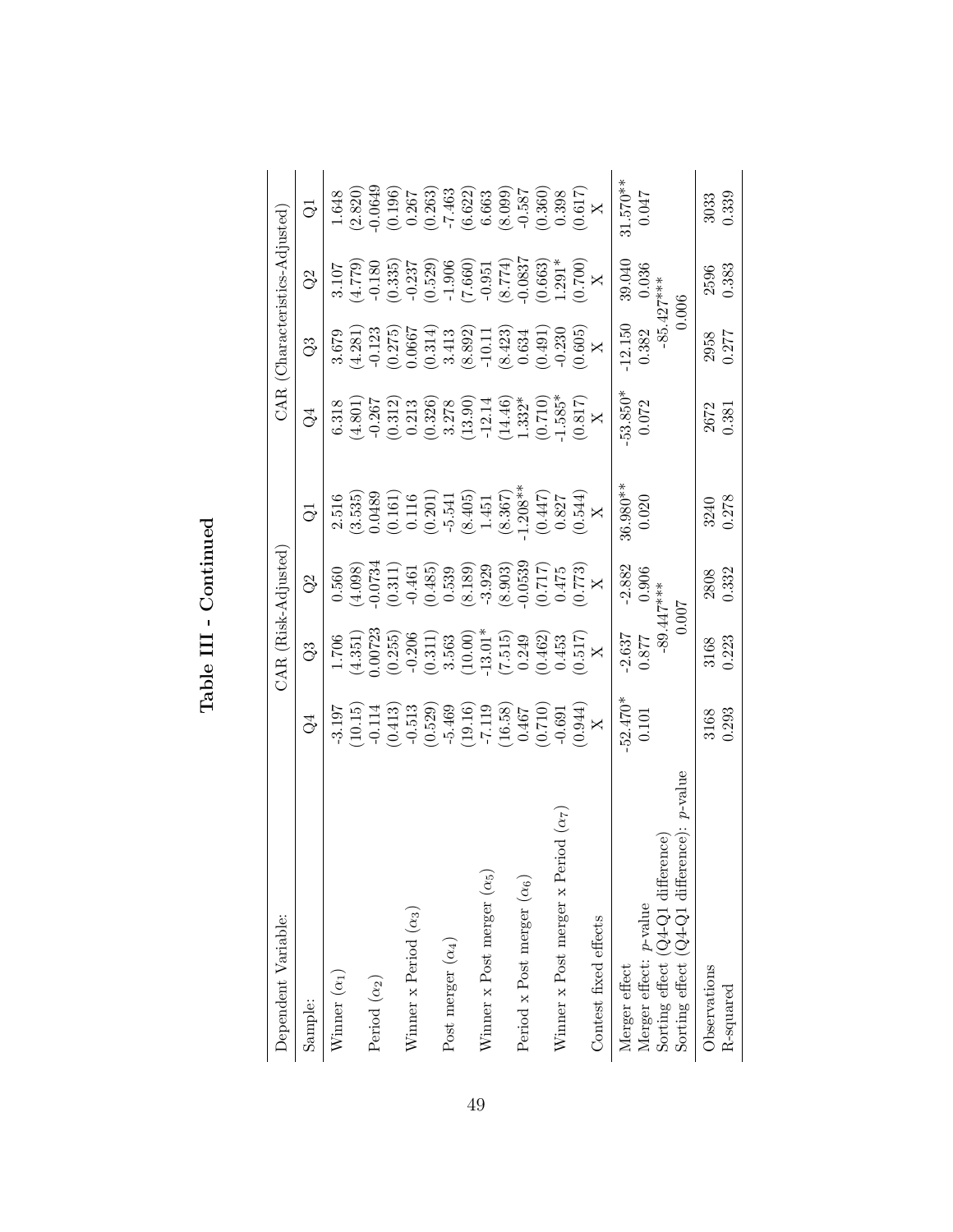### Table IV<br>Winner-Loser Differences in Various Subsamples Winner-Loser Differences in Various Subsamples

Estimates are based on the same empirical model as in Table III but using the various subsamples defined in the second row of the table. The dependent variables are market-adjusted CARs. For the sample split based on acquiror attitude, we use SDC's classification of hostile and friendly bids. For the acquiror's Tobin's  $Q$  (defined in Table I), for acquiror size (market capitalization as defined in Table I), and for relative deal value (the ratio of transaction value as reported by SDC over acquiror market capitalization), we split the sample into above and below median subsamples in the respective characteristic. For the sample split in diversifying and concentrating mergers, we use the Fama-French 12-industry classification, comparing the ultimate acquiror and the target industry. For the acquiror's method of payment, we compare all-stock with all-cash mergers as reported Estimates are based on the same empirical model as in Table III but using the various subsamples defined in the second row of the table. The dependent variables are market-adjusted CARs. For the sample split based on acquiror attitude, we use SDC's classification of hostile and friendly bids. For the acquiror's Tobin's Q (defined in Table I), for acquiror size (market capitalization as defined in Table I), and for relative deal value (the ratio of transaction value as reported by SDC over acquiror market capitalization), we split the sample into above and below median subsamples in the respective characteristic. For the sample split in diversifying and concentrating mergers, we use the Fama-French 12-industry classification, comparing the ultimate acquiror and the target industry. For the acquiror's method of payment, we compare all-stock with all-cash mergers as reported by SDC. Standard errors (reported in parentheses) are clustered by contest. by SDC. Standard errors (reported in parentheses) are clustered by contest.

| Dependent Variable:                        |                                                                      |                                                                     | $CAR$ (Market-Adjusted)               |                                                                      |                                                                      |                                                                           |
|--------------------------------------------|----------------------------------------------------------------------|---------------------------------------------------------------------|---------------------------------------|----------------------------------------------------------------------|----------------------------------------------------------------------|---------------------------------------------------------------------------|
| Sample Split:                              | Hostile<br>$\bigoplus$                                               | $\rm{Friendly}$<br>$\widehat{\Omega}$                               | High Acq. Q<br>$\widehat{\mathbf{c}}$ | Low Acq. $Q$<br>$\bigoplus$                                          | Large Acq.<br>$\widetilde{\mathbf{e}}$                               | Small Acq.<br>$\widehat{\mathbf{e}}$                                      |
| Winner $(\alpha_1)$                        | 0.365                                                                | 0.0369                                                              | 2.772                                 | $-3.028$                                                             | 2.267                                                                | $-1.871$                                                                  |
| Period $(\alpha_2)$                        | $(6.172)$<br>0.203                                                   | $-0.0433$<br>(3.238)                                                | 0.0475<br>3.001)                      | (5.291)<br>$-0.144$                                                  | $(2.731)$<br>0.0929                                                  | $(5.601)$<br>$-0.210$<br>$(0.271)$                                        |
|                                            | (0.185)                                                              | (0.155)                                                             | $(0.201)$<br>$0.234$                  | $(0.217)$<br>$-0.666**$                                              | $(0.131)$<br>$-0.0945$                                               |                                                                           |
| Winner x Period $(\alpha_3)$               | $-0.312$                                                             |                                                                     |                                       |                                                                      |                                                                      | $-0.318$                                                                  |
| Post merger $(\alpha_4)$                   | $\begin{array}{c} (0.272) \\ 1.341 \\ (17.80) \\ -4.002 \end{array}$ | $-0.223$<br>$(0.200)$<br>$-2.210$<br>$(6.285)$<br>$(4.102)$         | $(0.249)$<br>-2.764<br>(8.625)        | $\begin{array}{c} (0.284) \\ -1.471 \\ (8.649) \\ 1.527 \end{array}$ | $\begin{array}{c} (0.183) \\ 13.09 \\ (8.630) \\ -9.726 \end{array}$ | $\begin{array}{c} (0.333) \\ -17.96^{**} \\ (7.686) \\ 5.869 \end{array}$ |
|                                            |                                                                      |                                                                     |                                       |                                                                      |                                                                      |                                                                           |
| Winner x Post merger $(\alpha_5)$          |                                                                      |                                                                     |                                       |                                                                      |                                                                      |                                                                           |
|                                            | $(9.440)$<br>-1.140                                                  | $\begin{array}{c} (5.997) \\ 0.131 \\ (0.278) \\ 0.225 \end{array}$ | (54.7)                                | $(7.208)$<br>0.555*                                                  | (8.307)                                                              | $\begin{array}{c} (7.731) \\ 0.158 \\ (0.451) \\ 0.215 \end{array}$       |
| Period x Post merger $(\alpha_6)$          |                                                                      |                                                                     |                                       |                                                                      | $-0.0851$                                                            |                                                                           |
|                                            | (1.137)                                                              |                                                                     | $(0.566$<br>(0.471)                   | $(0.326)$<br>0.776*                                                  | $\left( 0.360\right)$ $\left( 0.229\right)$                          |                                                                           |
| Winner x Post merger x Period $(\alpha_7)$ |                                                                      |                                                                     | $-0.249$                              |                                                                      |                                                                      |                                                                           |
|                                            | (1.216)                                                              | (0.333)                                                             | (0.526)                               | (0.417)                                                              | (0.368)                                                              | (0.558)                                                                   |
| Contest fixed effects                      |                                                                      | $\overline{\mathsf{X}}$                                             | $\overline{\mathsf{X}}$               |                                                                      | $\overline{\mathsf{X}}$                                              | $\overline{\mathsf{X}}$                                                   |
| Merger effect                              | $-27.64$                                                             | $-4.011$                                                            | $-3.762$                              |                                                                      |                                                                      | 0.395                                                                     |
| Merger effect: P-value                     | 0.450                                                                | 0.687                                                               | 0.815                                 | 2.340<br>0.829                                                       | $-2.756$<br>$0.813$                                                  | 0.979                                                                     |
| Merger effect: Difference                  |                                                                      | 23.63                                                               |                                       | $-6.101$                                                             |                                                                      | $-3.151$                                                                  |
| $P-value$                                  |                                                                      | 0.485                                                               |                                       | 0.748                                                                |                                                                      | 0.867                                                                     |
| Observations                               | 1152                                                                 | 11232                                                               | 5688                                  | 6120                                                                 | 5976                                                                 | 5832                                                                      |
| R-squared                                  | 0.373                                                                | 0.262                                                               | 0.281                                 | 0.277                                                                | 0.310                                                                | 0.291                                                                     |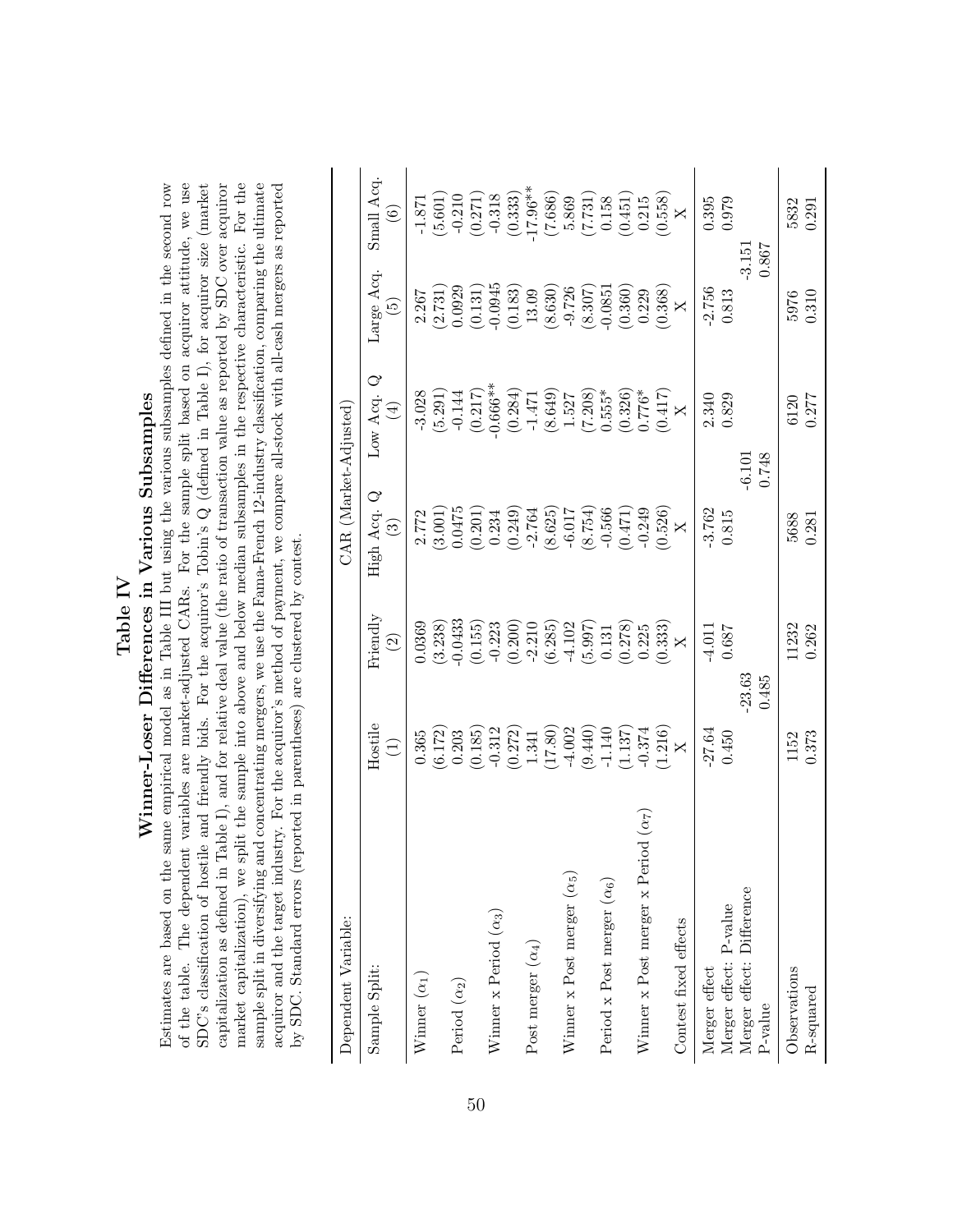| c<br>ī |  |
|--------|--|
|        |  |
| ļ      |  |
| í      |  |

| Dependent Variable:                        |                                                  |                                                 |                                                                      | CAR (Market-Adjusted)                                                |                                                                                                                  |                                                                                                                                                    |                                                                                                         |                                                                                           |
|--------------------------------------------|--------------------------------------------------|-------------------------------------------------|----------------------------------------------------------------------|----------------------------------------------------------------------|------------------------------------------------------------------------------------------------------------------|----------------------------------------------------------------------------------------------------------------------------------------------------|---------------------------------------------------------------------------------------------------------|-------------------------------------------------------------------------------------------|
| Sample Split:                              | Bidders<br>$\widehat{\Xi}$<br>$\mathbf{\hat{c}}$ | Bidders<br>$\circledast$<br>$\mathcal{Q}$       | Diversif<br>$\odot$                                                  | <b>Concentr</b><br>(10)                                              | Large Deal<br>$\left(11\right)$                                                                                  | Small Deal<br>(12)                                                                                                                                 | All-Stock<br>$\left(13\right)$                                                                          | All-Cash<br>(14)                                                                          |
| Winner $(\alpha_1)$                        | (4.195)<br>$-1.196$                              | (3.186)<br>1.271                                | (4.386)<br>$-1.658$                                                  | (3.588)<br>0.715                                                     | (2.477)<br>0.213                                                                                                 | (5.684)<br>$-0.358$                                                                                                                                | $-7.208$<br>(10.36)                                                                                     | 4.229                                                                                     |
| Period $(\alpha_2)$                        | $-0.0627$                                        | 0.0436                                          |                                                                      | $-0.137$                                                             | 0.0139                                                                                                           | 0.0806                                                                                                                                             | $-0.371$                                                                                                | 0.0529<br>(2.718)                                                                         |
| Winner x Period $(\alpha_3)$               | $(0.195)$<br>$0.0966$                            | $0.482*$<br>(0.205)                             | $0.411*$<br>$(0.207)$<br>$(0.426*$                                   | $\begin{array}{c} (0.170) \\ -0.176 \\ (0.223) \\ 0.484 \end{array}$ | $\begin{array}{l} (0.178) \\ -0.259 \\ (0.231) \\ -13.06^* \\ (7.511) \\ 2.799 \\ (8.208) \\ 0.0883 \end{array}$ | $\begin{array}{c} (0.240)\\ -0.204\\ -0.308)\\ (0.308)\\ 7.712\\ -8.918\\ (1.887)\\ (0.421)\\ (0.414)\\ (0.414)\\ (0.414)\\ (0.414)\\ \end{array}$ | $\begin{array}{c} (0.390) \\ -0.516 \\ (0.509) \\ 3.891 \\ (16.29) \\ -11.04 \\ (12.50) \\ \end{array}$ | $(0.199)$<br>$-0.000$<br>$(0.223)$<br>$-3.755$                                            |
| Post merger $(\alpha_4)$                   | $(0.228)$<br>-4.785                              | $\begin{array}{c} (0.271) \\ 2.647 \end{array}$ | $(0.220)$<br>-10.78                                                  |                                                                      |                                                                                                                  |                                                                                                                                                    |                                                                                                         |                                                                                           |
|                                            | (7.614)                                          | $\begin{array}{c} (9.481) \\ 3.343 \end{array}$ |                                                                      | (6.967)                                                              |                                                                                                                  |                                                                                                                                                    |                                                                                                         |                                                                                           |
| Winner x Post merger $(\alpha_5)$          | (7.036)                                          | (8.859)                                         |                                                                      | $-5.437$                                                             |                                                                                                                  |                                                                                                                                                    |                                                                                                         |                                                                                           |
| Period x Post merger $(\alpha_6)$          | $-0.115$                                         | 0.226                                           | $\begin{array}{c} (10.13) \\ 0.990 \\ (7.941) \\ -0.681 \end{array}$ | $\begin{array}{c} (6.675) \\ 0.204 \end{array}$                      |                                                                                                                  |                                                                                                                                                    |                                                                                                         | $\begin{array}{c} (5.863) \\ -4.129 \\ (5.729) \\ -0.561 \\ (0.411) \\ 0.556 \end{array}$ |
|                                            | (0.373)                                          | (0.391)                                         | (0.714)                                                              | (0.289)                                                              |                                                                                                                  |                                                                                                                                                    | $\begin{array}{c} (0.503) \\ 0.312 \end{array}$                                                         |                                                                                           |
| Winner x Post merger x Period $(\alpha_7)$ | 0.203                                            | $\frac{0.120}{0.573}$                           | $(0.0216)$<br>$(X - 0.737)$                                          | (0.186)                                                              | $(0.391)$<br>$-0.204$<br>$(0.516)$<br>X                                                                          |                                                                                                                                                    | $(X_{\rm X}^{(0.604)}$                                                                                  |                                                                                           |
| Contest fixed effects                      | $\frac{1}{\sqrt{2}}$                             |                                                 |                                                                      |                                                                      |                                                                                                                  |                                                                                                                                                    |                                                                                                         | $(X^{(1,24)}_{X})$                                                                        |
| Merger effect                              | 4.499                                            | 8.065                                           | $-14.83$<br>$0.554$                                                  | $-4.360$                                                             | $-13.18$                                                                                                         | 1.546                                                                                                                                              | $-25.40$                                                                                                | 19.55                                                                                     |
| Merger effect: P-value                     | 0.699                                            | 0.628                                           |                                                                      | 0.672                                                                | 0.438                                                                                                            | 0.871                                                                                                                                              | 0.130                                                                                                   | 0.157                                                                                     |
| Merger effect: Difference<br>P-value       |                                                  | 3.566<br>0.858                                  |                                                                      | 0.686                                                                |                                                                                                                  | $-14.73$<br>0.440                                                                                                                                  | $-44.95***$<br>0.029                                                                                    |                                                                                           |
| Observations<br>R-squared                  | 0.270<br>7920                                    | 0.285<br>464                                    | 0.189<br>2592                                                        | 0.286<br>9792                                                        | 0.284<br>5904                                                                                                    | 0.259<br>5904                                                                                                                                      | 0.229<br>2880                                                                                           | 0.308<br>5976                                                                             |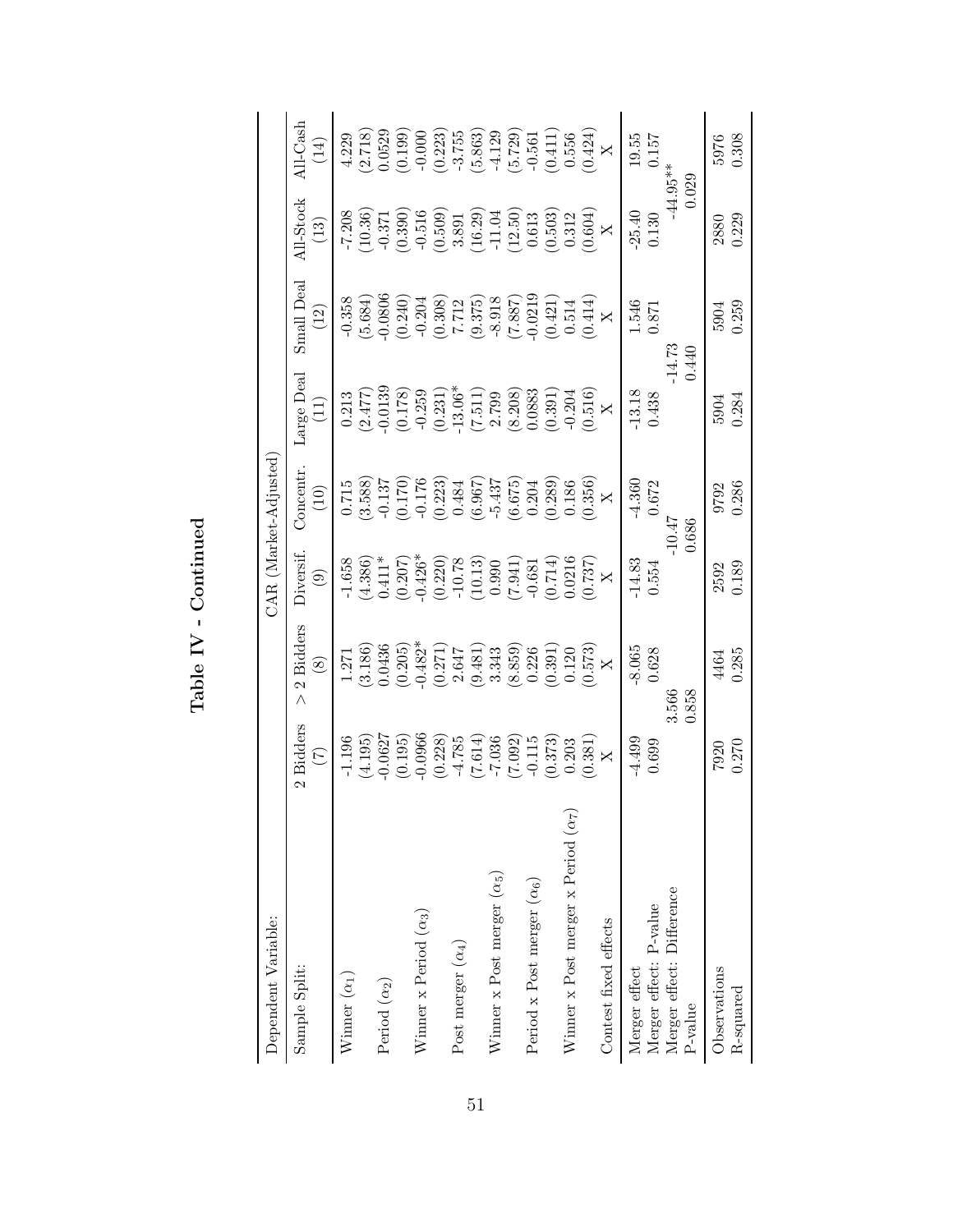### Table V<br>Cash versus Stock Mergers

value offered in stock (pct stock) and a full set of interactions of pct stock with all other independent variables included as additional independent variables. The first four rows report tests of the long-run winner-loser difference in abnormal returns of all-cash mergers (pct stock = 0) in the longest- and shortest-duration quartiles (first two rows) as well as for the  $Q4-Q1$  difference using the interaction terms and are described in detail in Section IV.B The column titles indicate the four different measures of The table reports test statistics based on the full empirical model estimated in Table III with the percentage of the transaction (subsequent two rows). The bottom four rows show the same test statistics for all-stock mergers. The test statistics are computed additional independent variables. The first four rows report tests of the long-run winner-loser difference in abnormal returns of using the interaction terms and are described in detail in Section IV.B. The column titles indicate the four different measures of The table reports test statistics based on the full empirical model estimated in Table III with the percentage of the transaction value offered in stock (pct stock) and a full set of interactions of pct stock with all other independent variables included as all-cash mergers (pct stock = 0) in the longest- and shortest-duration quartiles (first two rows) as well as for the  $Q_4$ -Q1 difference (subsequent two rows). The bottom four rows show the same test statistics for all-stock mergers. The test statistics are computed Cash versus Stock Mergers abnormal performance. abnormal performance.

| Dependent Variable:                           |               |                  |                                   |                | CAR                 |          |            |                 |
|-----------------------------------------------|---------------|------------------|-----------------------------------|----------------|---------------------|----------|------------|-----------------|
|                                               |               |                  | Market-Adjusted Industry-Adjusted |                | Risk-Adjusted       |          |            | $Char-Adjusted$ |
| Sample:                                       | Š             | $\overline{Q}$   | C4                                | $\overline{Q}$ | C4                  |          |            |                 |
| Merger effect all-cash                        | $-110.30**$   | 18.52            | $-103.600**$ 25.290               |                | $-148.800**$ 21.740 |          | $-119.8**$ | 15.90           |
| $p$ -value                                    | 0.015         | 0.377            | 0.030                             | 0.193          | 0.040               | 0.242    | 0.022      | 0.397           |
| $\rm Q4\text{-}Q1$<br>Sorting effect all-cash | $-128.859***$ |                  | $-128.864***$                     |                | $-170.494***$       |          |            | $-135.744***$   |
| $p$ -value                                    | 0.005         |                  | 0.006                             |                | 0.013               |          |            | 0.007           |
| Merger effect all-stock                       |               | $13.987$ 61.067* | 7.884 42.440                      |                | 35.807              | 66.068** | 7.677      | 88.937***       |
| $p$ -value                                    | 18487         | 0.087            | 0.715                             | 0.333          | 0.206               | 0.018    | 0.782      | 0.000           |
| $(Q4 - Q1)$<br>Sorting effect all-stock       | $-47.080$     |                  | $-34.556$                         |                | $-30.261$           |          |            | $-81.260**$     |
| $v$ -value                                    | 0.251         |                  | 0.479                             |                | 0.446               |          |            | 0.030           |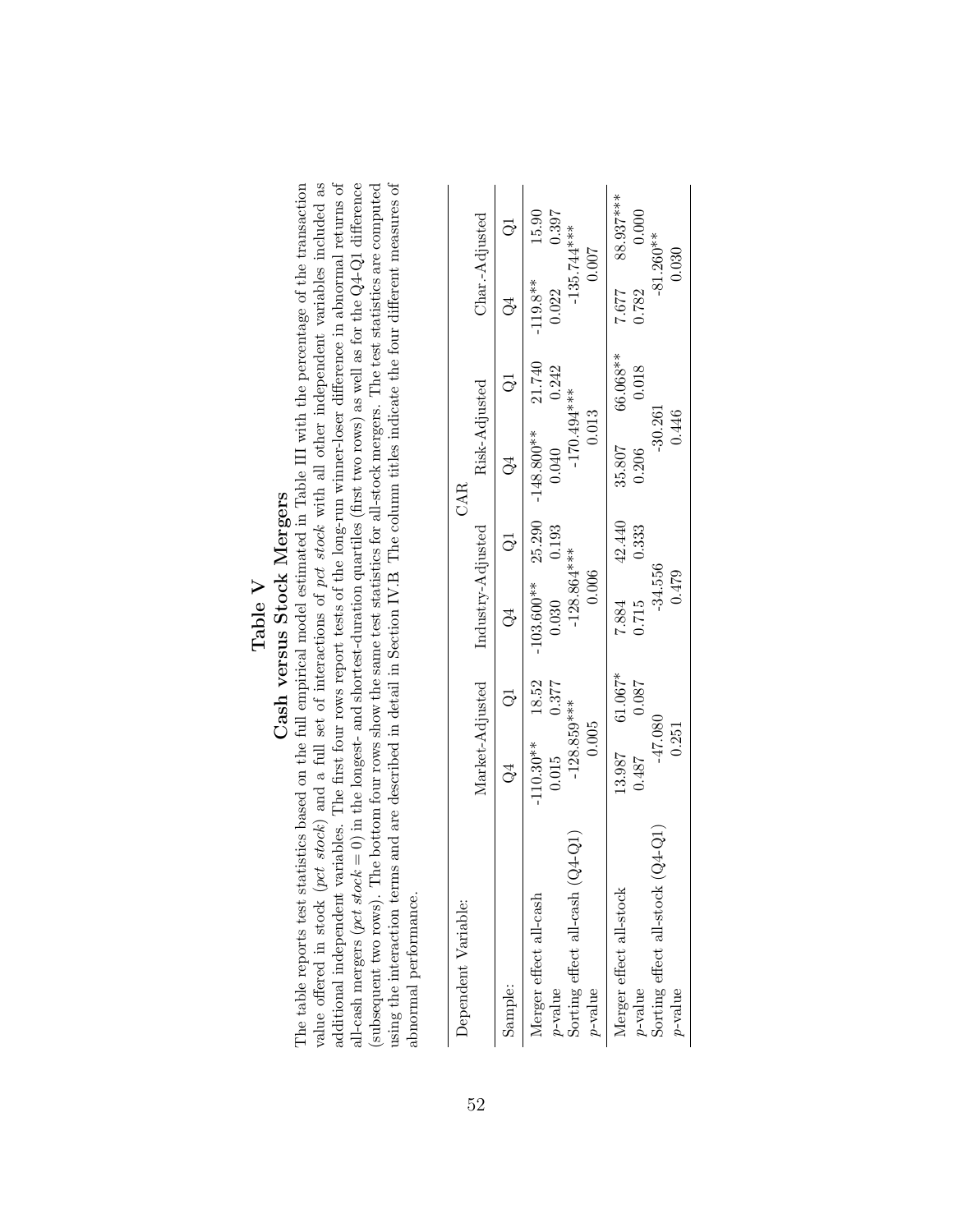# Table VI<br>Alternative Methods to Assess the Returns to Mergers – Comparison Alternative Methods to Assess the Returns to Mergers – Comparison

cumulative return of acquirors relative to characteristics-matched portfolios (third row). The four-factor alpha is the intercept of calendar month to be included in the regression. The four-factor alpha from the monthly return regression is multiplied by  $36$  to Panel B summarizes the results for the winner-loser difference method based on the four different abnormal returns calculations factor alpha of equally-weighted calendar-month portfolios of post-acquisition acquiror returns (second row), and the long-run the Fama-French factors, and the momentum factor. We require at least five acquiror return observations to be available for a the Fama-French factors, and the momentum factor. We require at least five acquiror return observations to be available for a Panel A reports the returns to mergers estimated as the three-day market-adjusted announcement return (first row), the fourcumulative return of acquirors relative to characteristics-matched portfolios (third row). The four-factor alpha is the intercept of a time-series regression of the equally weighted excess return of a post-acquisition acquiror portfolio on the excess market return, make it comparable to the 36-month post-merger returns used for all other statistics reported in the table, except for row one. Panel A reports the returns to mergers estimated as the three-day market-adjusted announcement return (first row), the fourfactor alpha of equally-weighted calendar-month portfolios of post-acquisition acquiror returns (second row), and the long-run a time-series regression of the equally weighted excess return of a post-acquisition acquiror portfolio on the excess market return, calendar month to be included in the regression. The four-factor alpha from the monthly return regression is multiplied by 36 to make it comparable to the 36-month post-merger returns used for all other statistics reported in the table, except for row one. Panel B summarizes the results for the winner-loser difference method based on the four different abnormal returns calculations used throughout this study. Standard errors are in parentheses. used throughout this study. Standard errors are in parentheses.

|                                                 | Panel A: Traditional Methods            |              |                              |               |               |              |
|-------------------------------------------------|-----------------------------------------|--------------|------------------------------|---------------|---------------|--------------|
|                                                 |                                         |              | Quartile of Contest Duration |               | Full sample   | Difference   |
|                                                 | ु                                       | C3           | $\Im$                        | $\vec{\circ}$ |               | Q4-Q1        |
| Winners' Announcement CAR [%]                   | $-3.266$                                | $-3.094$     | $-5.584$                     | $-3.259$      | $-3.768$      | $-0.007$     |
|                                                 | $(1.135)$ ***                           | $(1.321)$ ** | $(2.590)$ **                 | $(0.798)$ *** | $(0.774)$ *** | (1.351)      |
| 36<br>Winners' 4-Factor Alpha $\times$          | $-13.942$                               | $-21.190$    | $-18.763$                    | 22.968        | $-4.088$      | $-0.099$     |
|                                                 | (35.000)                                | (31.333)     | (46.793)                     | (20.168)      | (7.495)       | (0.275)      |
| Winners' Characteristics-Adjusted CARs          | $-21.861$                               | 2.415        | 23.503                       | $-184$        | .668          | $-21.678$    |
|                                                 | (13.796)                                | (18.296)     | (20.514)                     | 17.239)       | (8.861)       | (22.909)     |
|                                                 |                                         |              |                              |               |               |              |
|                                                 | Panel B: Winner-Loser Difference Method |              |                              |               |               |              |
|                                                 |                                         |              | Quartile of Contest Duration |               | Full sample   | Difference   |
|                                                 | Š                                       | C3           | $\overline{Q}$               | ರ             |               | $Q4-Q1$      |
| W/L Difference (CAR - Market-Adjusted)          | 48.590**                                | $-6.917$     | $-2.278$                     | $31.380*$     | $-6.495$      | -79.968***   |
|                                                 | 0.040                                   | 0.592        | 0.914                        | 0.072         | 0.496         | 0.003        |
| $W/L$ Difference (CAR - Industry-Adjusted)      | $-48.670*$                              | $-8.360$     | 5.864                        | $36.960*$     | $-3.695$      | $-85.624***$ |
|                                                 | 0.059                                   | 0.558        | 0.789                        | 0.031         | 0.713         | $0.003\,$    |
| W/L Difference (CAR - Risk-Adjusted)            | $-52.470*$                              | $-2.637$     | $-2.882$                     | 36.980**      | $-4.950$      | $-89.447***$ |
|                                                 | 0.101                                   | 0.877        | 0.906                        | 0.020         | 0.665         | 0.007        |
| W/L Difference (CAR - Characteristics-Adjusted) | $-53.850*$                              | 12.150       | 39.040                       | 31.570**      | 3.398         | $-85.427***$ |
|                                                 | 0.072                                   | 0.382        | 0.036                        | 0.047         | 0.731         | 0.006        |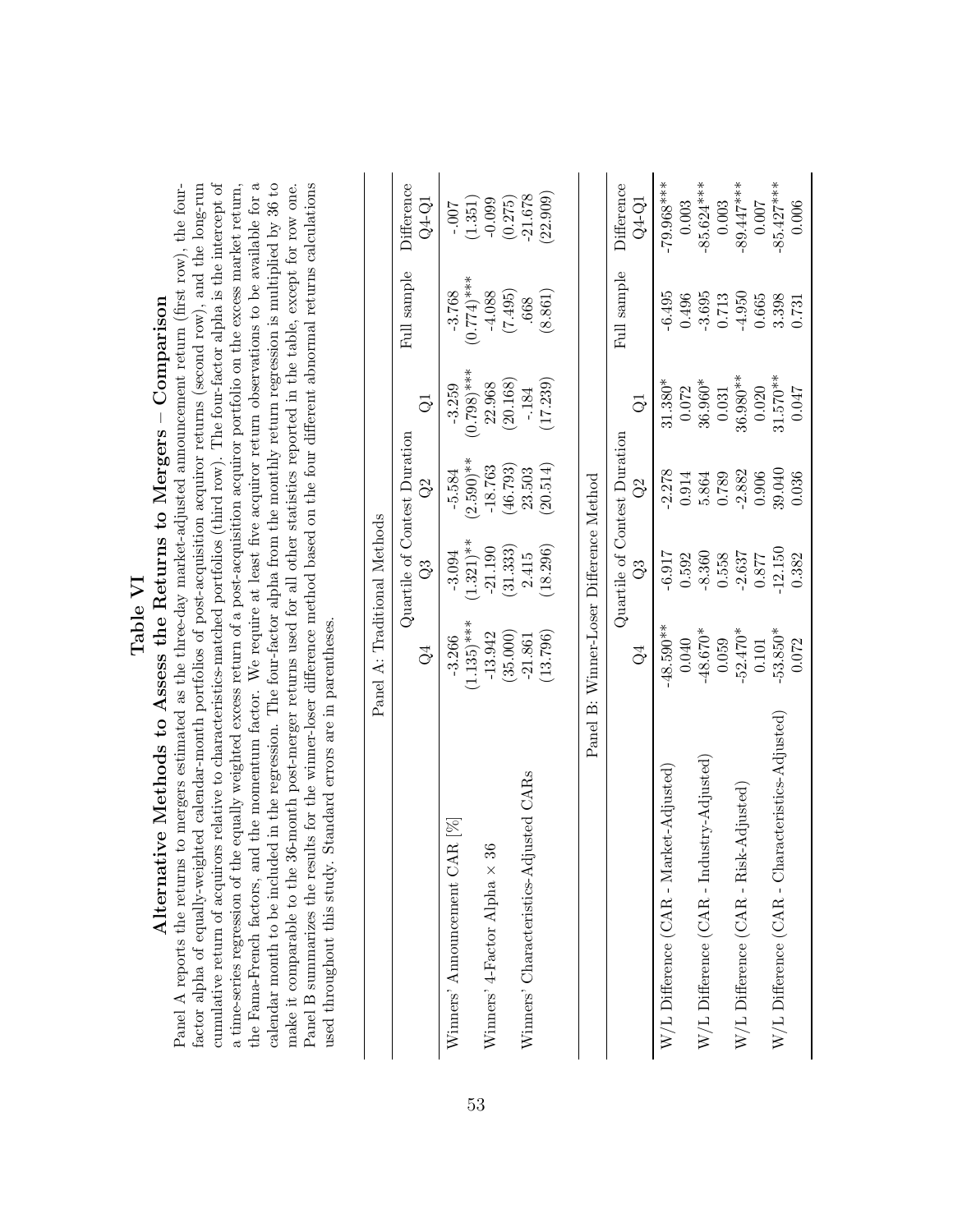winner-loser performance difference (Panel B). In both panels, the independent variable is the winner-loser difference in buyand-hold cumulative abnormal return  $(CAR)$  at  $t = 36$ , computed as described in Table III. Announcement returns refer to the first bid announcement of the ultimate acquiror. Each regression is reported both for the quartile of the longest-lasting contests This table reports bivariate ordinary least squares estimates of the three-day market-adjusted announcement return on the winner-loser post-merger performance difference (Panel A) and of the winner's post-merger abnormal returns on the post-merger This table reports bivariate ordinary least squares estimates of the three-day market-adjusted announcement return on the winner-loser post-merger performance difference (Panel A) and of the winner's post-merger abnormal returns on the post-merger winner-loser performance difference (Panel B). In both panels, the independent variable is the winner-loser difference in buyand-hold cumulative abnormal return  $(CAR)$  at  $t = 36$ , computed as described in Table III. Announcement returns refer to the first bid announcement of the ultimate acquiror. Each regression is reported both for the quartile of the longest-lasting contests Table VII<br>Alternative Methods to Assess the Returns to Mergers – Correlation Alternative Methods to Assess the Returns to Mergers – Correlation

(columns  $(1)$  to  $(4)$ ) and for the full sample of merger contests (columns  $(5)$  to  $(8)$ ).

(columns  $(1)$  to  $(4)$ ) and for the full sample of merger contests (columns  $(5)$  to  $(8)$ ).

|                                                                                |                              |                          |                          | Panel A: Regressions of Winner Announcement CARs |                          |                          |                        |                                   |
|--------------------------------------------------------------------------------|------------------------------|--------------------------|--------------------------|--------------------------------------------------|--------------------------|--------------------------|------------------------|-----------------------------------|
| Dependent Variable:<br>Sample:                                                 |                              |                          | $\Im$                    | Winner's 3-day Announcement CAR                  |                          |                          | <b>Full</b>            |                                   |
|                                                                                | Ξ                            | $\widehat{\mathfrak{O}}$ | ⊙                        | $(\pm)$                                          | $\widetilde{\mathbf{e}}$ | $\widehat{\circ}$        | $(\zeta)$              | $\circledast$                     |
| W/L Difference in CAR (Mkt.-Adj.)                                              | $-0.018**$<br>(0.006)        |                          |                          |                                                  | (0.008)<br>$-0.010$      |                          |                        |                                   |
| W/L Difference in CAR (Ind.-Adj.)                                              |                              | $-0.016**$               |                          |                                                  |                          | (0.007)                  |                        |                                   |
| W/L Difference in CAR (Risk-Adj.)                                              |                              | (0.006)                  | $-0.013**$               |                                                  |                          |                          | $-0.005$<br>$(0.006)$  |                                   |
| W/L Difference in CAR (Char.-Adj.)                                             |                              |                          | (0.005)                  | $-0.016**$                                       |                          |                          |                        | $-0.016*$                         |
| Constant                                                                       | $-4.143***$<br>(1.009)       | $-4.053***$<br>(1.009)   | $-3.946***$<br>(1.024)   | $-4.055***$<br>(0.005)<br>(1.025)                | $-3.777***$<br>(0.770)   | $-3.780***$<br>(0.770)   | $-3.753***$<br>(0.776) | $-3.469***$<br>(0.890)<br>(0.009) |
| Observations                                                                   | $\overline{11}$              | $\overline{1}$           | $\overline{11}$          | $\circ$                                          | $\mathcal{C}$            | $\sqrt[3]{7}$            | $\sqrt[3]{6}$          | 59                                |
| R-squared                                                                      | 0.333                        | 0.321                    | 0.291                    | 0.611                                            | 0.022                    | 0.023                    | 0.008                  | 0.060                             |
|                                                                                |                              |                          |                          | Panel B: Regressions of Long-Run Winner CARs     |                          |                          |                        |                                   |
| Dependent Variable:                                                            | Mkt-Adj.                     | Ind.-Adj.                | Risk-Adj.                | Char.-Adj.                                       | Mkt.-Adj.<br>Winner CAR  | Ind.-Adj.                | Risk-Adj.              | Char.-Adj.                        |
| Sample:                                                                        |                              |                          | $\vec{Q}$                |                                                  |                          |                          | 昆                      |                                   |
|                                                                                | Ξ                            | $\widehat{\mathfrak{O}}$ | $\widetilde{\mathbb{C}}$ | $\bigoplus$                                      | $\widetilde{5}$          | $\widehat{\mathfrak{S}}$ | $(\widetilde{\zeta})$  | $\circledast$                     |
| W/L Difference in CAR (Mkt.-Adj.)                                              | $0.367***$<br>(0.0827)       |                          |                          |                                                  | $0.482***$<br>(0.0753)   |                          |                        |                                   |
| $\ensuremath{\text{W}}/\ensuremath{\text{L}}$<br>Difference in CAR (Ind.-Adj.) |                              | $0.310***$<br>(0.0513)   |                          |                                                  |                          | $0.420***$<br>(0.0666)   |                        |                                   |
| $\ensuremath{\text{W}}/\ensuremath{\text{L}}$<br>Difference in CAR (Risk-Adj.) |                              |                          | $0.486***$<br>(0.0839)   |                                                  |                          |                          | $0.505***$<br>(0.0668) |                                   |
| W/L Difference in CAR (Char.-Adj.)                                             |                              |                          |                          | $0.285***$<br>(0.0572)                           |                          |                          |                        | $0.439***$<br>(0.0781)            |
| Constant                                                                       | $-10.68$<br>(12.25)          | $-15.80*$<br>(7.995)     | (16.00)<br>$-14.51$      | (10.47)<br>$-2.207$                              | $-8.194$<br>(7.478)      | $-12.14*$<br>(7.100)     | (8.100)<br>$-12.67$    | (7.902)<br>1.354                  |
| Observations<br>R-squared                                                      | 0.523<br>$\overline{\Omega}$ | 0.670<br>$20\,$          | $\,0.651\,$<br>20        | 0.712<br>$\overline{12}$                         | 0.339<br>82              | 0.333<br>82              | 0.417<br>82            | 0.337<br>64                       |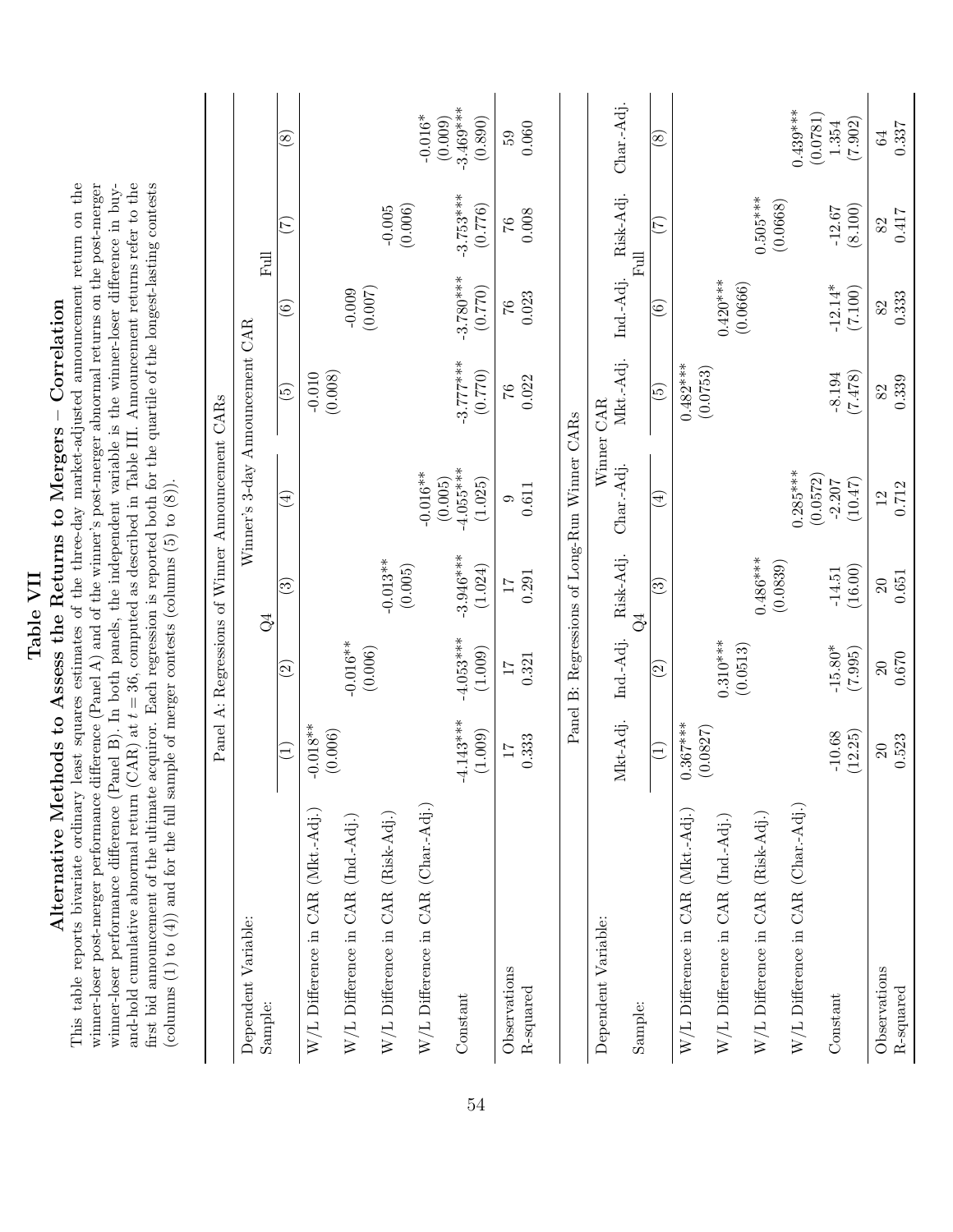### APPENDIX: FIGURES AND TABLES



### Figure A-1 Merger Contests over Time

This figure shows the frequency distribution of merger contests over the sample period. Years are the calendar years in which the contests started.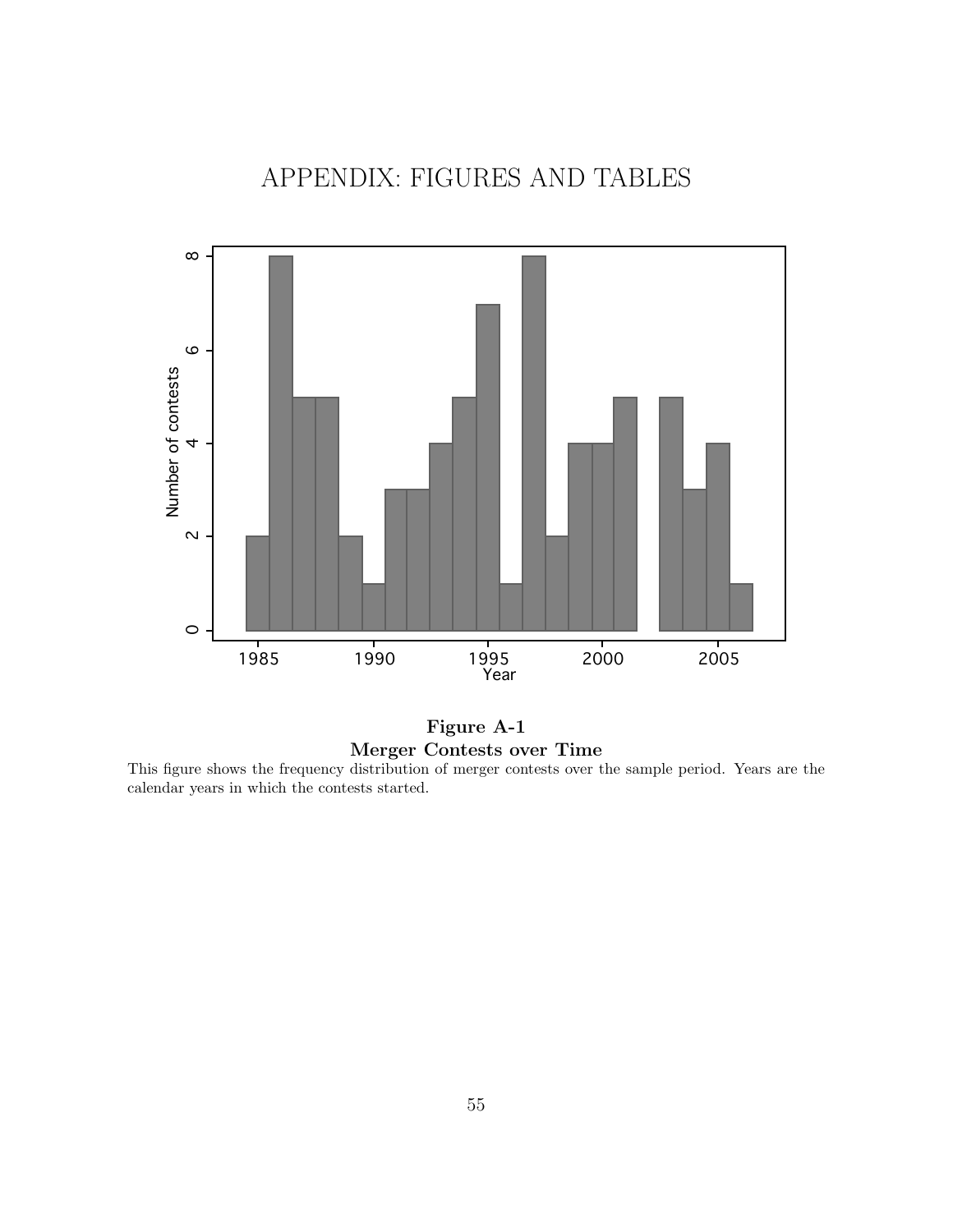



The four graphs show the stock performance of winners and losers around merger contests of varying duration. The quartiles of contest duration are shown in descending order. The performance measure is the cumulative market-adjusted return, calculated as described in Table III. The circles correspond to the average winner CARs, the crosses to the average loser CARs.